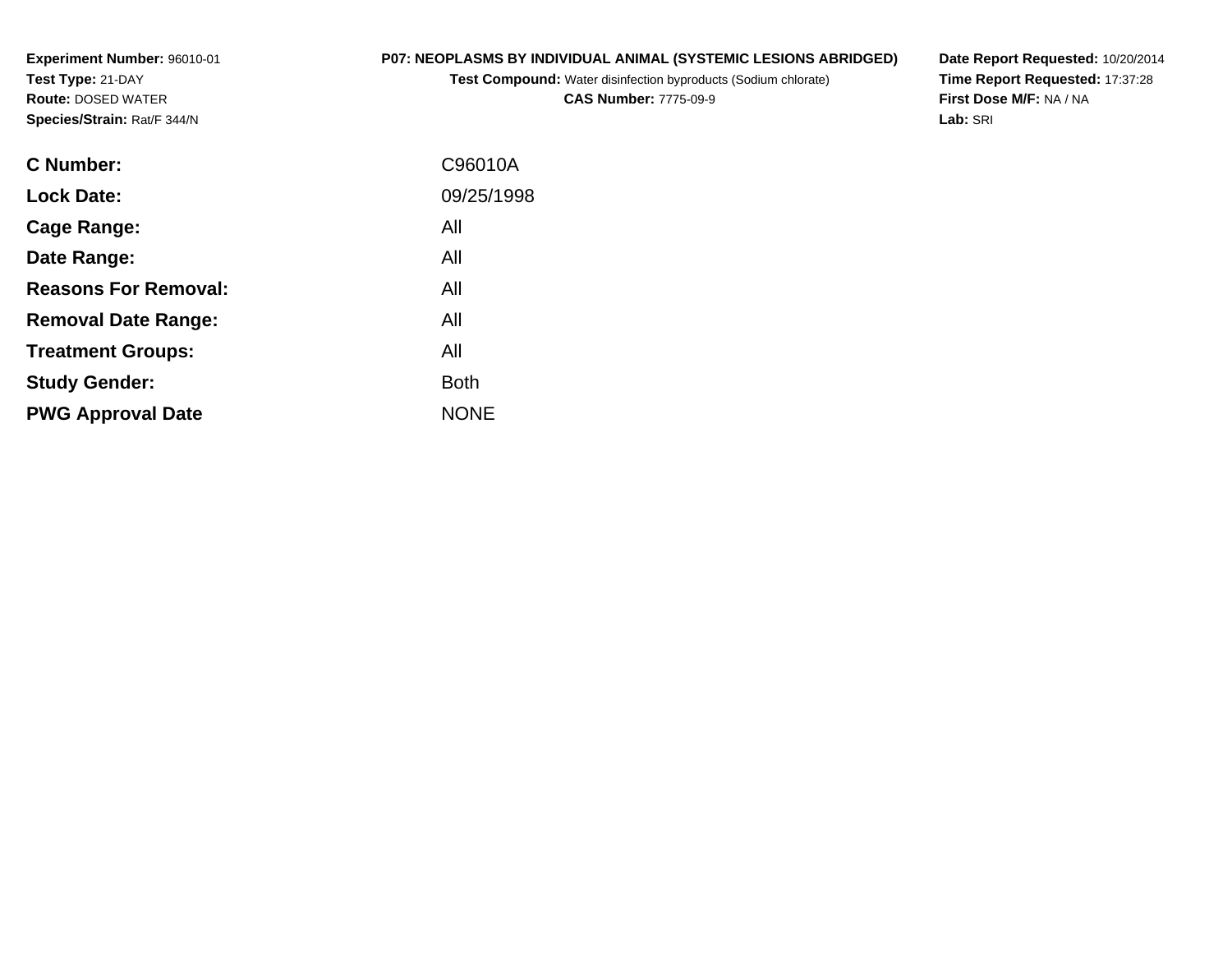**Test Compound:** Water disinfection byproducts (Sodium chlorate)

**CAS Number:** 7775-09-9

**Date Report Requested:** 10/20/2014**Time Report Requested:** 17:37:28**First Dose M/F:** NA / NA**Lab:** SRI

**Experiment Number:** 96010-01**Test Type:** 21-DAY **Route:** DOSED WATER**Species/Strain:** Rat/F 344/N

| F 344/N Rat Male<br>0 MG/L   | DAY ON TEST<br><b>ANIMAL ID</b> | 0<br>0<br>$\boldsymbol{z}$<br>$\overline{\mathbf{c}}$<br>$\pmb{0}$<br>$\mathbf 0$<br>0<br>0<br>1 | 0<br>$\boldsymbol{\theta}$<br>$\boldsymbol{2}$<br>$\overline{\mathbf{c}}$<br>$\mathbf 0$<br>$\Omega$<br>$\mathbf 0$<br>0<br>$\overline{2}$ | 0<br>0<br>$\boldsymbol{z}$<br>$\overline{\mathbf{c}}$<br>$\overline{0}$<br>$\mathbf 0$<br>$\mathbf 0$<br>0<br>3 | $\pmb{\theta}$<br>0<br>$\boldsymbol{2}$<br>$\overline{c}$<br>$\overline{0}$<br>$\Omega$<br>$\mathbf 0$<br>0<br>$\overline{4}$ | 0<br>0<br>$\boldsymbol{2}$<br>$\overline{\mathbf{c}}$<br>0<br>$\mathbf 0$<br>$\mathbf 0$<br>0<br>5 | 0<br>0<br>$\boldsymbol{2}$<br>$\overline{\mathbf{c}}$<br>$\overline{0}$<br>$\Omega$<br>$\mathbf 0$<br>0<br>6 | 0<br>0<br>$\boldsymbol{2}$<br>$\overline{\mathbf{c}}$<br>0<br>$\Omega$<br>$\mathbf 0$<br>0<br>7 | 0<br>0<br>$\boldsymbol{2}$<br>$\overline{2}$<br>$\overline{0}$<br>$\mathbf 0$<br>$\mathbf 0$<br>0<br>8 | 0<br>0<br>$\frac{2}{2}$<br>$\overline{0}$<br>$\mathbf 0$<br>$\mathbf 0$<br>0<br>9 | 0<br>0<br>$\boldsymbol{2}$<br>$\overline{c}$<br>$\mathbf 0$<br>$\Omega$<br>$\mathbf 0$<br>1<br>0 | <i><b>*TOTALS</b></i> |
|------------------------------|---------------------------------|--------------------------------------------------------------------------------------------------|--------------------------------------------------------------------------------------------------------------------------------------------|-----------------------------------------------------------------------------------------------------------------|-------------------------------------------------------------------------------------------------------------------------------|----------------------------------------------------------------------------------------------------|--------------------------------------------------------------------------------------------------------------|-------------------------------------------------------------------------------------------------|--------------------------------------------------------------------------------------------------------|-----------------------------------------------------------------------------------|--------------------------------------------------------------------------------------------------|-----------------------|
| <b>Alimentary System</b>     |                                 |                                                                                                  |                                                                                                                                            |                                                                                                                 |                                                                                                                               |                                                                                                    |                                                                                                              |                                                                                                 |                                                                                                        |                                                                                   |                                                                                                  |                       |
| Esophagus                    |                                 | +                                                                                                | +                                                                                                                                          | +                                                                                                               | +                                                                                                                             | +                                                                                                  |                                                                                                              | +                                                                                               | +                                                                                                      | +                                                                                 | +                                                                                                | 10                    |
| Intestine Large, Cecum       |                                 | +                                                                                                | +                                                                                                                                          | $\pm$                                                                                                           | +                                                                                                                             | +                                                                                                  | $\ddot{}$                                                                                                    | $\ddot{}$                                                                                       | $\ddot{}$                                                                                              | +                                                                                 | +                                                                                                | 10                    |
| Intestine Large, Colon       |                                 | $\ddot{}$                                                                                        | +                                                                                                                                          | +                                                                                                               | +                                                                                                                             | $\ddot{}$                                                                                          | $\ddot{}$                                                                                                    | +                                                                                               | +                                                                                                      | +                                                                                 | +                                                                                                | 10                    |
| Intestine Large, Rectum      |                                 | +                                                                                                | +                                                                                                                                          | +                                                                                                               | +                                                                                                                             | +                                                                                                  | $\ddot{}$                                                                                                    | +                                                                                               | $\ddot{}$                                                                                              | $\ddot{}$                                                                         | $\ddot{}$                                                                                        | 10                    |
| Intestine Small, Duodenum    |                                 | $\ddot{}$                                                                                        | +                                                                                                                                          | $\pm$                                                                                                           | $\ddot{}$                                                                                                                     | $\pm$                                                                                              | $\ddot{}$                                                                                                    | $\ddot{}$                                                                                       | +                                                                                                      | $\ddot{}$                                                                         | +                                                                                                | 10                    |
| Intestine Small, Ileum       |                                 | $\ddot{}$                                                                                        | $\ddot{}$                                                                                                                                  | +                                                                                                               | +                                                                                                                             | +                                                                                                  | $\ddot{}$                                                                                                    | $\ddot{}$                                                                                       | $\ddot{}$                                                                                              | $\ddot{}$                                                                         | $\ddot{}$                                                                                        | 10                    |
| Intestine Small, Jejunum     |                                 | $\ddot{}$                                                                                        | +                                                                                                                                          | +                                                                                                               | +                                                                                                                             | +                                                                                                  | $\ddot{}$                                                                                                    | +                                                                                               | +                                                                                                      | +                                                                                 | +                                                                                                | 10                    |
| Liver                        |                                 | +                                                                                                | +                                                                                                                                          | $\pm$                                                                                                           | $\ddot{}$                                                                                                                     | +                                                                                                  | $\ddot{}$                                                                                                    | +                                                                                               | +                                                                                                      | $\ddot{}$                                                                         | +                                                                                                | 10                    |
| Pancreas                     |                                 | $\ddot{}$                                                                                        | $\pm$                                                                                                                                      | $\pm$                                                                                                           | $\ddot{}$                                                                                                                     | +                                                                                                  | $\ddot{}$                                                                                                    | $\ddot{}$                                                                                       | $\ddot{}$                                                                                              | $\ddot{}$                                                                         | +                                                                                                | 10                    |
| Salivary Glands              |                                 | +                                                                                                | +                                                                                                                                          | +                                                                                                               | +                                                                                                                             | +                                                                                                  | $\ddot{}$                                                                                                    | +                                                                                               | +                                                                                                      | +                                                                                 | +                                                                                                | 10                    |
| Stomach, Forestomach         |                                 | +                                                                                                | +                                                                                                                                          | $\pm$                                                                                                           | +                                                                                                                             | +                                                                                                  | $\ddot{}$                                                                                                    | +                                                                                               | +                                                                                                      | +                                                                                 | +                                                                                                | 10                    |
| Stomach, Glandular           |                                 | $\ddot{}$                                                                                        | $\ddot{}$                                                                                                                                  | $\ddot{}$                                                                                                       | $\ddot{}$                                                                                                                     | $\ddot{}$                                                                                          | $\ddot{}$                                                                                                    | $\ddot{}$                                                                                       | $\ddot{}$                                                                                              | $\ddot{}$                                                                         | $\ddot{}$                                                                                        | 10                    |
| <b>Cardiovascular System</b> |                                 |                                                                                                  |                                                                                                                                            |                                                                                                                 |                                                                                                                               |                                                                                                    |                                                                                                              |                                                                                                 |                                                                                                        |                                                                                   |                                                                                                  |                       |
| <b>Blood Vessel</b>          |                                 | +                                                                                                | +                                                                                                                                          | +                                                                                                               | +                                                                                                                             | +                                                                                                  | +                                                                                                            | +                                                                                               | +                                                                                                      | +                                                                                 | +                                                                                                | 10                    |
| Heart                        |                                 | $\ddot{}$                                                                                        | $\ddot{}$                                                                                                                                  | $\ddot{}$                                                                                                       | $\ddot{}$                                                                                                                     | $\ddot{}$                                                                                          | $\ddot{}$                                                                                                    | $\ddot{}$                                                                                       | $\ddot{}$                                                                                              | Ŧ                                                                                 | $\ddot{}$                                                                                        | 10                    |
| <b>Endocrine System</b>      |                                 |                                                                                                  |                                                                                                                                            |                                                                                                                 |                                                                                                                               |                                                                                                    |                                                                                                              |                                                                                                 |                                                                                                        |                                                                                   |                                                                                                  |                       |
| <b>Adrenal Cortex</b>        |                                 | +                                                                                                | +                                                                                                                                          | +                                                                                                               | +                                                                                                                             | +                                                                                                  | +                                                                                                            | +                                                                                               | +                                                                                                      | +                                                                                 | +                                                                                                | 10                    |
| Adrenal Medulla              |                                 | +                                                                                                | +                                                                                                                                          | $\pm$                                                                                                           | +                                                                                                                             | $\pm$                                                                                              | $\ddot{}$                                                                                                    | $\pm$                                                                                           | +                                                                                                      | $\ddot{}$                                                                         | +                                                                                                | 10                    |
| Parathyroid Gland            |                                 | +                                                                                                | +                                                                                                                                          | +                                                                                                               | $\pm$                                                                                                                         | $\ddot{}$                                                                                          | M                                                                                                            | +                                                                                               | +                                                                                                      | +                                                                                 | +                                                                                                | 9                     |
| <b>Pituitary Gland</b>       |                                 | +                                                                                                | +                                                                                                                                          | +                                                                                                               | +                                                                                                                             | +                                                                                                  | $\ddot{}$                                                                                                    | +                                                                                               | M                                                                                                      | $\ddot{}$                                                                         | +                                                                                                | 9                     |

\* ..Total animals with tissue examined microscopically; Total animals with tumor **M** . Missing tissue M ..Missing tissue

+ ..Tissue examined microscopically

I ..Insufficient tissue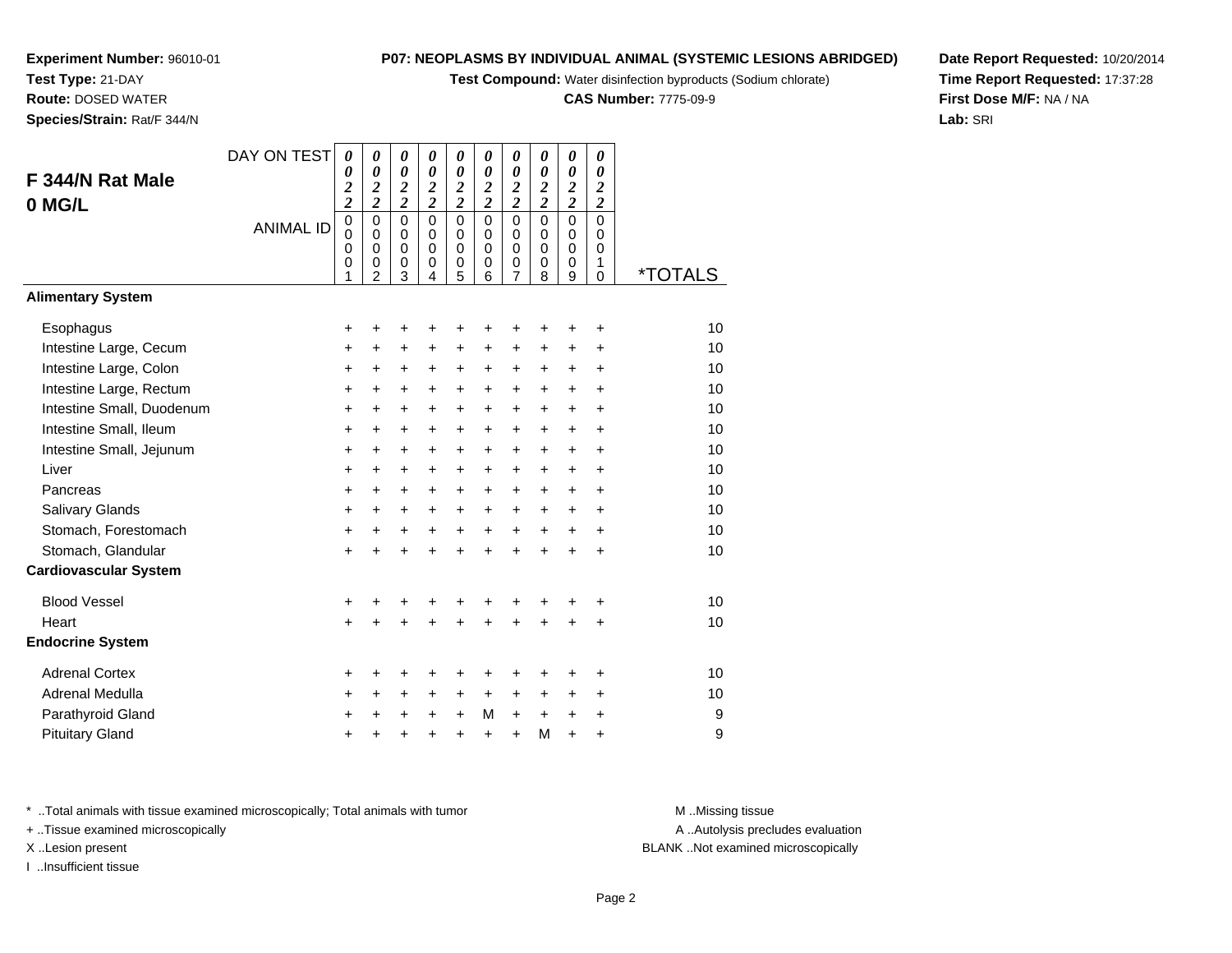**Test Compound:** Water disinfection byproducts (Sodium chlorate)

**CAS Number:** 7775-09-9

**Date Report Requested:** 10/20/2014**Time Report Requested:** 17:37:29**First Dose M/F:** NA / NA**Lab:** SRI

**Experiment Number:** 96010-01**Test Type:** 21-DAY **Route:** DOSED WATER**Species/Strain:** Rat/F 344/N

| F 344/N Rat Male<br>0 MG/L<br><b>Thyroid Gland</b> | DAY ON TEST<br><b>ANIMAL ID</b> | $\boldsymbol{\theta}$<br>0<br>$\overline{\mathbf{c}}$<br>$\overline{c}$<br>$\mathbf 0$<br>0<br>0<br>$\mathbf 0$<br>1<br>$\ddot{}$ | $\boldsymbol{\theta}$<br>0<br>$\boldsymbol{2}$<br>$\overline{2}$<br>$\mathbf 0$<br>0<br>$\mathbf 0$<br>$\mathbf 0$<br>$\boldsymbol{2}$<br>$+$ | 0<br>$\boldsymbol{\theta}$<br>$\overline{\mathbf{c}}$<br>$\overline{\mathbf{c}}$<br>$\mathbf 0$<br>0<br>$\mathbf 0$<br>$\pmb{0}$<br>$\mathbf 3$<br>$+$ | 0<br>$\boldsymbol{\theta}$<br>$\overline{\mathbf{c}}$<br>$\overline{2}$<br>$\mathbf 0$<br>$\Omega$<br>$\Omega$<br>0<br>4<br>$\ddot{}$ | 0<br>$\boldsymbol{\theta}$<br>$\overline{\mathbf{c}}$<br>$\overline{\mathbf{c}}$<br>$\mathbf 0$<br>0<br>0<br>$\,0\,$<br>5<br>$\ddot{}$ | 0<br>0<br>$\boldsymbol{2}$<br>$\overline{\mathbf{c}}$<br>$\mathbf 0$<br>$\Omega$<br>0<br>0<br>6<br>$+$ | 0<br>0<br>$\overline{\mathbf{c}}$<br>$\overline{\mathbf{c}}$<br>$\mathbf 0$<br>0<br>0<br>0<br>$\overline{7}$<br>$+$ | 0<br>0<br>$\overline{\mathbf{c}}$<br>$\overline{\mathbf{c}}$<br>$\Omega$<br>$\Omega$<br>$\Omega$<br>0<br>8<br>$\ddot{}$ | $\boldsymbol{\theta}$<br>$\boldsymbol{\theta}$<br>$\boldsymbol{2}$<br>$\overline{\mathbf{c}}$<br>$\mathbf 0$<br>0<br>$\mathbf 0$<br>$\pmb{0}$<br>9<br>$+$ | 0<br>0<br>$\overline{\mathbf{c}}$<br>$\overline{2}$<br>$\mathbf 0$<br>0<br>$\mathbf 0$<br>1<br>$\mathbf 0$<br>$+$ | <i><b>*TOTALS</b></i><br>10 |
|----------------------------------------------------|---------------------------------|-----------------------------------------------------------------------------------------------------------------------------------|-----------------------------------------------------------------------------------------------------------------------------------------------|--------------------------------------------------------------------------------------------------------------------------------------------------------|---------------------------------------------------------------------------------------------------------------------------------------|----------------------------------------------------------------------------------------------------------------------------------------|--------------------------------------------------------------------------------------------------------|---------------------------------------------------------------------------------------------------------------------|-------------------------------------------------------------------------------------------------------------------------|-----------------------------------------------------------------------------------------------------------------------------------------------------------|-------------------------------------------------------------------------------------------------------------------|-----------------------------|
| <b>General Body System</b>                         |                                 |                                                                                                                                   |                                                                                                                                               |                                                                                                                                                        |                                                                                                                                       |                                                                                                                                        |                                                                                                        |                                                                                                                     |                                                                                                                         |                                                                                                                                                           |                                                                                                                   |                             |
| <b>NONE</b><br><b>Genital System</b>               |                                 |                                                                                                                                   |                                                                                                                                               |                                                                                                                                                        |                                                                                                                                       |                                                                                                                                        |                                                                                                        |                                                                                                                     |                                                                                                                         |                                                                                                                                                           |                                                                                                                   |                             |
| Epididymis                                         |                                 | +                                                                                                                                 |                                                                                                                                               | +                                                                                                                                                      | +                                                                                                                                     | +                                                                                                                                      |                                                                                                        | +                                                                                                                   | +                                                                                                                       | +                                                                                                                                                         | ٠                                                                                                                 | 10                          |
| <b>Preputial Gland</b>                             |                                 | $\ddot{}$                                                                                                                         | $\ddot{}$                                                                                                                                     | $\ddot{}$                                                                                                                                              | $\ddot{}$                                                                                                                             | $\ddot{}$                                                                                                                              | $\ddot{}$                                                                                              | $+$                                                                                                                 | $\ddot{}$                                                                                                               | $\ddot{}$                                                                                                                                                 | $\ddot{}$                                                                                                         | 10                          |
| Prostate                                           |                                 | +                                                                                                                                 | +                                                                                                                                             | $\ddot{}$                                                                                                                                              | $\ddot{}$                                                                                                                             | $\ddot{}$                                                                                                                              | $\ddot{}$                                                                                              | $\ddot{}$                                                                                                           | $\ddot{}$                                                                                                               | +                                                                                                                                                         | $\ddot{}$                                                                                                         | 10                          |
| <b>Seminal Vesicle</b>                             |                                 | +                                                                                                                                 | +                                                                                                                                             | $\ddot{}$                                                                                                                                              | $\ddot{}$                                                                                                                             | $\ddot{}$                                                                                                                              | $\ddot{}$                                                                                              | $\ddot{}$                                                                                                           | $+$                                                                                                                     | $+$                                                                                                                                                       | $\ddot{}$                                                                                                         | 10                          |
| <b>Testes</b>                                      |                                 | +                                                                                                                                 |                                                                                                                                               | $\ddot{}$                                                                                                                                              | $\ddot{}$                                                                                                                             | $\ddot{}$                                                                                                                              | $\ddot{}$                                                                                              | $\ddot{}$                                                                                                           | $\ddot{}$                                                                                                               | $\ddot{}$                                                                                                                                                 | $\ddot{}$                                                                                                         | 10                          |
| <b>Hematopoietic System</b>                        |                                 |                                                                                                                                   |                                                                                                                                               |                                                                                                                                                        |                                                                                                                                       |                                                                                                                                        |                                                                                                        |                                                                                                                     |                                                                                                                         |                                                                                                                                                           |                                                                                                                   |                             |
| <b>Bone Marrow</b>                                 |                                 | +                                                                                                                                 |                                                                                                                                               | +                                                                                                                                                      | +                                                                                                                                     | +                                                                                                                                      | +                                                                                                      | ÷                                                                                                                   | ÷                                                                                                                       |                                                                                                                                                           | ÷                                                                                                                 | 10                          |
| Lymph Node                                         |                                 |                                                                                                                                   |                                                                                                                                               |                                                                                                                                                        | +                                                                                                                                     |                                                                                                                                        |                                                                                                        |                                                                                                                     |                                                                                                                         | +                                                                                                                                                         |                                                                                                                   | $\overline{c}$              |
| Lymph Node, Mandibular                             |                                 | М                                                                                                                                 | M                                                                                                                                             | $\ddot{}$                                                                                                                                              | M                                                                                                                                     | M                                                                                                                                      | м                                                                                                      | м                                                                                                                   | М                                                                                                                       | M                                                                                                                                                         | M                                                                                                                 | 1                           |
| Lymph Node, Mesenteric                             |                                 | $\ddot{}$                                                                                                                         | +                                                                                                                                             | $\ddot{}$                                                                                                                                              | $\ddot{}$                                                                                                                             | +                                                                                                                                      | +                                                                                                      | +                                                                                                                   | +                                                                                                                       | +                                                                                                                                                         | $\ddot{}$                                                                                                         | 10                          |
| Spleen                                             |                                 | +                                                                                                                                 | +                                                                                                                                             | $\ddot{}$                                                                                                                                              | +                                                                                                                                     | +                                                                                                                                      | +                                                                                                      | $\ddot{}$                                                                                                           | +                                                                                                                       | +                                                                                                                                                         | $\ddot{}$                                                                                                         | 10                          |
| Thymus                                             |                                 | $\ddot{}$                                                                                                                         |                                                                                                                                               | $\ddot{}$                                                                                                                                              | $\ddot{}$                                                                                                                             | $\ddot{}$                                                                                                                              | $\ddot{}$                                                                                              | $\ddot{}$                                                                                                           | $\ddot{}$                                                                                                               | $\ddot{}$                                                                                                                                                 | $\ddot{}$                                                                                                         | 10                          |
| <b>Integumentary System</b>                        |                                 |                                                                                                                                   |                                                                                                                                               |                                                                                                                                                        |                                                                                                                                       |                                                                                                                                        |                                                                                                        |                                                                                                                     |                                                                                                                         |                                                                                                                                                           |                                                                                                                   |                             |
| <b>Mammary Gland</b>                               |                                 | +                                                                                                                                 |                                                                                                                                               | +                                                                                                                                                      | +                                                                                                                                     | +                                                                                                                                      | +                                                                                                      | +                                                                                                                   | +                                                                                                                       | +                                                                                                                                                         | +                                                                                                                 | 10                          |
| Skin                                               |                                 | +                                                                                                                                 |                                                                                                                                               |                                                                                                                                                        |                                                                                                                                       | +                                                                                                                                      |                                                                                                        | +                                                                                                                   | +                                                                                                                       | +                                                                                                                                                         | +                                                                                                                 | 10                          |
| <b>Musculoskeletal System</b>                      |                                 |                                                                                                                                   |                                                                                                                                               |                                                                                                                                                        |                                                                                                                                       |                                                                                                                                        |                                                                                                        |                                                                                                                     |                                                                                                                         |                                                                                                                                                           |                                                                                                                   |                             |

\* ..Total animals with tissue examined microscopically; Total animals with tumor **M** . Missing tissue M ..Missing tissue

+ ..Tissue examined microscopically

I ..Insufficient tissue

A ..Autolysis precludes evaluation

X ..Lesion present BLANK ..Not examined microscopically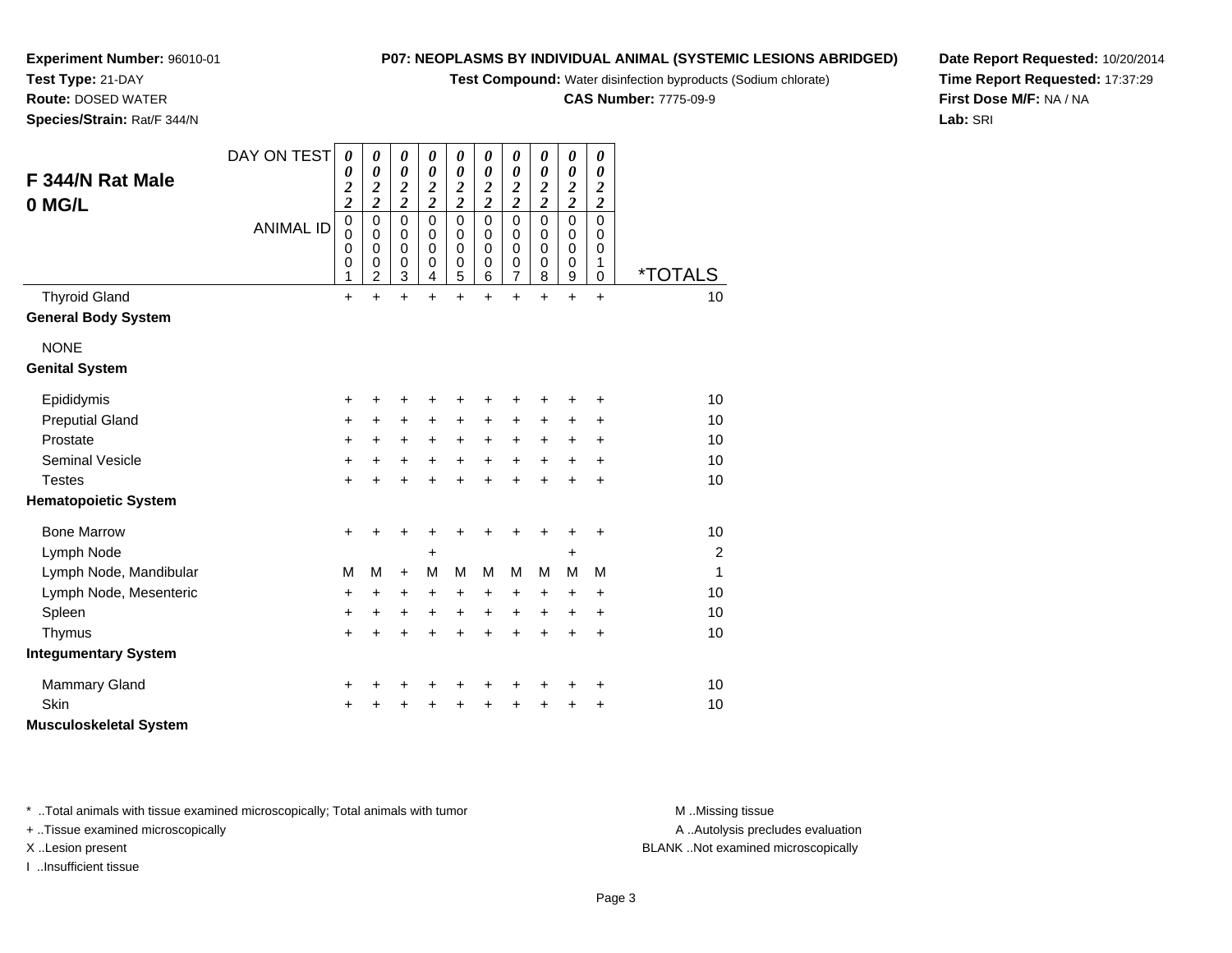**Test Compound:** Water disinfection byproducts (Sodium chlorate)

**CAS Number:** 7775-09-9

**Date Report Requested:** 10/20/2014**Time Report Requested:** 17:37:29**First Dose M/F:** NA / NA**Lab:** SRI

| F 344/N Rat Male<br>0 MG/L   | DAY ON TEST<br><b>ANIMAL ID</b> | 0<br>0<br>$\frac{2}{2}$<br>$\mathbf 0$<br>0<br>0<br>0 | 0<br>$\boldsymbol{\theta}$<br>$\frac{2}{2}$<br>$\mathbf 0$<br>$\mathbf 0$<br>$\mathbf 0$<br>0 | 0<br>$\boldsymbol{\theta}$<br>$\frac{2}{2}$<br>$\pmb{0}$<br>$\mathbf 0$<br>$\mathbf 0$<br>0 | 0<br>0<br>$\frac{2}{2}$<br>0<br>0<br>$\mathbf 0$<br>0 | 0<br>$\boldsymbol{\theta}$<br>$\frac{2}{2}$<br>$\mathsf 0$<br>0<br>$\mathbf 0$<br>0 | 0<br>0<br>$\frac{2}{2}$<br>$\mathbf 0$<br>0<br>$\mathbf 0$<br>0 | 0<br>$\boldsymbol{\theta}$<br>$\frac{2}{2}$<br>0<br>$\pmb{0}$<br>$\pmb{0}$<br>0<br>$\overline{7}$ | 0<br>$\boldsymbol{\theta}$<br>$\boldsymbol{2}$<br>$\overline{2}$<br>$\mathbf 0$<br>0<br>$\mathbf 0$<br>0 | 0<br>0<br>$\frac{2}{2}$<br>$\pmb{0}$<br>$\mathbf 0$<br>$\mathbf 0$<br>$\mathbf 0$ | 0<br>0<br>2<br>$\overline{c}$<br>0<br>0<br>$\mathbf 0$<br>1 | <i><b>*TOTALS</b></i> |
|------------------------------|---------------------------------|-------------------------------------------------------|-----------------------------------------------------------------------------------------------|---------------------------------------------------------------------------------------------|-------------------------------------------------------|-------------------------------------------------------------------------------------|-----------------------------------------------------------------|---------------------------------------------------------------------------------------------------|----------------------------------------------------------------------------------------------------------|-----------------------------------------------------------------------------------|-------------------------------------------------------------|-----------------------|
| <b>Bone</b>                  |                                 | 1<br>$\ddot{}$                                        | $\overline{2}$<br>$\ddot{}$                                                                   | 3<br>$\ddot{}$                                                                              | 4<br>$\ddot{}$                                        | 5<br>$\ddot{}$                                                                      | 6<br>$\ddot{}$                                                  | $\ddot{}$                                                                                         | 8<br>$\ddot{}$                                                                                           | 9<br>$\ddot{}$                                                                    | 0<br>$\ddot{}$                                              | 10                    |
| <b>Nervous System</b>        |                                 |                                                       |                                                                                               |                                                                                             |                                                       |                                                                                     |                                                                 |                                                                                                   |                                                                                                          |                                                                                   |                                                             |                       |
| <b>Brain</b>                 |                                 | $\ddot{}$                                             | +                                                                                             | +                                                                                           |                                                       |                                                                                     |                                                                 |                                                                                                   |                                                                                                          |                                                                                   | +                                                           | 10                    |
| <b>Respiratory System</b>    |                                 |                                                       |                                                                                               |                                                                                             |                                                       |                                                                                     |                                                                 |                                                                                                   |                                                                                                          |                                                                                   |                                                             |                       |
| Lung                         |                                 | $\pm$                                                 | +                                                                                             | +                                                                                           |                                                       | +                                                                                   |                                                                 |                                                                                                   |                                                                                                          |                                                                                   | ٠                                                           | 10                    |
| <b>Nose</b>                  |                                 | $\ddot{}$                                             | +                                                                                             | $\ddot{}$                                                                                   | +                                                     | +                                                                                   | +                                                               | +                                                                                                 |                                                                                                          |                                                                                   | +                                                           | 10                    |
| Trachea                      |                                 | $\ddot{}$                                             | +                                                                                             |                                                                                             |                                                       |                                                                                     | ÷                                                               | $\div$                                                                                            | ÷                                                                                                        | +                                                                                 | +                                                           | 10                    |
| <b>Special Senses System</b> |                                 |                                                       |                                                                                               |                                                                                             |                                                       |                                                                                     |                                                                 |                                                                                                   |                                                                                                          |                                                                                   |                                                             |                       |
| <b>NONE</b>                  |                                 |                                                       |                                                                                               |                                                                                             |                                                       |                                                                                     |                                                                 |                                                                                                   |                                                                                                          |                                                                                   |                                                             |                       |
| <b>Urinary System</b>        |                                 |                                                       |                                                                                               |                                                                                             |                                                       |                                                                                     |                                                                 |                                                                                                   |                                                                                                          |                                                                                   |                                                             |                       |
| Kidney                       |                                 | $\ddot{}$                                             |                                                                                               |                                                                                             |                                                       |                                                                                     |                                                                 |                                                                                                   |                                                                                                          |                                                                                   | ٠                                                           | 10                    |
| <b>Urinary Bladder</b>       |                                 | $\ddot{}$                                             |                                                                                               | $\ddot{}$                                                                                   |                                                       | $\ddot{}$                                                                           | $\ddot{}$                                                       | $\ddot{}$                                                                                         | $\ddot{}$                                                                                                | $\ddot{}$                                                                         | +                                                           | 10                    |
| <b>SYSTEMIC LESIONS</b>      |                                 |                                                       |                                                                                               |                                                                                             |                                                       |                                                                                     |                                                                 |                                                                                                   |                                                                                                          |                                                                                   |                                                             |                       |
| Multiple Organ               |                                 | +                                                     |                                                                                               |                                                                                             |                                                       |                                                                                     |                                                                 |                                                                                                   |                                                                                                          |                                                                                   | +                                                           | 10                    |

\* ..Total animals with tissue examined microscopically; Total animals with tumor **M** . Missing tissue M ..Missing tissue

+ ..Tissue examined microscopically

**Experiment Number:** 96010-01

**Test Type:** 21-DAY **Route:** DOSED WATER**Species/Strain:** Rat/F 344/N

I ..Insufficient tissue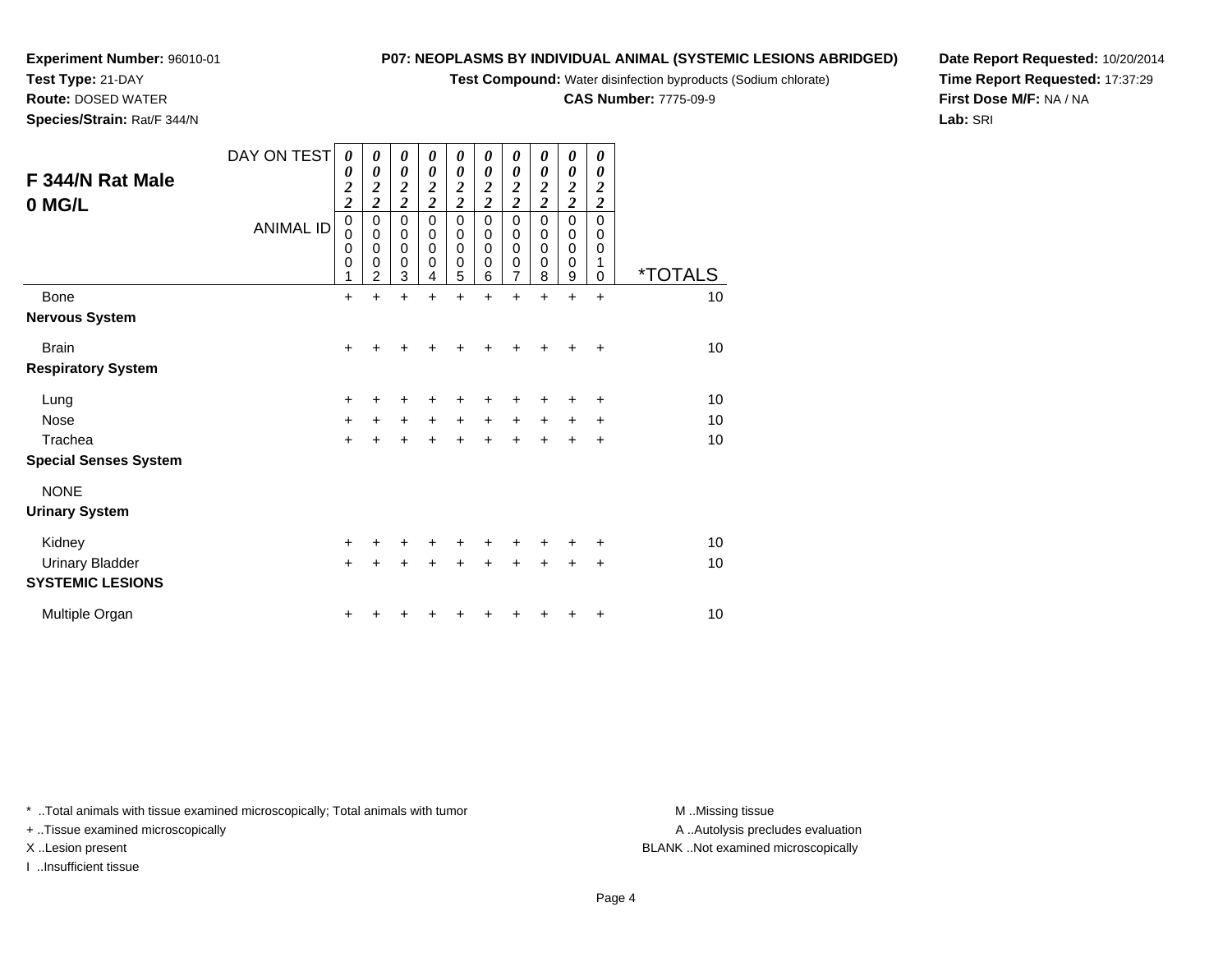| Experiment Number: 96010-01<br>Test Type: 21-DAY<br>Route: DOSED WATER<br>Species/Strain: Rat/F 344/N |                                 | P07: NEOPLASMS BY INDIVIDUAL ANIMAL (SYSTEMIC LESIONS ABRIDGED)<br>Test Compound: Water disinfection byproducts (Sodium chlorate)<br><b>CAS Number: 7775-09-9</b> | Date Report Requested: 10/20/2014<br>Time Report Requested: 17:37:29<br>First Dose M/F: NA / NA<br>Lab: SRI |
|-------------------------------------------------------------------------------------------------------|---------------------------------|-------------------------------------------------------------------------------------------------------------------------------------------------------------------|-------------------------------------------------------------------------------------------------------------|
| F 344/N Rat Male<br><b>125 MG/L</b>                                                                   | DAY ON TEST<br><b>ANIMAL ID</b> | <i><b>*TOTALS</b></i>                                                                                                                                             |                                                                                                             |
| <b>Alimentary System</b>                                                                              |                                 |                                                                                                                                                                   |                                                                                                             |
| <b>NONE</b><br><b>Cardiovascular System</b>                                                           |                                 |                                                                                                                                                                   |                                                                                                             |
| <b>NONE</b><br><b>Endocrine System</b>                                                                |                                 |                                                                                                                                                                   |                                                                                                             |
| <b>NONE</b><br><b>General Body System</b>                                                             |                                 |                                                                                                                                                                   |                                                                                                             |
| <b>NONE</b><br><b>Genital System</b>                                                                  |                                 |                                                                                                                                                                   |                                                                                                             |
| <b>NONE</b><br><b>Hematopoietic System</b>                                                            |                                 |                                                                                                                                                                   |                                                                                                             |
| <b>NONE</b><br><b>Integumentary System</b>                                                            |                                 |                                                                                                                                                                   |                                                                                                             |
| <b>NONE</b><br><b>Musculoskeletal System</b>                                                          |                                 |                                                                                                                                                                   |                                                                                                             |
| <b>NONE</b><br><b>Nervous System</b>                                                                  |                                 |                                                                                                                                                                   |                                                                                                             |
| <b>NONE</b>                                                                                           |                                 |                                                                                                                                                                   |                                                                                                             |

\* ..Total animals with tissue examined microscopically; Total animals with tumor M..Missing tissue M

+ ..Tissue examined microscopically

I ..Insufficient tissue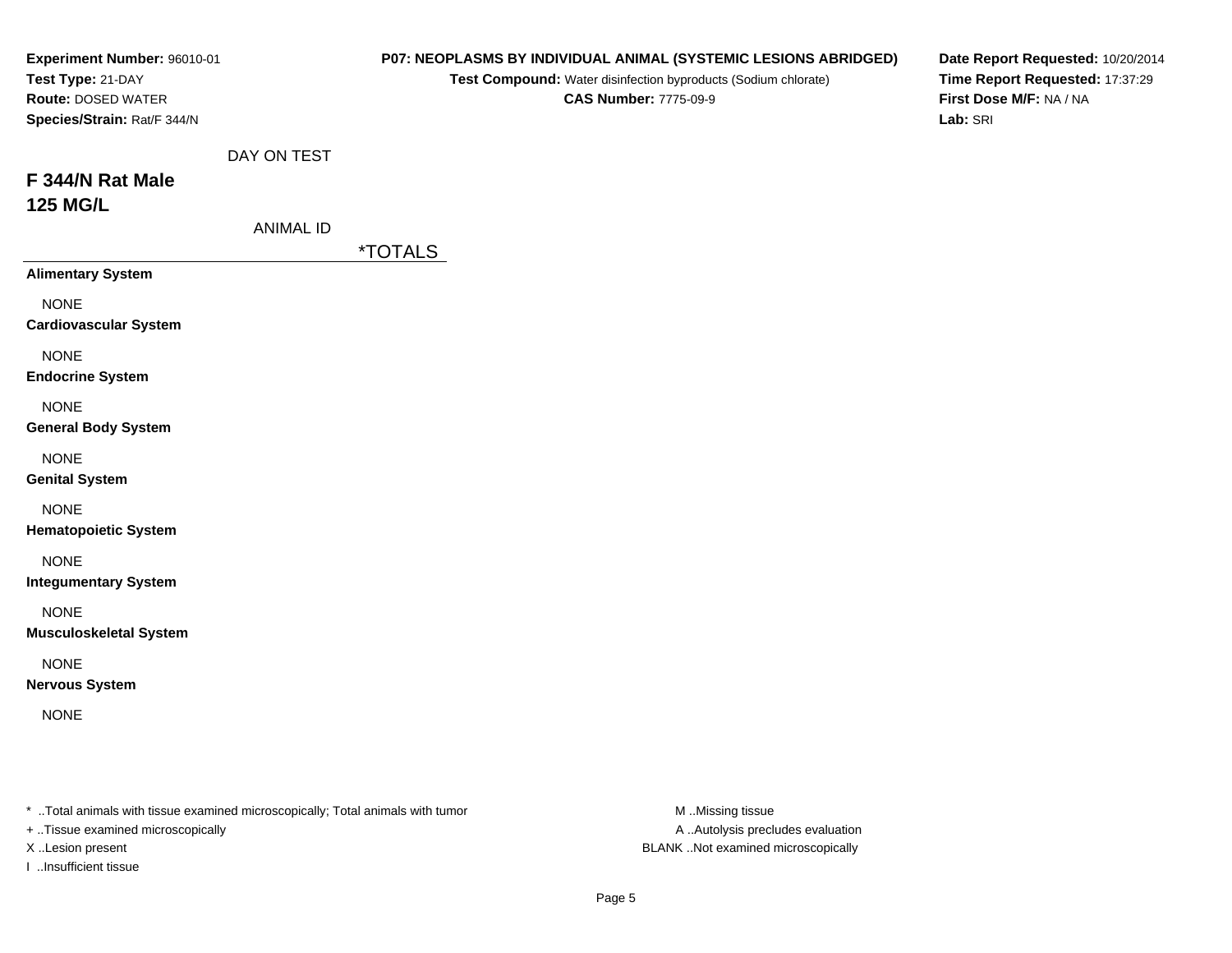| Experiment Number: 96010-01<br>Test Type: 21-DAY<br><b>Route: DOSED WATER</b><br>Species/Strain: Rat/F 344/N |                  | P07: NEOPLASMS BY INDIVIDUAL ANIMAL (SYSTEMIC LESIONS ABRIDGED)<br>Test Compound: Water disinfection byproducts (Sodium chlorate)<br><b>CAS Number: 7775-09-9</b> | Date Report Requested: 10/20/2014<br>Time Report Requested: 17:37:29<br>First Dose M/F: NA / NA<br>Lab: SRI |
|--------------------------------------------------------------------------------------------------------------|------------------|-------------------------------------------------------------------------------------------------------------------------------------------------------------------|-------------------------------------------------------------------------------------------------------------|
|                                                                                                              | DAY ON TEST      |                                                                                                                                                                   |                                                                                                             |
| F 344/N Rat Male                                                                                             |                  |                                                                                                                                                                   |                                                                                                             |
| <b>125 MG/L</b>                                                                                              |                  |                                                                                                                                                                   |                                                                                                             |
|                                                                                                              | <b>ANIMAL ID</b> |                                                                                                                                                                   |                                                                                                             |
|                                                                                                              |                  | <i><b>*TOTALS</b></i>                                                                                                                                             |                                                                                                             |
| <b>Respiratory System</b>                                                                                    |                  |                                                                                                                                                                   |                                                                                                             |
| <b>NONE</b><br><b>Special Senses System</b>                                                                  |                  |                                                                                                                                                                   |                                                                                                             |
| <b>NONE</b><br><b>Urinary System</b>                                                                         |                  |                                                                                                                                                                   |                                                                                                             |
| <b>NONE</b><br><b>SYSTEMIC LESIONS</b>                                                                       |                  |                                                                                                                                                                   |                                                                                                             |
| Multiple Organ                                                                                               |                  | 0                                                                                                                                                                 |                                                                                                             |

\* ..Total animals with tissue examined microscopically; Total animals with tumor M..Missing tissue M ..Missing tissue

+ ..Tissue examined microscopically

I ..Insufficient tissue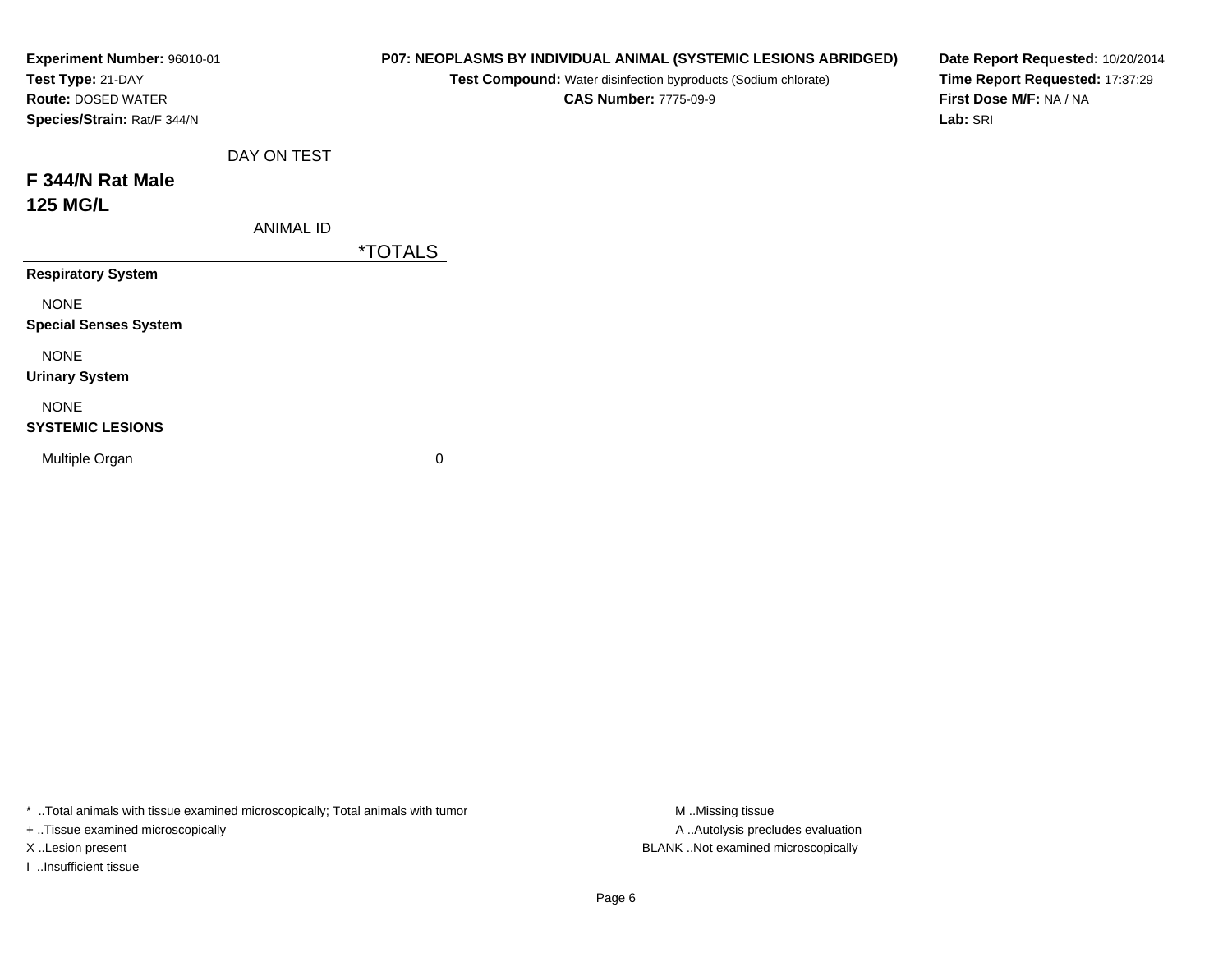**Test Compound:** Water disinfection byproducts (Sodium chlorate)

**CAS Number:** 7775-09-9

**Date Report Requested:** 10/20/2014**Time Report Requested:** 17:37:29**First Dose M/F:** NA / NA**Lab:** SRI

**Experiment Number:** 96010-01**Test Type:** 21-DAY **Route:** DOSED WATER**Species/Strain:** Rat/F 344/N

| F 344/N Rat Male<br><b>250 MG/L</b>                                         | DAY ON TEST<br><b>ANIMAL ID</b> | 0<br>0<br>$\frac{2}{2}$<br>$\pmb{0}$<br>$\mathbf 0$<br>$\frac{0}{2}$<br>1 | 0<br>$\pmb{\theta}$<br>$\frac{2}{2}$<br>$\pmb{0}$<br>$\pmb{0}$<br>$\pmb{0}$<br>$\frac{2}{2}$ | 0<br>0<br>$\frac{2}{2}$<br>$\mathsf 0$<br>0<br>0<br>$\frac{2}{3}$ | 0<br>$\boldsymbol{\theta}$<br>$\frac{2}{2}$<br>$\mathbf 0$<br>$\mathbf 0$<br>$\mathbf 0$<br>$\overline{\mathbf{c}}$<br>4 | 0<br>$\boldsymbol{\theta}$<br>$\frac{2}{2}$<br>$\mathsf 0$<br>$\mathbf 0$<br>0<br>$\frac{2}{5}$ | 0<br>$\boldsymbol{\theta}$<br>$\frac{2}{2}$<br>$\mathbf 0$<br>$\mathbf 0$<br>$\pmb{0}$<br>$\boldsymbol{2}$<br>6 | 0<br>$\boldsymbol{\theta}$<br>$\frac{2}{2}$<br>$\mathbf 0$<br>$\pmb{0}$<br>$\pmb{0}$<br>$\boldsymbol{2}$<br>$\overline{7}$ | 0<br>$\boldsymbol{\theta}$<br>$\frac{2}{2}$<br>$\mathbf 0$<br>$\pmb{0}$<br>$\mathbf 0$<br>$\overline{2}$<br>8 | 0<br>$\boldsymbol{\theta}$<br>$\frac{2}{2}$<br>$\mathbf 0$<br>$\mathbf 0$<br>$\,0\,$<br>$\boldsymbol{2}$<br>9 | 0<br>0<br>$\boldsymbol{2}$<br>$\boldsymbol{2}$<br>$\pmb{0}$<br>0<br>0<br>3<br>0 | <i><b>*TOTALS</b></i> |
|-----------------------------------------------------------------------------|---------------------------------|---------------------------------------------------------------------------|----------------------------------------------------------------------------------------------|-------------------------------------------------------------------|--------------------------------------------------------------------------------------------------------------------------|-------------------------------------------------------------------------------------------------|-----------------------------------------------------------------------------------------------------------------|----------------------------------------------------------------------------------------------------------------------------|---------------------------------------------------------------------------------------------------------------|---------------------------------------------------------------------------------------------------------------|---------------------------------------------------------------------------------|-----------------------|
| <b>Alimentary System</b>                                                    |                                 |                                                                           |                                                                                              |                                                                   |                                                                                                                          |                                                                                                 |                                                                                                                 |                                                                                                                            |                                                                                                               |                                                                                                               |                                                                                 |                       |
| Liver<br><b>Cardiovascular System</b>                                       |                                 | $\ddot{}$                                                                 | $\ddot{}$                                                                                    |                                                                   |                                                                                                                          |                                                                                                 |                                                                                                                 |                                                                                                                            |                                                                                                               |                                                                                                               |                                                                                 | 2                     |
| <b>NONE</b><br><b>Endocrine System</b>                                      |                                 |                                                                           |                                                                                              |                                                                   |                                                                                                                          |                                                                                                 |                                                                                                                 |                                                                                                                            |                                                                                                               |                                                                                                               |                                                                                 |                       |
| <b>Adrenal Cortex</b><br><b>Thyroid Gland</b><br><b>General Body System</b> |                                 | $\pm$                                                                     |                                                                                              |                                                                   | +                                                                                                                        |                                                                                                 |                                                                                                                 |                                                                                                                            |                                                                                                               |                                                                                                               | +                                                                               | 1<br>10               |
| <b>NONE</b><br><b>Genital System</b>                                        |                                 |                                                                           |                                                                                              |                                                                   |                                                                                                                          |                                                                                                 |                                                                                                                 |                                                                                                                            |                                                                                                               |                                                                                                               |                                                                                 |                       |
| <b>NONE</b><br><b>Hematopoietic System</b>                                  |                                 |                                                                           |                                                                                              |                                                                   |                                                                                                                          |                                                                                                 |                                                                                                                 |                                                                                                                            |                                                                                                               |                                                                                                               |                                                                                 |                       |
| Lymph Node<br><b>Integumentary System</b>                                   |                                 |                                                                           |                                                                                              | $\pm$                                                             |                                                                                                                          |                                                                                                 |                                                                                                                 |                                                                                                                            | $\ddot{}$                                                                                                     |                                                                                                               | M                                                                               | 5                     |
| <b>NONE</b><br><b>Musculoskeletal System</b>                                |                                 |                                                                           |                                                                                              |                                                                   |                                                                                                                          |                                                                                                 |                                                                                                                 |                                                                                                                            |                                                                                                               |                                                                                                               |                                                                                 |                       |
| <b>NONE</b><br><b>Nervous System</b>                                        |                                 |                                                                           |                                                                                              |                                                                   |                                                                                                                          |                                                                                                 |                                                                                                                 |                                                                                                                            |                                                                                                               |                                                                                                               |                                                                                 |                       |

\* ..Total animals with tissue examined microscopically; Total animals with tumor **M** . Missing tissue M ..Missing tissue

+ ..Tissue examined microscopically

I ..Insufficient tissue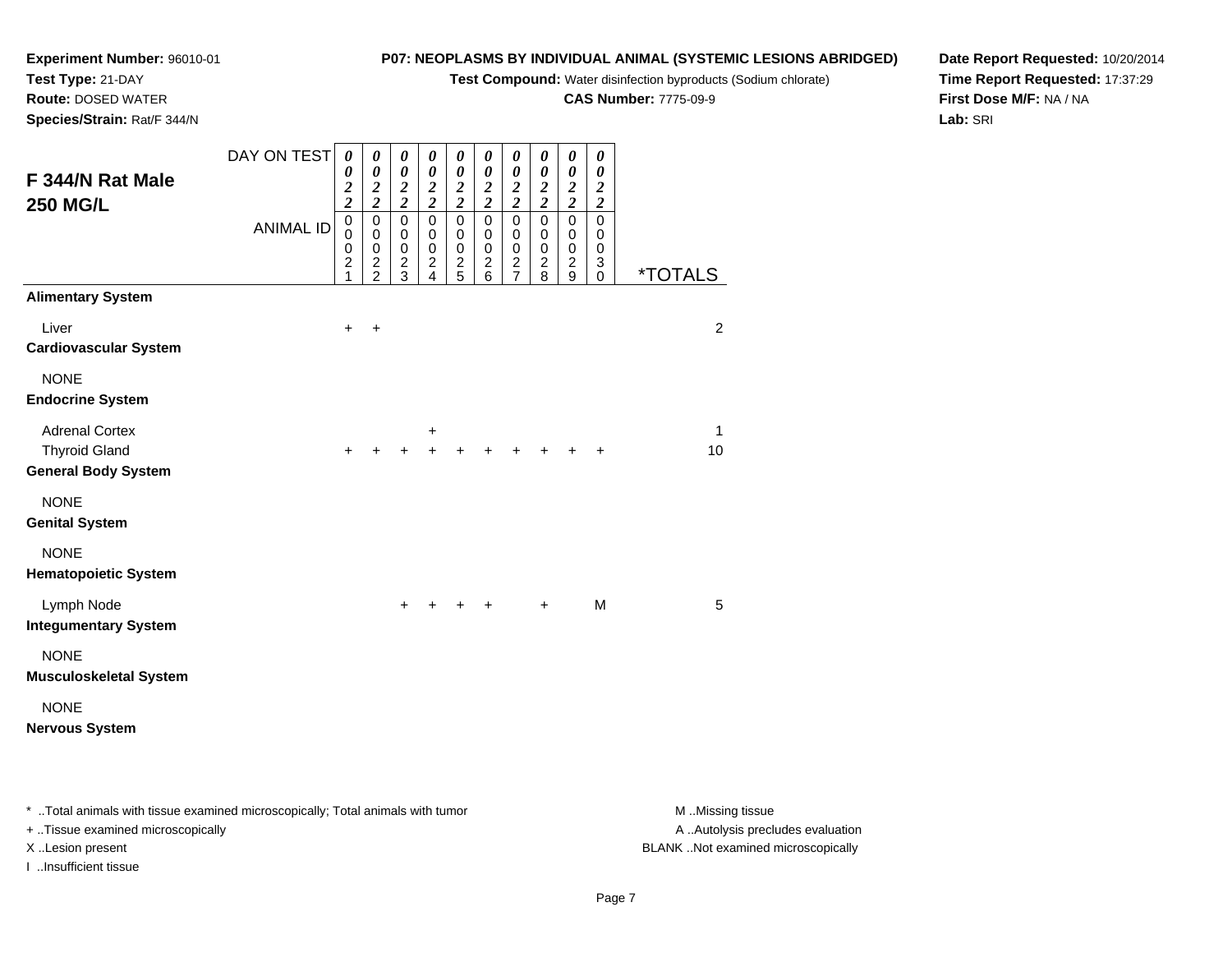**Test Compound:** Water disinfection byproducts (Sodium chlorate)

**CAS Number:** 7775-09-9

**Date Report Requested:** 10/20/2014**Time Report Requested:** 17:37:29**First Dose M/F:** NA / NA**Lab:** SRI

**Experiment Number:** 96010-01**Test Type:** 21-DAY **Route:** DOSED WATER**Species/Strain:** Rat/F 344/N

| F 344/N Rat Male<br><b>250 MG/L</b>      | DAY ON TEST<br><b>ANIMAL ID</b> | $\theta$<br>0<br>$\boldsymbol{2}$<br>$\overline{\mathbf{c}}$<br>$\mathbf 0$<br>0<br>0<br>$\overline{c}$<br>4 | 0<br>0<br>$\boldsymbol{2}$<br>$\overline{2}$<br>$\mathbf 0$<br>$\mathbf 0$<br>$\mathbf 0$<br>$\overline{c}$<br>$\overline{2}$ | $\boldsymbol{\theta}$<br>$\boldsymbol{\theta}$<br>$\boldsymbol{2}$<br>$\overline{c}$<br>$\Omega$<br>0<br>$\mathbf 0$<br>$\overline{c}$<br>3 | 0<br>0<br>2<br>$\overline{\mathbf{c}}$<br>$\mathbf 0$<br>0<br>$\pmb{0}$<br>$\overline{c}$<br>4 | 0<br>0<br>$\boldsymbol{2}$<br>$\overline{\mathbf{c}}$<br>$\Omega$<br>0<br>$\mathbf 0$<br>$\overline{c}$<br>5 | 0<br>0<br>2<br>$\overline{c}$<br>$\mathbf 0$<br>0<br>$\mathbf 0$<br>$\overline{c}$<br>6 | 0<br>$\boldsymbol{\theta}$<br>$\overline{c}$<br>$\overline{c}$<br>$\Omega$<br>0<br>$\mathbf 0$<br>$\overline{c}$<br>$\overline{7}$ | 0<br>0<br>$\overline{c}$<br>$\overline{\mathbf{c}}$<br>$\mathbf 0$<br>0<br>$\mathbf 0$<br>$\boldsymbol{2}$<br>8 | 0<br>0<br>$\overline{c}$<br>$\overline{2}$<br>$\Omega$<br>0<br>$\mathbf 0$<br>$\boldsymbol{2}$<br>9 | 0<br>0<br>$\boldsymbol{2}$<br>$\overline{2}$<br>$\Omega$<br>0<br>0<br>3<br>$\mathbf 0$ | <i><b>*TOTALS</b></i> |
|------------------------------------------|---------------------------------|--------------------------------------------------------------------------------------------------------------|-------------------------------------------------------------------------------------------------------------------------------|---------------------------------------------------------------------------------------------------------------------------------------------|------------------------------------------------------------------------------------------------|--------------------------------------------------------------------------------------------------------------|-----------------------------------------------------------------------------------------|------------------------------------------------------------------------------------------------------------------------------------|-----------------------------------------------------------------------------------------------------------------|-----------------------------------------------------------------------------------------------------|----------------------------------------------------------------------------------------|-----------------------|
| <b>NONE</b><br><b>Respiratory System</b> |                                 |                                                                                                              |                                                                                                                               |                                                                                                                                             |                                                                                                |                                                                                                              |                                                                                         |                                                                                                                                    |                                                                                                                 |                                                                                                     |                                                                                        |                       |
| Lung<br><b>Special Senses System</b>     |                                 |                                                                                                              | $\ddot{}$                                                                                                                     | ÷                                                                                                                                           |                                                                                                |                                                                                                              | $\ddot{}$                                                                               | ÷                                                                                                                                  |                                                                                                                 |                                                                                                     |                                                                                        | $\overline{4}$        |
| <b>NONE</b><br><b>Urinary System</b>     |                                 |                                                                                                              |                                                                                                                               |                                                                                                                                             |                                                                                                |                                                                                                              |                                                                                         |                                                                                                                                    |                                                                                                                 |                                                                                                     |                                                                                        |                       |
| Kidney<br><b>SYSTEMIC LESIONS</b>        |                                 |                                                                                                              | $\ddot{}$                                                                                                                     |                                                                                                                                             |                                                                                                |                                                                                                              |                                                                                         |                                                                                                                                    |                                                                                                                 |                                                                                                     |                                                                                        | 1                     |
| Multiple Organ                           |                                 | ٠                                                                                                            |                                                                                                                               |                                                                                                                                             |                                                                                                |                                                                                                              | ٠                                                                                       | ٠                                                                                                                                  | +                                                                                                               | ÷                                                                                                   | ÷                                                                                      | 10                    |

\* ..Total animals with tissue examined microscopically; Total animals with tumor **M** . Missing tissue M ..Missing tissue

+ ..Tissue examined microscopically

I ..Insufficient tissue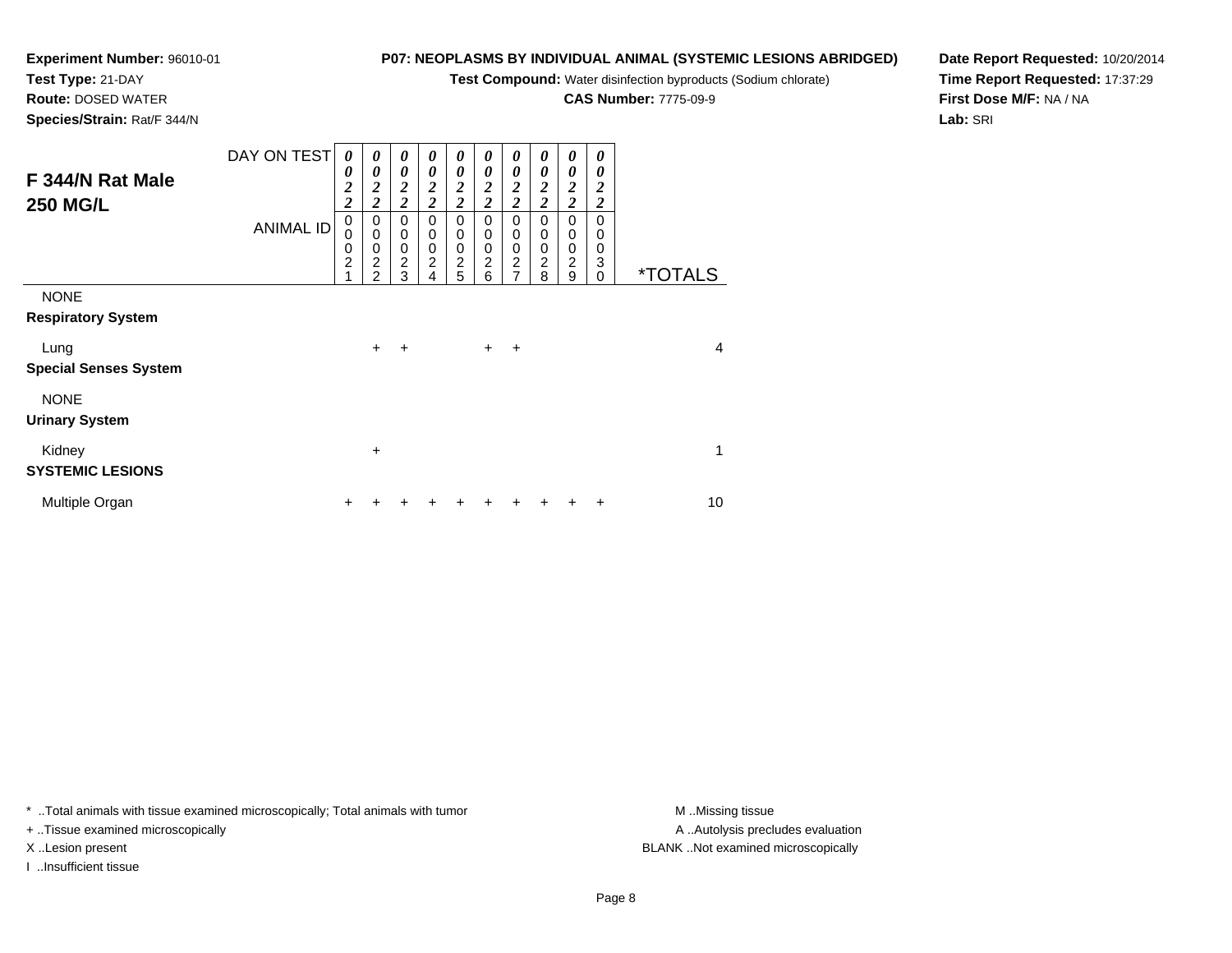**Test Compound:** Water disinfection byproducts (Sodium chlorate)

**CAS Number:** 7775-09-9

**Date Report Requested:** 10/20/2014**Time Report Requested:** 17:37:29**First Dose M/F:** NA / NA**Lab:** SRI

**Experiment Number:** 96010-01**Test Type:** 21-DAY **Route:** DOSED WATER**Species/Strain:** Rat/F 344/N

| F 344/N Rat Male<br><b>500 MG/L</b>                                            | DAY ON TEST      | $\boldsymbol{\theta}$<br>0<br>$\frac{2}{2}$ | 0<br>$\pmb{\theta}$<br>$\frac{2}{2}$                       | $\pmb{\theta}$<br>$\pmb{\theta}$<br>$\frac{2}{2}$ | $\boldsymbol{\theta}$<br>$\pmb{\theta}$<br>$\frac{2}{2}$                     | 0<br>$\pmb{\theta}$<br>$\frac{2}{2}$          | $\pmb{\theta}$<br>$\pmb{\theta}$<br>$\frac{2}{2}$                       | $\pmb{\theta}$<br>$\pmb{\theta}$<br>$\frac{2}{2}$                                  | $\pmb{\theta}$<br>$\pmb{\theta}$<br>$\frac{2}{2}$                            | $\boldsymbol{\theta}$<br>$\pmb{\theta}$<br>$\frac{2}{2}$        | 0<br>$\pmb{\theta}$<br>$\frac{2}{2}$ |                       |
|--------------------------------------------------------------------------------|------------------|---------------------------------------------|------------------------------------------------------------|---------------------------------------------------|------------------------------------------------------------------------------|-----------------------------------------------|-------------------------------------------------------------------------|------------------------------------------------------------------------------------|------------------------------------------------------------------------------|-----------------------------------------------------------------|--------------------------------------|-----------------------|
|                                                                                | <b>ANIMAL ID</b> | $\pmb{0}$<br>$\mathbf 0$<br>0<br>3<br>1     | $\pmb{0}$<br>$\mathbf 0$<br>$\,0\,$<br>3<br>$\overline{2}$ | $\mathbf 0$<br>$\mathbf 0$<br>$_{3}^{\rm 0}$<br>3 | $\pmb{0}$<br>$\pmb{0}$<br>$\boldsymbol{0}$<br>$\ensuremath{\mathsf{3}}$<br>4 | $\pmb{0}$<br>$\pmb{0}$<br>$\pmb{0}$<br>3<br>5 | $\mathbf 0$<br>$\pmb{0}$<br>$\pmb{0}$<br>$\ensuremath{\mathsf{3}}$<br>6 | $\pmb{0}$<br>$\pmb{0}$<br>$\pmb{0}$<br>$\ensuremath{\mathsf{3}}$<br>$\overline{7}$ | $\mathbf 0$<br>$\,0\,$<br>$\begin{smallmatrix} 0\\ 3 \end{smallmatrix}$<br>8 | $\pmb{0}$<br>$\mathbf 0$<br>0<br>$\ensuremath{\mathsf{3}}$<br>9 | $\mathbf 0$<br>0<br>0<br>4<br>0      | <i><b>*TOTALS</b></i> |
| <b>Alimentary System</b>                                                       |                  |                                             |                                                            |                                                   |                                                                              |                                               |                                                                         |                                                                                    |                                                                              |                                                                 |                                      |                       |
| <b>NONE</b><br><b>Cardiovascular System</b>                                    |                  |                                             |                                                            |                                                   |                                                                              |                                               |                                                                         |                                                                                    |                                                                              |                                                                 |                                      |                       |
| <b>NONE</b><br><b>Endocrine System</b>                                         |                  |                                             |                                                            |                                                   |                                                                              |                                               |                                                                         |                                                                                    |                                                                              |                                                                 |                                      |                       |
| <b>Thyroid Gland</b><br><b>General Body System</b>                             |                  | $\pm$                                       |                                                            |                                                   | ٠                                                                            | ٠                                             | ٠                                                                       | $\pm$                                                                              | $\pm$                                                                        | $\ddot{}$                                                       | $\ddot{}$                            | 10                    |
| <b>NONE</b><br><b>Genital System</b>                                           |                  |                                             |                                                            |                                                   |                                                                              |                                               |                                                                         |                                                                                    |                                                                              |                                                                 |                                      |                       |
| <b>NONE</b><br><b>Hematopoietic System</b>                                     |                  |                                             |                                                            |                                                   |                                                                              |                                               |                                                                         |                                                                                    |                                                                              |                                                                 |                                      |                       |
| Lymph Node<br><b>Integumentary System</b>                                      |                  |                                             |                                                            |                                                   | $\ddot{}$                                                                    |                                               | +                                                                       |                                                                                    |                                                                              | +                                                               | $\ddot{}$                            | $\sqrt{5}$            |
| <b>NONE</b><br><b>Musculoskeletal System</b>                                   |                  |                                             |                                                            |                                                   |                                                                              |                                               |                                                                         |                                                                                    |                                                                              |                                                                 |                                      |                       |
| <b>NONE</b><br><b>Nervous System</b>                                           |                  |                                             |                                                            |                                                   |                                                                              |                                               |                                                                         |                                                                                    |                                                                              |                                                                 |                                      |                       |
| <b>NONE</b>                                                                    |                  |                                             |                                                            |                                                   |                                                                              |                                               |                                                                         |                                                                                    |                                                                              |                                                                 |                                      |                       |
| * Total animals with tissue examined microscopically; Total animals with tumor |                  |                                             |                                                            |                                                   |                                                                              |                                               |                                                                         |                                                                                    |                                                                              |                                                                 |                                      | M Missing tissue      |

+ ..Tissue examined microscopically

I ..Insufficient tissue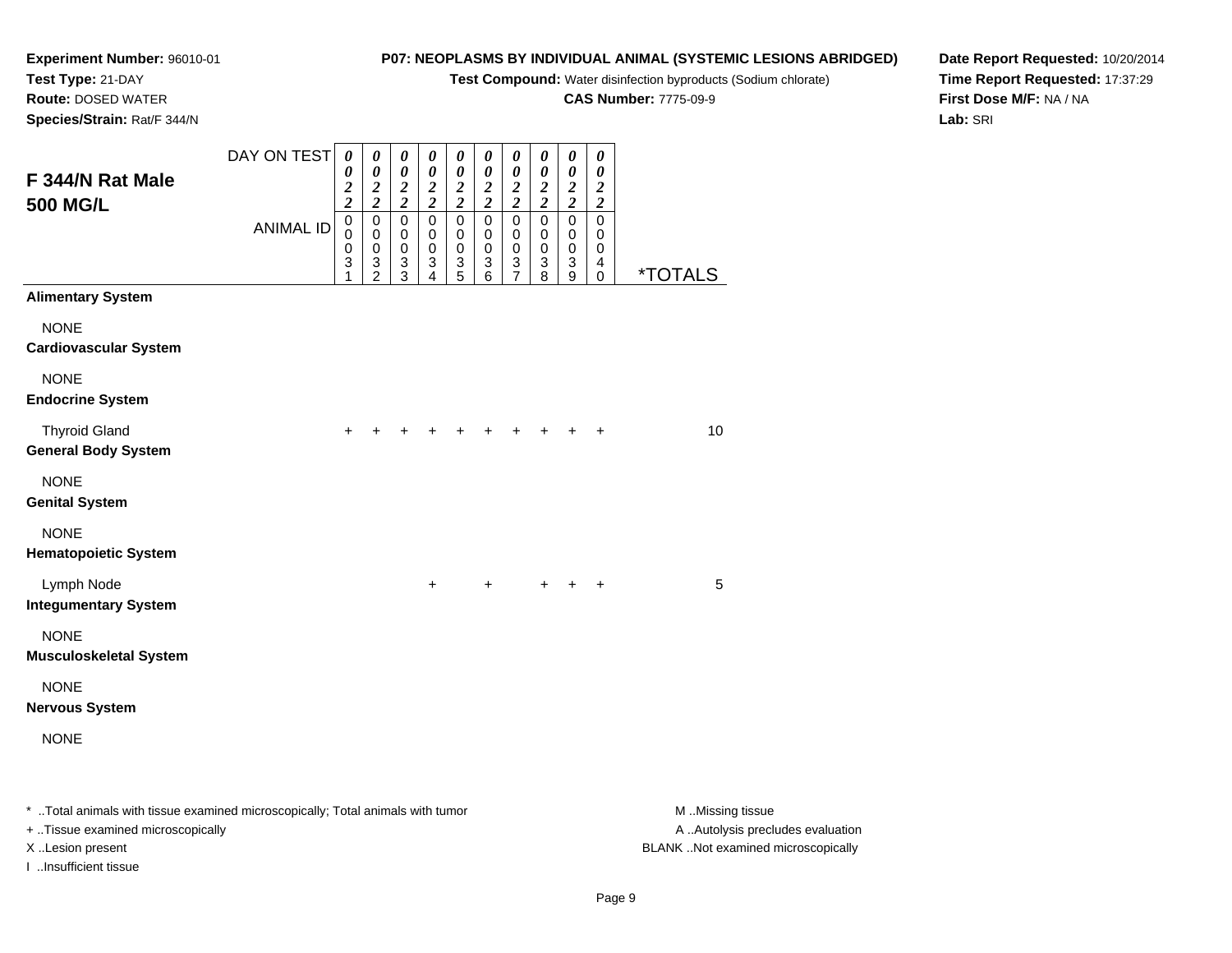**Test Compound:** Water disinfection byproducts (Sodium chlorate)

**CAS Number:** 7775-09-9

**Date Report Requested:** 10/20/2014**Time Report Requested:** 17:37:29**First Dose M/F:** NA / NA**Lab:** SRI

|                                        | DAY ON TEST      | 0                                                       | 0                                                    | 0                                                | 0                                           | 0                                                           | 0                                                           | 0                                                               | 0                                                           | 0                                                                            | 0                                                |                       |
|----------------------------------------|------------------|---------------------------------------------------------|------------------------------------------------------|--------------------------------------------------|---------------------------------------------|-------------------------------------------------------------|-------------------------------------------------------------|-----------------------------------------------------------------|-------------------------------------------------------------|------------------------------------------------------------------------------|--------------------------------------------------|-----------------------|
| F 344/N Rat Male<br><b>500 MG/L</b>    |                  | 0<br>$\overline{\mathbf{c}}$<br>$\overline{\mathbf{c}}$ | 0<br>$\boldsymbol{2}$<br>$\overline{2}$              | 0<br>$\boldsymbol{2}$<br>$\overline{\mathbf{c}}$ | 0<br>2<br>$\overline{c}$                    | 0<br>$\boldsymbol{2}$<br>$\overline{c}$                     | $\boldsymbol{\theta}$<br>$\boldsymbol{2}$<br>$\overline{c}$ | 0<br>$\frac{2}{2}$                                              | 0<br>$\boldsymbol{2}$<br>$\overline{2}$                     | 0<br>$\frac{2}{2}$                                                           | 0<br>$\boldsymbol{2}$<br>$\overline{\mathbf{c}}$ |                       |
|                                        | <b>ANIMAL ID</b> | $\pmb{0}$<br>$\mathbf 0$<br>0<br>3                      | 0<br>$\mathbf 0$<br>$\pmb{0}$<br>3<br>$\overline{2}$ | 0<br>$\pmb{0}$<br>$\pmb{0}$<br>3<br>3            | $\Omega$<br>$\mathbf 0$<br>$\mathbf 0$<br>3 | $\Omega$<br>$\pmb{0}$<br>$\mathbf 0$<br>$\overline{3}$<br>5 | $\Omega$<br>$\mathbf 0$<br>$\pmb{0}$<br>$\overline{3}$<br>6 | 0<br>$\pmb{0}$<br>$\pmb{0}$<br>$\overline{3}$<br>$\overline{7}$ | $\Omega$<br>$\mathbf 0$<br>$\pmb{0}$<br>$\overline{3}$<br>8 | $\mathbf 0$<br>$\pmb{0}$<br>$\begin{smallmatrix}0\0\3\end{smallmatrix}$<br>9 | $\Omega$<br>0<br>0<br>4<br>$\mathbf 0$           | <i><b>*TOTALS</b></i> |
| <b>Respiratory System</b>              |                  |                                                         |                                                      |                                                  | 4                                           |                                                             |                                                             |                                                                 |                                                             |                                                                              |                                                  |                       |
| Lung<br><b>Special Senses System</b>   |                  |                                                         |                                                      | $\ddot{}$                                        | $\div$                                      |                                                             |                                                             | $+$ $-$                                                         | $+$                                                         | $+$                                                                          |                                                  | 5                     |
| <b>NONE</b>                            |                  |                                                         |                                                      |                                                  |                                             |                                                             |                                                             |                                                                 |                                                             |                                                                              |                                                  |                       |
| <b>Urinary System</b>                  |                  |                                                         |                                                      |                                                  |                                             |                                                             |                                                             |                                                                 |                                                             |                                                                              |                                                  |                       |
| <b>NONE</b><br><b>SYSTEMIC LESIONS</b> |                  |                                                         |                                                      |                                                  |                                             |                                                             |                                                             |                                                                 |                                                             |                                                                              |                                                  |                       |
| Multiple Organ                         |                  | +                                                       |                                                      |                                                  |                                             |                                                             |                                                             |                                                                 |                                                             |                                                                              | ٠                                                | 10                    |

\* ..Total animals with tissue examined microscopically; Total animals with tumor **M** . Missing tissue M ..Missing tissue

+ ..Tissue examined microscopically

**Experiment Number:** 96010-01

**Test Type:** 21-DAY **Route:** DOSED WATER**Species/Strain:** Rat/F 344/N

I ..Insufficient tissue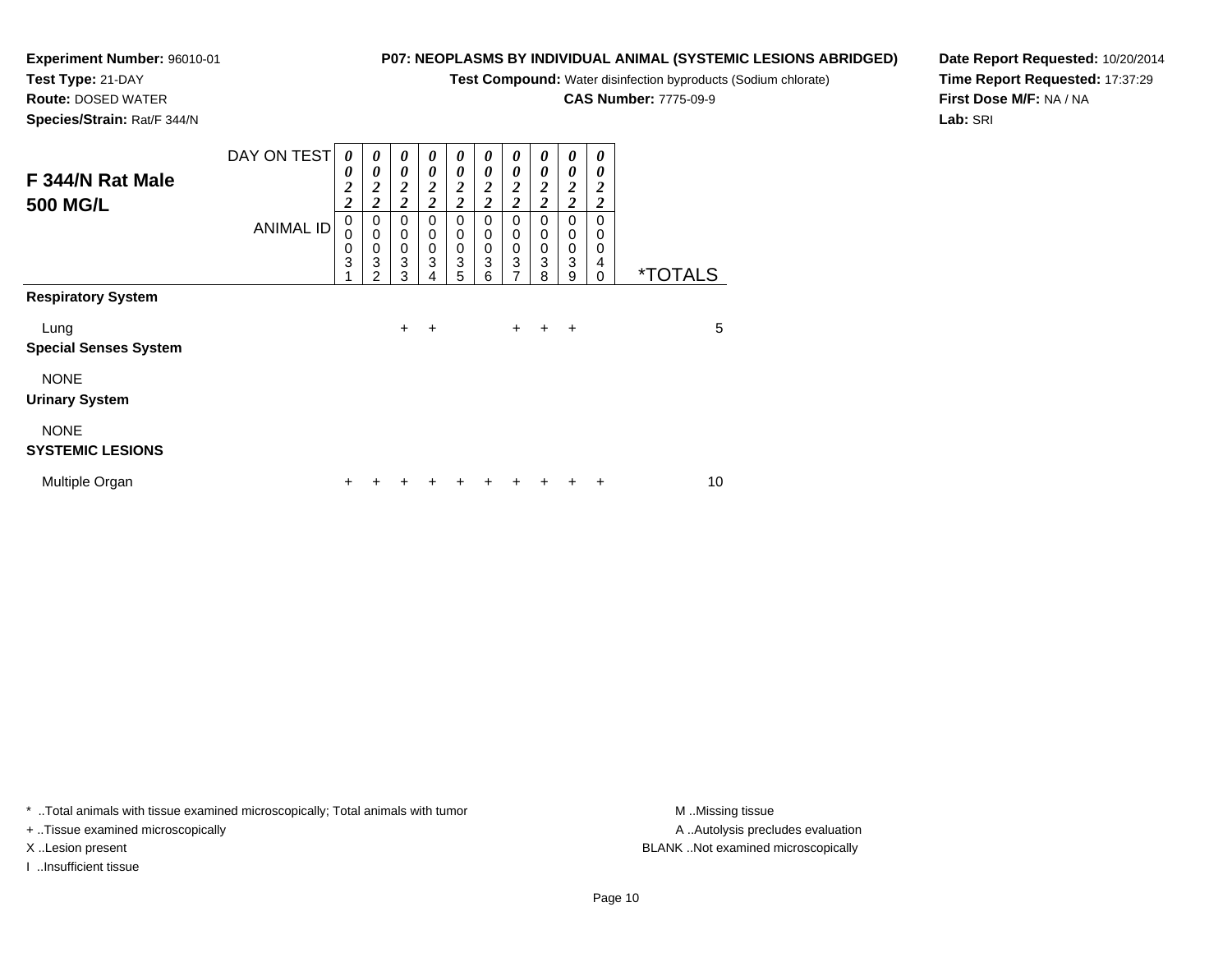**Test Compound:** Water disinfection byproducts (Sodium chlorate)

**CAS Number:** 7775-09-9

**Date Report Requested:** 10/20/2014**Time Report Requested:** 17:37:29**First Dose M/F:** NA / NA**Lab:** SRI

**Experiment Number:** 96010-01**Test Type:** 21-DAY **Route:** DOSED WATER**Species/Strain:** Rat/F 344/N

| F 344/N Rat Male                                                               | DAY ON TEST      | $\pmb{\theta}$<br>0<br>$\boldsymbol{2}$<br>$\overline{\mathbf{c}}$ | 0<br>$\boldsymbol{\theta}$<br>$\boldsymbol{2}$<br>$\overline{2}$ | 0<br>$\pmb{\theta}$<br>$\boldsymbol{2}$<br>$\overline{2}$     | 0<br>$\pmb{\theta}$<br>$\frac{2}{2}$              | $\boldsymbol{\theta}$<br>$\boldsymbol{\theta}$<br>$\boldsymbol{2}$<br>$\overline{\mathbf{c}}$ | 0<br>$\boldsymbol{\theta}$<br>$\boldsymbol{2}$<br>$\overline{\mathbf{c}}$ | $\pmb{\theta}$<br>$\pmb{\theta}$<br>$\frac{2}{2}$                        | 0<br>$\pmb{\theta}$<br>$\boldsymbol{2}$<br>$\overline{c}$ | 0<br>$\pmb{\theta}$<br>$\boldsymbol{2}$<br>$\overline{\mathbf{c}}$      | $\boldsymbol{\theta}$<br>$\boldsymbol{\theta}$<br>$\boldsymbol{2}$              |                       |
|--------------------------------------------------------------------------------|------------------|--------------------------------------------------------------------|------------------------------------------------------------------|---------------------------------------------------------------|---------------------------------------------------|-----------------------------------------------------------------------------------------------|---------------------------------------------------------------------------|--------------------------------------------------------------------------|-----------------------------------------------------------|-------------------------------------------------------------------------|---------------------------------------------------------------------------------|-----------------------|
| <b>1000MG/L</b>                                                                | <b>ANIMAL ID</b> | $\mathbf 0$<br>0<br>0<br>4                                         | $\mathbf 0$<br>$\mathbf 0$<br>$\mathbf 0$<br>4<br>2              | $\mathsf 0$<br>$\mathbf 0$<br>$\Omega$<br>$\overline{4}$<br>3 | $\mathbf 0$<br>$\pmb{0}$<br>$\mathbf 0$<br>4<br>4 | $\pmb{0}$<br>$\mathbf 0$<br>$\mathbf 0$<br>$\overline{4}$<br>5                                | $\mathbf 0$<br>0<br>0<br>4<br>6                                           | $\overline{0}$<br>$\pmb{0}$<br>$\pmb{0}$<br>$\overline{\mathbf{4}}$<br>7 | $\mathsf 0$<br>0<br>0<br>4<br>8                           | $\pmb{0}$<br>$\mathbf 0$<br>$\mathbf 0$<br>$\overline{\mathbf{4}}$<br>9 | $\overline{2}$<br>$\mathsf 0$<br>$\mathbf 0$<br>$\mathbf 0$<br>$\,$ 5 $\,$<br>0 | <i><b>*TOTALS</b></i> |
| <b>Alimentary System</b>                                                       |                  |                                                                    |                                                                  |                                                               |                                                   |                                                                                               |                                                                           |                                                                          |                                                           |                                                                         |                                                                                 |                       |
| <b>NONE</b><br><b>Cardiovascular System</b>                                    |                  |                                                                    |                                                                  |                                                               |                                                   |                                                                                               |                                                                           |                                                                          |                                                           |                                                                         |                                                                                 |                       |
| <b>NONE</b><br><b>Endocrine System</b>                                         |                  |                                                                    |                                                                  |                                                               |                                                   |                                                                                               |                                                                           |                                                                          |                                                           |                                                                         |                                                                                 |                       |
| <b>Thyroid Gland</b><br><b>General Body System</b>                             |                  | $\ddot{}$                                                          |                                                                  | +                                                             |                                                   | +                                                                                             |                                                                           | ٠                                                                        | $\ddot{}$                                                 |                                                                         | +                                                                               | 10                    |
| <b>NONE</b><br><b>Genital System</b>                                           |                  |                                                                    |                                                                  |                                                               |                                                   |                                                                                               |                                                                           |                                                                          |                                                           |                                                                         |                                                                                 |                       |
| <b>NONE</b><br><b>Hematopoietic System</b>                                     |                  |                                                                    |                                                                  |                                                               |                                                   |                                                                                               |                                                                           |                                                                          |                                                           |                                                                         |                                                                                 |                       |
| Lymph Node<br><b>Integumentary System</b>                                      |                  | $\pm$                                                              | $\pm$                                                            | ÷                                                             |                                                   |                                                                                               | ٠                                                                         | $\ddot{}$                                                                |                                                           | $\pm$                                                                   | $\ddot{}$                                                                       | $\overline{7}$        |
| <b>NONE</b><br><b>Musculoskeletal System</b>                                   |                  |                                                                    |                                                                  |                                                               |                                                   |                                                                                               |                                                                           |                                                                          |                                                           |                                                                         |                                                                                 |                       |
| <b>NONE</b><br><b>Nervous System</b>                                           |                  |                                                                    |                                                                  |                                                               |                                                   |                                                                                               |                                                                           |                                                                          |                                                           |                                                                         |                                                                                 |                       |
| <b>NONE</b>                                                                    |                  |                                                                    |                                                                  |                                                               |                                                   |                                                                                               |                                                                           |                                                                          |                                                           |                                                                         |                                                                                 |                       |
| * Total animals with tissue examined microscopically: Total animals with tumor |                  |                                                                    |                                                                  |                                                               |                                                   |                                                                                               |                                                                           |                                                                          |                                                           |                                                                         |                                                                                 | M Missing tiss        |

ned microscopically; Total animals with tumor **Examined microscopically; Total animals with tumor** M ..Missing tissue A ..Autolysis precludes evaluation + ..Tissue examined microscopically X ..Lesion present BLANK ..Not examined microscopicallyI ..Insufficient tissue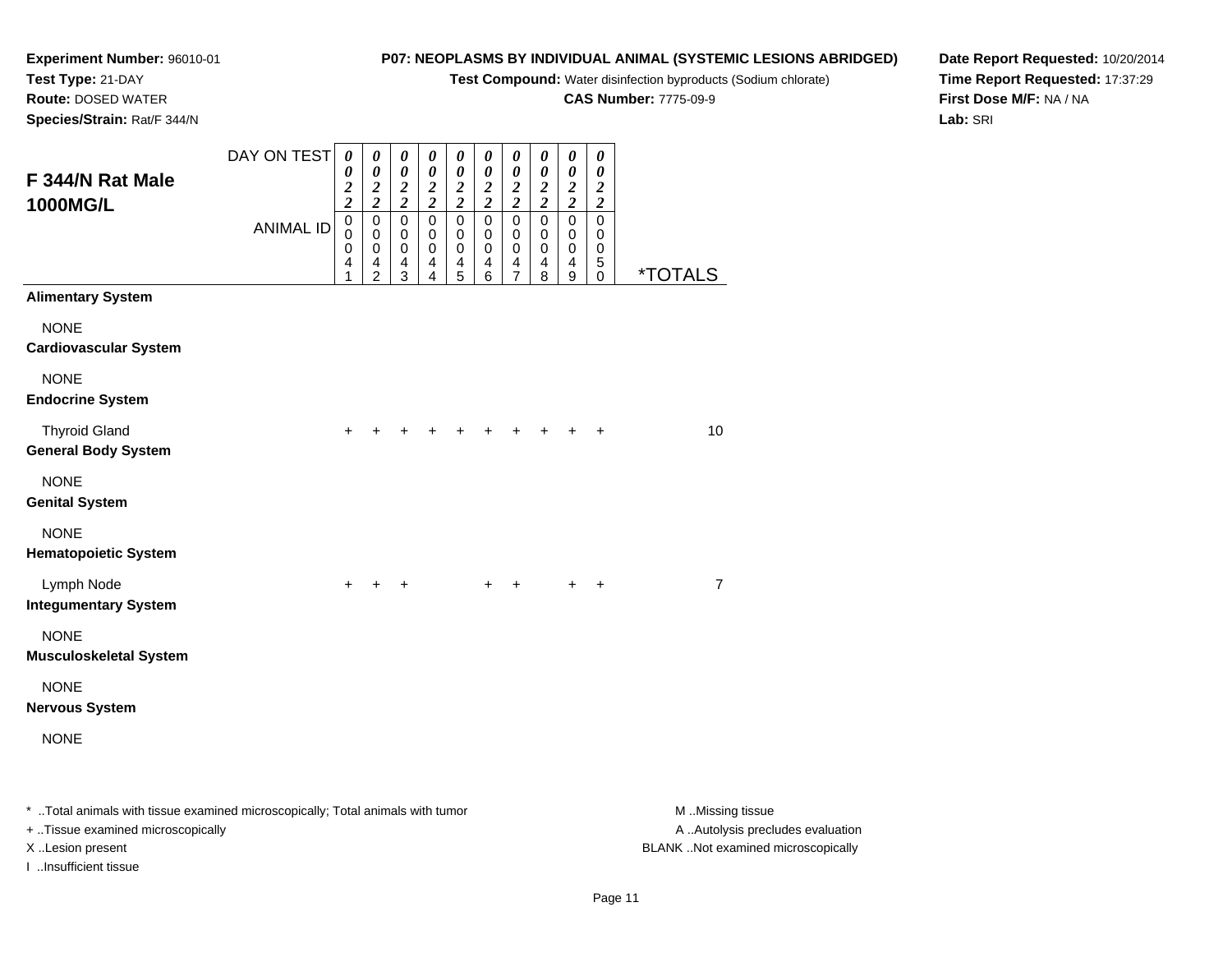**Test Compound:** Water disinfection byproducts (Sodium chlorate)

**CAS Number:** 7775-09-9

**Date Report Requested:** 10/20/2014**Time Report Requested:** 17:37:29**First Dose M/F:** NA / NA**Lab:** SRI

**Experiment Number:** 96010-01**Test Type:** 21-DAY **Route:** DOSED WATER**Species/Strain:** Rat/F 344/N

| F 344/N Rat Male<br><b>1000MG/L</b>    | DAY ON TEST<br><b>ANIMAL ID</b> | 0<br>0<br>$\overline{\mathbf{c}}$<br>$\overline{c}$<br>$\mathbf 0$<br>$\mathbf 0$<br>$\mathbf 0$<br>$\overline{4}$<br>4 | 0<br>0<br>$\boldsymbol{2}$<br>$\overline{c}$<br>0<br>0<br>0<br>4<br>2 | 0<br>$\boldsymbol{\theta}$<br>$\boldsymbol{2}$<br>$\overline{2}$<br>$\mathbf 0$<br>$\mathbf 0$<br>$\mathbf 0$<br>$\overline{4}$<br>3 | 0<br>0<br>$\boldsymbol{2}$<br>$\overline{c}$<br>0<br>0<br>0<br>4<br>4 | 0<br>$\boldsymbol{\theta}$<br>$\boldsymbol{2}$<br>$\overline{2}$<br>$\mathbf 0$<br>$\mathbf 0$<br>$\mathbf 0$<br>4<br>5 | 0<br>0<br>$\boldsymbol{2}$<br>$\overline{\mathbf{c}}$<br>0<br>0<br>0<br>4<br>6 | $\boldsymbol{\theta}$<br>$\boldsymbol{\theta}$<br>$\boldsymbol{2}$<br>$\overline{2}$<br>$\mathbf 0$<br>$\mathbf 0$<br>$\mathbf 0$<br>4<br>7 | 0<br>0<br>2<br>$\overline{c}$<br>$\Omega$<br>0<br>0<br>4<br>8 | 0<br>0<br>$\boldsymbol{2}$<br>$\overline{2}$<br>$\mathbf 0$<br>$\mathbf 0$<br>$\pmb{0}$<br>4<br>9 | 0<br>0<br>2<br>$\overline{\mathbf{c}}$<br>$\mathbf{0}$<br>$\Omega$<br>0<br>5<br>0 | <i><b>*TOTALS</b></i> |
|----------------------------------------|---------------------------------|-------------------------------------------------------------------------------------------------------------------------|-----------------------------------------------------------------------|--------------------------------------------------------------------------------------------------------------------------------------|-----------------------------------------------------------------------|-------------------------------------------------------------------------------------------------------------------------|--------------------------------------------------------------------------------|---------------------------------------------------------------------------------------------------------------------------------------------|---------------------------------------------------------------|---------------------------------------------------------------------------------------------------|-----------------------------------------------------------------------------------|-----------------------|
| <b>Respiratory System</b>              |                                 |                                                                                                                         |                                                                       |                                                                                                                                      |                                                                       |                                                                                                                         |                                                                                |                                                                                                                                             |                                                               |                                                                                                   |                                                                                   |                       |
| Lung<br><b>Special Senses System</b>   |                                 |                                                                                                                         |                                                                       |                                                                                                                                      |                                                                       | $+$                                                                                                                     | $\ddot{}$                                                                      | $\overline{+}$                                                                                                                              |                                                               | $\ddot{}$                                                                                         |                                                                                   | 4                     |
| <b>NONE</b><br><b>Urinary System</b>   |                                 |                                                                                                                         |                                                                       |                                                                                                                                      |                                                                       |                                                                                                                         |                                                                                |                                                                                                                                             |                                                               |                                                                                                   |                                                                                   |                       |
| <b>NONE</b><br><b>SYSTEMIC LESIONS</b> |                                 |                                                                                                                         |                                                                       |                                                                                                                                      |                                                                       |                                                                                                                         |                                                                                |                                                                                                                                             |                                                               |                                                                                                   |                                                                                   |                       |
| Multiple Organ                         |                                 | ÷                                                                                                                       |                                                                       |                                                                                                                                      |                                                                       | ٠                                                                                                                       |                                                                                |                                                                                                                                             |                                                               |                                                                                                   | $\ddot{}$                                                                         | 10                    |

\* ..Total animals with tissue examined microscopically; Total animals with tumor **M** . Missing tissue M ..Missing tissue

+ ..Tissue examined microscopically

I ..Insufficient tissue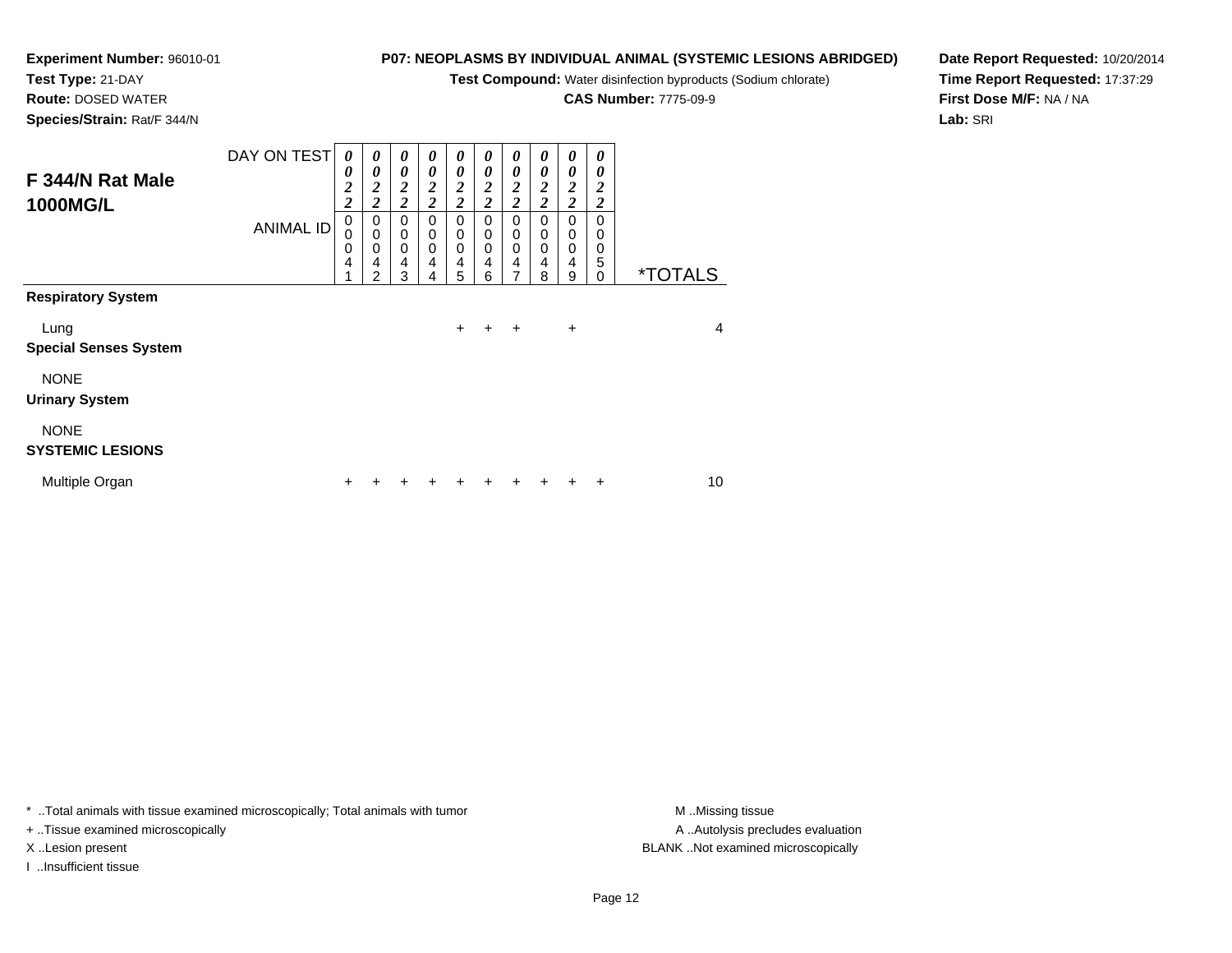**Test Compound:** Water disinfection byproducts (Sodium chlorate)

**CAS Number:** 7775-09-9

**Date Report Requested:** 10/20/2014**Time Report Requested:** 17:37:29**First Dose M/F:** NA / NA**Lab:** SRI

**Experiment Number:** 96010-01**Test Type:** 21-DAY **Route:** DOSED WATER**Species/Strain:** Rat/F 344/N

| F 344/N Rat Male             | DAY ON TEST      | 0<br>0<br>$\boldsymbol{2}$             | $\boldsymbol{\theta}$<br>0                        | 0<br>0                            | 0<br>$\boldsymbol{\theta}$        | 0<br>$\boldsymbol{\theta}$         | 0<br>0                               | 0<br>0                                            | 0<br>$\boldsymbol{\theta}$           | 0<br>0                               | 0<br>0<br>$\boldsymbol{2}$        |                       |
|------------------------------|------------------|----------------------------------------|---------------------------------------------------|-----------------------------------|-----------------------------------|------------------------------------|--------------------------------------|---------------------------------------------------|--------------------------------------|--------------------------------------|-----------------------------------|-----------------------|
| <b>2000MG/L</b>              |                  | $\overline{\mathbf{c}}$<br>$\mathbf 0$ | $\frac{2}{2}$<br>$\mathbf 0$                      | $\frac{2}{2}$<br>$\overline{0}$   | $\frac{2}{2}$<br>0                | $\frac{2}{2}$<br>$\mathbf 0$       | $\frac{2}{2}$<br>$\overline{0}$      | $\frac{2}{2}$<br>$\mathbf 0$                      | $\frac{2}{2}$<br>$\mathbf 0$         | $\frac{2}{2}$<br>$\mathbf 0$         | $\overline{\mathbf{c}}$<br>0      |                       |
|                              | <b>ANIMAL ID</b> | $\mathbf 0$<br>$\mathbf 0$<br>5<br>1   | $\mathbf 0$<br>$\mathbf 0$<br>5<br>$\overline{2}$ | $\mathbf 0$<br>0<br>$\frac{5}{3}$ | $\Omega$<br>$\mathbf 0$<br>5<br>4 | $\mathbf 0$<br>$\pmb{0}$<br>5<br>5 | $\mathbf 0$<br>$\mathbf 0$<br>5<br>6 | $\mathbf 0$<br>$\mathbf 0$<br>5<br>$\overline{7}$ | $\mathbf 0$<br>$\mathbf 0$<br>5<br>8 | $\mathbf 0$<br>$\mathbf 0$<br>5<br>9 | $\Omega$<br>$\mathbf 0$<br>6<br>0 | <i><b>*TOTALS</b></i> |
| <b>Alimentary System</b>     |                  |                                        |                                                   |                                   |                                   |                                    |                                      |                                                   |                                      |                                      |                                   |                       |
| Esophagus                    |                  | +                                      | +                                                 | М                                 | +                                 |                                    | ٠                                    | +                                                 | ٠                                    | +                                    | +                                 | 9                     |
| Intestine Large, Cecum       |                  | +                                      | $\ddot{}$                                         | +                                 | +                                 | $\ddot{}$                          | +                                    | $\ddot{}$                                         | $\ddot{}$                            | +                                    | +                                 | 10                    |
| Intestine Large, Colon       |                  | $\ddot{}$                              | $\ddot{}$                                         | $\ddot{}$                         | $\ddot{}$                         | $\ddot{}$                          | $\ddot{}$                            | $\ddot{}$                                         | $\ddot{}$                            | +                                    | $\ddot{}$                         | 10                    |
| Intestine Large, Rectum      |                  | +                                      | $\ddot{}$                                         | $\pm$                             | $\ddot{}$                         | $+$                                | $\ddot{}$                            | +                                                 | +                                    | $\ddot{}$                            | +                                 | 10                    |
| Intestine Small, Duodenum    |                  | $\ddot{}$                              | $\ddot{}$                                         | $\ddot{}$                         | $\ddot{}$                         | $\ddot{}$                          | $\ddot{}$                            | $\ddot{}$                                         | $\ddot{}$                            | $\ddot{}$                            | $\ddot{}$                         | 10                    |
| Intestine Small, Ileum       |                  | +                                      | $\ddot{}$                                         | $\ddot{}$                         | +                                 | $\ddot{}$                          | +                                    | +                                                 | +                                    | $\ddot{}$                            | +                                 | 10                    |
| Intestine Small, Jejunum     |                  | +                                      | $\ddot{}$                                         | +                                 | $\ddot{}$                         | $\ddot{}$                          | $\ddot{}$                            | +                                                 | +                                    | $\ddot{}$                            | $\ddot{}$                         | 10                    |
| Liver                        |                  | $\ddot{}$                              | $\ddot{}$                                         | $+$                               | $\ddot{}$                         | $\ddot{}$                          | $\ddot{}$                            | +                                                 | $\ddot{}$                            | $\ddot{}$                            | $\ddot{}$                         | 10                    |
| Pancreas                     |                  | $\ddot{}$                              | +                                                 | $\ddot{}$                         | $\ddot{}$                         | $\ddot{}$                          | $\ddot{}$                            | $\ddot{}$                                         | $\ddot{}$                            | $\ddot{}$                            | +                                 | 10                    |
| Salivary Glands              |                  | +                                      | +                                                 | +                                 | $\ddot{}$                         | $\ddot{}$                          | $\ddot{}$                            | +                                                 | $\ddot{}$                            | $\ddot{}$                            | +                                 | 10                    |
| Stomach, Forestomach         |                  | $\ddot{}$                              | $\ddot{}$                                         | $\ddot{}$                         | $\ddot{}$                         | $+$                                | $\ddot{}$                            | +                                                 | $\ddot{}$                            | $+$                                  | +                                 | 10                    |
| Stomach, Glandular           |                  | $\ddot{}$                              | $\ddot{}$                                         | $\ddot{}$                         | $\ddot{}$                         | $\ddot{}$                          | $\ddot{}$                            | $\ddot{}$                                         | $\ddot{}$                            | $\ddot{}$                            | $\ddot{}$                         | 10                    |
| <b>Cardiovascular System</b> |                  |                                        |                                                   |                                   |                                   |                                    |                                      |                                                   |                                      |                                      |                                   |                       |
| <b>Blood Vessel</b>          |                  | +                                      |                                                   |                                   |                                   |                                    |                                      | +                                                 | ٠                                    | ٠                                    | +                                 | 10                    |
| Heart                        |                  | $\ddot{}$                              | +                                                 | +                                 | +                                 | $\ddot{}$                          | $\ddot{}$                            | +                                                 | $\ddot{}$                            | +                                    | +                                 | 10                    |
| <b>Endocrine System</b>      |                  |                                        |                                                   |                                   |                                   |                                    |                                      |                                                   |                                      |                                      |                                   |                       |
| <b>Adrenal Cortex</b>        |                  | +                                      |                                                   |                                   |                                   |                                    |                                      | +                                                 |                                      |                                      | +                                 | 10                    |
| <b>Adrenal Medulla</b>       |                  | $\ddot{}$                              | +                                                 | +                                 | +                                 |                                    | $\ddot{}$                            | $\ddot{}$                                         | $\ddot{}$                            | $\ddot{}$                            | $\ddot{}$                         | 10                    |
| Islets, Pancreatic           |                  | $\ddot{}$                              |                                                   |                                   |                                   |                                    |                                      |                                                   |                                      |                                      |                                   | 1                     |
| Parathyroid Gland            |                  | +                                      |                                                   |                                   |                                   |                                    |                                      | +                                                 | +                                    | +                                    | +                                 | 10                    |

\* ..Total animals with tissue examined microscopically; Total animals with tumor **M** . Missing tissue M ..Missing tissue

+ ..Tissue examined microscopically

I ..Insufficient tissue

A ..Autolysis precludes evaluation

X ..Lesion present BLANK ..Not examined microscopically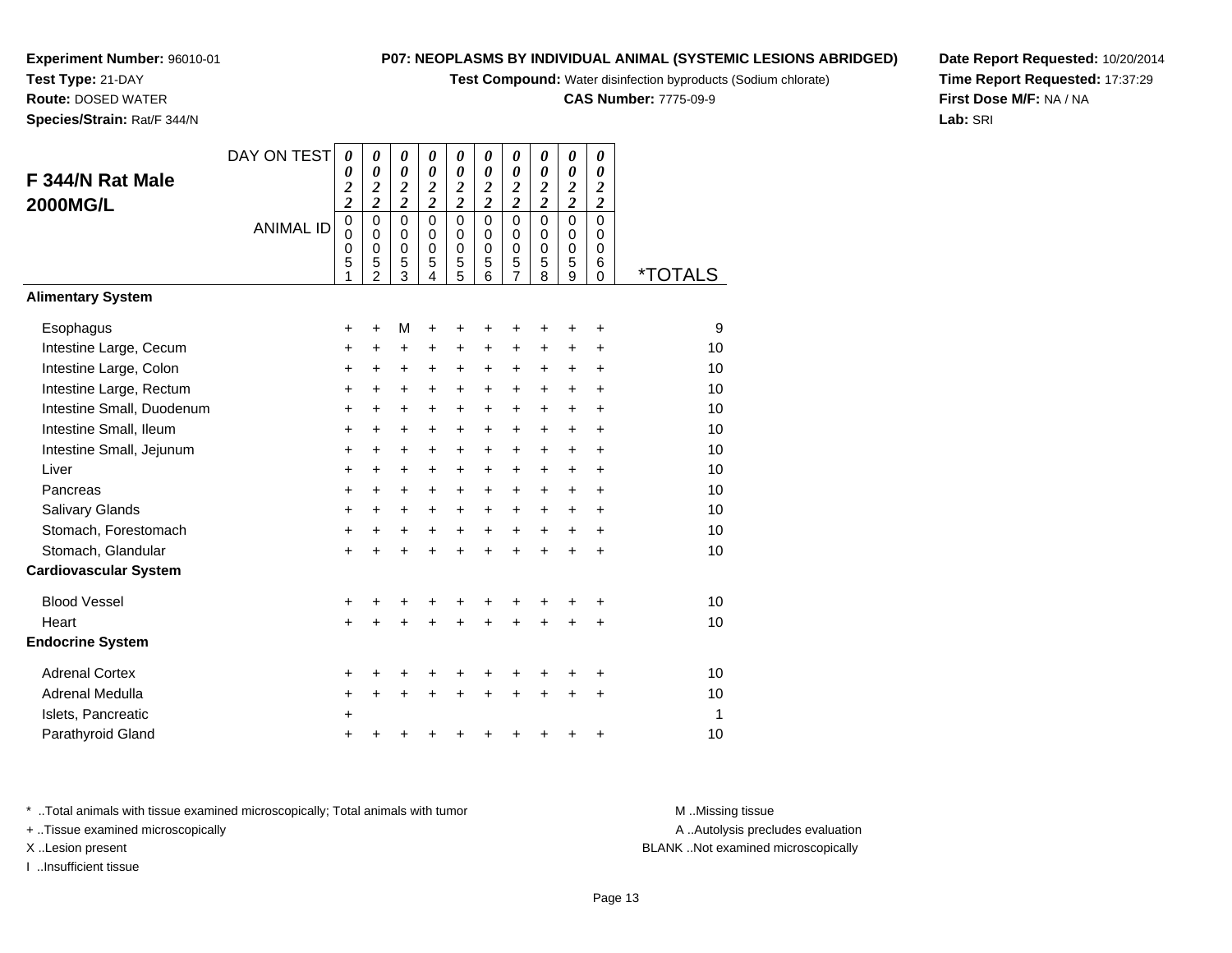**Test Compound:** Water disinfection byproducts (Sodium chlorate)

**CAS Number:** 7775-09-9

**Date Report Requested:** 10/20/2014**Time Report Requested:** 17:37:29**First Dose M/F:** NA / NA**Lab:** SRI

**Experiment Number:** 96010-01**Test Type:** 21-DAY **Route:** DOSED WATER**Species/Strain:** Rat/F 344/N

| F 344/N Rat Male<br><b>2000MG/L</b> | DAY ON TEST<br><b>ANIMAL ID</b> | 0<br>0<br>$\boldsymbol{2}$<br>$\overline{\mathbf{c}}$<br>$\mathbf 0$<br>0<br>0<br>5 | 0<br>0<br>$\boldsymbol{2}$<br>$\overline{2}$<br>$\mathbf 0$<br>0<br>$\mathbf 0$<br>5 | 0<br>0<br>$\boldsymbol{2}$<br>$\overline{\mathbf{c}}$<br>$\mathbf 0$<br>0<br>$\mathbf 0$<br>5 | 0<br>$\boldsymbol{\theta}$<br>$\boldsymbol{2}$<br>$\overline{\mathbf{c}}$<br>$\Omega$<br>0<br>$\pmb{0}$<br>5 | 0<br>$\boldsymbol{\theta}$<br>$\overline{\mathbf{c}}$<br>$\overline{2}$<br>$\mathbf 0$<br>0<br>$\mathbf 0$ | 0<br>0<br>$\overline{\mathbf{c}}$<br>$\overline{2}$<br>$\mathbf 0$<br>0<br>$\mathbf 0$<br>5 | 0<br>$\boldsymbol{\theta}$<br>$\overline{\mathbf{c}}$<br>$\overline{2}$<br>$\mathbf 0$<br>0<br>0 | 0<br>0<br>$\boldsymbol{2}$<br>$\overline{2}$<br>$\Omega$<br>$\Omega$<br>0<br>5 | 0<br>$\boldsymbol{\theta}$<br>$\boldsymbol{2}$<br>$\overline{\mathbf{c}}$<br>$\mathbf 0$<br>$\mathbf 0$<br>$\mathbf 0$<br>5 | 0<br>$\boldsymbol{\theta}$<br>$\boldsymbol{2}$<br>$\overline{\mathbf{c}}$<br>$\Omega$<br>0<br>$\mathbf 0$<br>6 |                       |
|-------------------------------------|---------------------------------|-------------------------------------------------------------------------------------|--------------------------------------------------------------------------------------|-----------------------------------------------------------------------------------------------|--------------------------------------------------------------------------------------------------------------|------------------------------------------------------------------------------------------------------------|---------------------------------------------------------------------------------------------|--------------------------------------------------------------------------------------------------|--------------------------------------------------------------------------------|-----------------------------------------------------------------------------------------------------------------------------|----------------------------------------------------------------------------------------------------------------|-----------------------|
|                                     |                                 | 1                                                                                   | $\overline{2}$                                                                       | $\overline{3}$                                                                                | 4                                                                                                            | $\frac{5}{5}$                                                                                              | 6                                                                                           | $\frac{5}{7}$                                                                                    | 8                                                                              | $\boldsymbol{9}$                                                                                                            | $\mathbf 0$                                                                                                    | <i><b>*TOTALS</b></i> |
| <b>Pituitary Gland</b>              |                                 | +                                                                                   | +                                                                                    | $\ddot{}$                                                                                     | +                                                                                                            | $\ddot{}$                                                                                                  | $\pm$                                                                                       | +                                                                                                | +                                                                              | $\ddot{}$                                                                                                                   | $\ddot{}$                                                                                                      | 10                    |
| <b>Thyroid Gland</b>                |                                 | $\ddot{}$                                                                           | +                                                                                    | $\ddot{}$                                                                                     | ÷                                                                                                            | $\ddot{}$                                                                                                  | $\ddot{}$                                                                                   | $\ddot{}$                                                                                        | +                                                                              | $\ddot{}$                                                                                                                   | $\ddot{}$                                                                                                      | 10                    |
| <b>General Body System</b>          |                                 |                                                                                     |                                                                                      |                                                                                               |                                                                                                              |                                                                                                            |                                                                                             |                                                                                                  |                                                                                |                                                                                                                             |                                                                                                                |                       |
| <b>NONE</b>                         |                                 |                                                                                     |                                                                                      |                                                                                               |                                                                                                              |                                                                                                            |                                                                                             |                                                                                                  |                                                                                |                                                                                                                             |                                                                                                                |                       |
| <b>Genital System</b>               |                                 |                                                                                     |                                                                                      |                                                                                               |                                                                                                              |                                                                                                            |                                                                                             |                                                                                                  |                                                                                |                                                                                                                             |                                                                                                                |                       |
| Epididymis                          |                                 | +                                                                                   | +                                                                                    | +                                                                                             | ٠                                                                                                            | +                                                                                                          |                                                                                             | +                                                                                                |                                                                                | +                                                                                                                           | +                                                                                                              | 10                    |
| <b>Preputial Gland</b>              |                                 | +                                                                                   | +                                                                                    | +                                                                                             | +                                                                                                            | $\ddot{}$                                                                                                  | +                                                                                           | +                                                                                                | +                                                                              | +                                                                                                                           | +                                                                                                              | 10                    |
| Prostate                            |                                 | $\ddot{}$                                                                           | +                                                                                    | +                                                                                             | $\ddot{}$                                                                                                    | $\ddot{}$                                                                                                  | $\ddot{}$                                                                                   | +                                                                                                | $\ddot{}$                                                                      | $\ddot{}$                                                                                                                   | $\ddot{}$                                                                                                      | 10                    |
| <b>Seminal Vesicle</b>              |                                 | +                                                                                   | $\pm$                                                                                | +                                                                                             | +                                                                                                            | $\ddot{}$                                                                                                  | $+$                                                                                         | $+$                                                                                              | $+$                                                                            | $\ddot{}$                                                                                                                   | $\ddot{}$                                                                                                      | 10                    |
| <b>Testes</b>                       |                                 | $\ddot{}$                                                                           |                                                                                      | $\ddot{}$                                                                                     | ÷                                                                                                            | $\ddot{}$                                                                                                  | ÷                                                                                           | $\ddot{}$                                                                                        | ÷                                                                              | $\ddot{}$                                                                                                                   | $\ddot{}$                                                                                                      | 10                    |
| <b>Hematopoietic System</b>         |                                 |                                                                                     |                                                                                      |                                                                                               |                                                                                                              |                                                                                                            |                                                                                             |                                                                                                  |                                                                                |                                                                                                                             |                                                                                                                |                       |
| <b>Bone Marrow</b>                  |                                 | +                                                                                   | +                                                                                    | +                                                                                             | +                                                                                                            | +                                                                                                          | +                                                                                           | +                                                                                                | ٠                                                                              | +                                                                                                                           | +                                                                                                              | 10                    |
| Lymph Node                          |                                 |                                                                                     | +                                                                                    | $\ddot{}$                                                                                     |                                                                                                              | $\ddot{}$                                                                                                  | $\pm$                                                                                       |                                                                                                  |                                                                                | +                                                                                                                           | $\ddot{}$                                                                                                      | 6                     |
| Lymph Node, Mandibular              |                                 | M                                                                                   | M                                                                                    | M                                                                                             | м                                                                                                            | М                                                                                                          | м                                                                                           | М                                                                                                | M                                                                              | M                                                                                                                           | M                                                                                                              | $\mathbf 0$           |
| Lymph Node, Mesenteric              |                                 | +                                                                                   | +                                                                                    | +                                                                                             | +                                                                                                            | +                                                                                                          | +                                                                                           | +                                                                                                | +                                                                              | +                                                                                                                           | +                                                                                                              | 10                    |
| Spleen                              |                                 | $\ddot{}$                                                                           | +                                                                                    | +                                                                                             | $\ddot{}$                                                                                                    | +                                                                                                          | $\ddot{}$                                                                                   | +                                                                                                | $\ddot{}$                                                                      | +                                                                                                                           | +                                                                                                              | 10                    |
| Thymus                              |                                 | $\pm$                                                                               | +                                                                                    | $\ddot{}$                                                                                     | +                                                                                                            | $\ddot{}$                                                                                                  | +                                                                                           | +                                                                                                | +                                                                              | +                                                                                                                           | $\ddot{}$                                                                                                      | 10                    |
| <b>Integumentary System</b>         |                                 |                                                                                     |                                                                                      |                                                                                               |                                                                                                              |                                                                                                            |                                                                                             |                                                                                                  |                                                                                |                                                                                                                             |                                                                                                                |                       |
| <b>Mammary Gland</b>                |                                 | ٠                                                                                   |                                                                                      | +                                                                                             | ٠                                                                                                            | M                                                                                                          | +                                                                                           | +                                                                                                |                                                                                |                                                                                                                             | +                                                                                                              | 9                     |
| Skin                                |                                 | +                                                                                   | +                                                                                    | +                                                                                             | +                                                                                                            | +                                                                                                          | +                                                                                           | +                                                                                                | ٠                                                                              | +                                                                                                                           | +                                                                                                              | 10                    |

\* ..Total animals with tissue examined microscopically; Total animals with tumor **M** . Missing tissue M ..Missing tissue

+ ..Tissue examined microscopically

I ..Insufficient tissue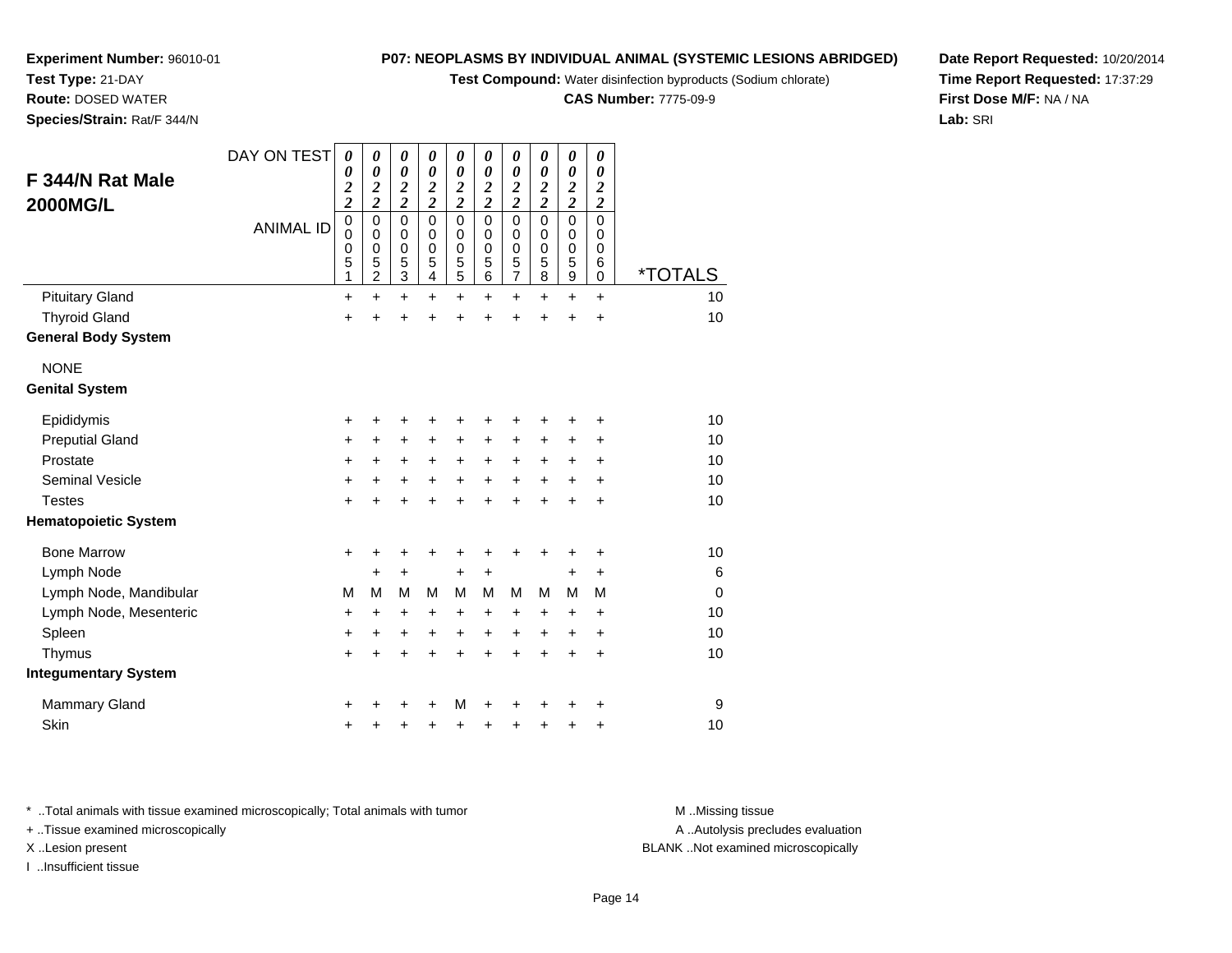**Test Compound:** Water disinfection byproducts (Sodium chlorate)

**CAS Number:** 7775-09-9

**Date Report Requested:** 10/20/2014**Time Report Requested:** 17:37:29**First Dose M/F:** NA / NA**Lab:** SRI

**Experiment Number:** 96010-01**Test Type:** 21-DAY**Route:** DOSED WATER

**Species/Strain:** Rat/F 344/N

| F 344/N Rat Male<br><b>2000MG/L</b> | DAY ON TEST      | 0<br>0<br>$\overline{\mathbf{c}}$<br>$\overline{\mathbf{c}}$<br>$\mathbf 0$ | 0<br>$\boldsymbol{\theta}$<br>$\overline{\mathbf{c}}$<br>$\overline{\mathbf{c}}$<br>0 | 0<br>$\boldsymbol{\theta}$<br>$\overline{\mathbf{c}}$<br>$\overline{2}$<br>$\mathbf 0$ | 0<br>$\boldsymbol{\theta}$<br>$\boldsymbol{2}$<br>$\overline{\mathbf{c}}$<br>$\mathbf 0$ | 0<br>0<br>$\frac{2}{2}$<br>$\mathbf 0$ | 0<br>$\boldsymbol{\theta}$<br>$\overline{\mathbf{c}}$<br>$\overline{2}$<br>$\mathbf 0$ | 0<br>$\boldsymbol{\theta}$<br>$\overline{\mathbf{c}}$<br>$\overline{2}$<br>$\mathbf 0$ | 0<br>$\boldsymbol{\theta}$<br>$\overline{\mathbf{c}}$<br>$\overline{2}$<br>$\mathbf 0$ | 0<br>$\boldsymbol{\theta}$<br>$\boldsymbol{2}$<br>$\overline{2}$<br>$\mathbf 0$ | 0<br>$\boldsymbol{\theta}$<br>$\overline{2}$<br>$\overline{2}$<br>$\mathbf 0$ |                             |
|-------------------------------------|------------------|-----------------------------------------------------------------------------|---------------------------------------------------------------------------------------|----------------------------------------------------------------------------------------|------------------------------------------------------------------------------------------|----------------------------------------|----------------------------------------------------------------------------------------|----------------------------------------------------------------------------------------|----------------------------------------------------------------------------------------|---------------------------------------------------------------------------------|-------------------------------------------------------------------------------|-----------------------------|
|                                     | <b>ANIMAL ID</b> | $\mathbf 0$<br>0<br>5                                                       | 0<br>$\pmb{0}$<br>5<br>$\mathfrak{p}$                                                 | 0<br>$\boldsymbol{0}$<br>5<br>3                                                        | 0<br>$\pmb{0}$<br>5<br>4                                                                 | 0<br>0<br>$\frac{5}{5}$                | 0<br>$\mathbf 0$<br>5<br>6                                                             | 0<br>$\mathbf 0$<br>5<br>7                                                             | 0<br>$\mathbf 0$<br>5<br>8                                                             | 0<br>$\pmb{0}$<br>5<br>9                                                        | 0<br>0<br>6<br>$\Omega$                                                       | <i><b>*TOTALS</b></i>       |
| <b>Musculoskeletal System</b>       |                  |                                                                             |                                                                                       |                                                                                        |                                                                                          |                                        |                                                                                        |                                                                                        |                                                                                        |                                                                                 |                                                                               |                             |
| <b>Bone</b>                         |                  | $\ddot{}$                                                                   | +                                                                                     | +                                                                                      |                                                                                          |                                        |                                                                                        |                                                                                        |                                                                                        |                                                                                 | $\ddot{}$                                                                     | 10                          |
| <b>Nervous System</b>               |                  |                                                                             |                                                                                       |                                                                                        |                                                                                          |                                        |                                                                                        |                                                                                        |                                                                                        |                                                                                 |                                                                               |                             |
| <b>Brain</b>                        |                  | $\ddot{}$                                                                   | +                                                                                     | +                                                                                      | +                                                                                        | ٠                                      | ٠                                                                                      | +                                                                                      | +                                                                                      |                                                                                 | $\ddot{}$                                                                     | 10                          |
| <b>Respiratory System</b>           |                  |                                                                             |                                                                                       |                                                                                        |                                                                                          |                                        |                                                                                        |                                                                                        |                                                                                        |                                                                                 |                                                                               |                             |
| Lung                                |                  | $\pm$                                                                       | +                                                                                     | +                                                                                      |                                                                                          | +                                      |                                                                                        | +                                                                                      |                                                                                        |                                                                                 | ÷                                                                             | 10                          |
| <b>Nose</b>                         |                  | $\ddot{}$                                                                   | $\ddot{}$                                                                             | $\ddot{}$                                                                              | $+$                                                                                      | $+$                                    | $\ddot{}$                                                                              | +                                                                                      | $+$                                                                                    | $\pm$                                                                           | $\ddot{}$                                                                     | 10                          |
| Trachea                             |                  | $+$                                                                         | $\ddot{}$                                                                             | $\ddot{}$                                                                              | $\ddot{}$                                                                                | $+$                                    | $\ddot{}$                                                                              | $\ddot{}$                                                                              | $\ddot{}$                                                                              | $\ddot{}$                                                                       | $\ddot{}$                                                                     | 10                          |
| <b>Special Senses System</b>        |                  |                                                                             |                                                                                       |                                                                                        |                                                                                          |                                        |                                                                                        |                                                                                        |                                                                                        |                                                                                 |                                                                               |                             |
| <b>NONE</b>                         |                  |                                                                             |                                                                                       |                                                                                        |                                                                                          |                                        |                                                                                        |                                                                                        |                                                                                        |                                                                                 |                                                                               |                             |
| <b>Urinary System</b>               |                  |                                                                             |                                                                                       |                                                                                        |                                                                                          |                                        |                                                                                        |                                                                                        |                                                                                        |                                                                                 |                                                                               |                             |
| Kidney                              |                  | +                                                                           |                                                                                       |                                                                                        |                                                                                          |                                        |                                                                                        |                                                                                        |                                                                                        |                                                                                 | ÷                                                                             | 10                          |
| <b>Urinary Bladder</b>              |                  | $\ddot{}$                                                                   | +                                                                                     | $\ddot{}$                                                                              |                                                                                          | $\ddot{}$                              |                                                                                        | ÷                                                                                      |                                                                                        | $\ddot{}$                                                                       | $\div$                                                                        | 10                          |
| <b>SYSTEMIC LESIONS</b>             |                  |                                                                             |                                                                                       |                                                                                        |                                                                                          |                                        |                                                                                        |                                                                                        |                                                                                        |                                                                                 |                                                                               |                             |
| Multiple Organ                      |                  | +                                                                           |                                                                                       |                                                                                        |                                                                                          |                                        |                                                                                        |                                                                                        |                                                                                        |                                                                                 |                                                                               | 10                          |
|                                     |                  |                                                                             |                                                                                       |                                                                                        |                                                                                          |                                        |                                                                                        |                                                                                        |                                                                                        |                                                                                 |                                                                               | ***<br>***END OF MALE DATA® |

\* ..Total animals with tissue examined microscopically; Total animals with tumor **M** . Missing tissue M ..Missing tissue

+ ..Tissue examined microscopically

I ..Insufficient tissue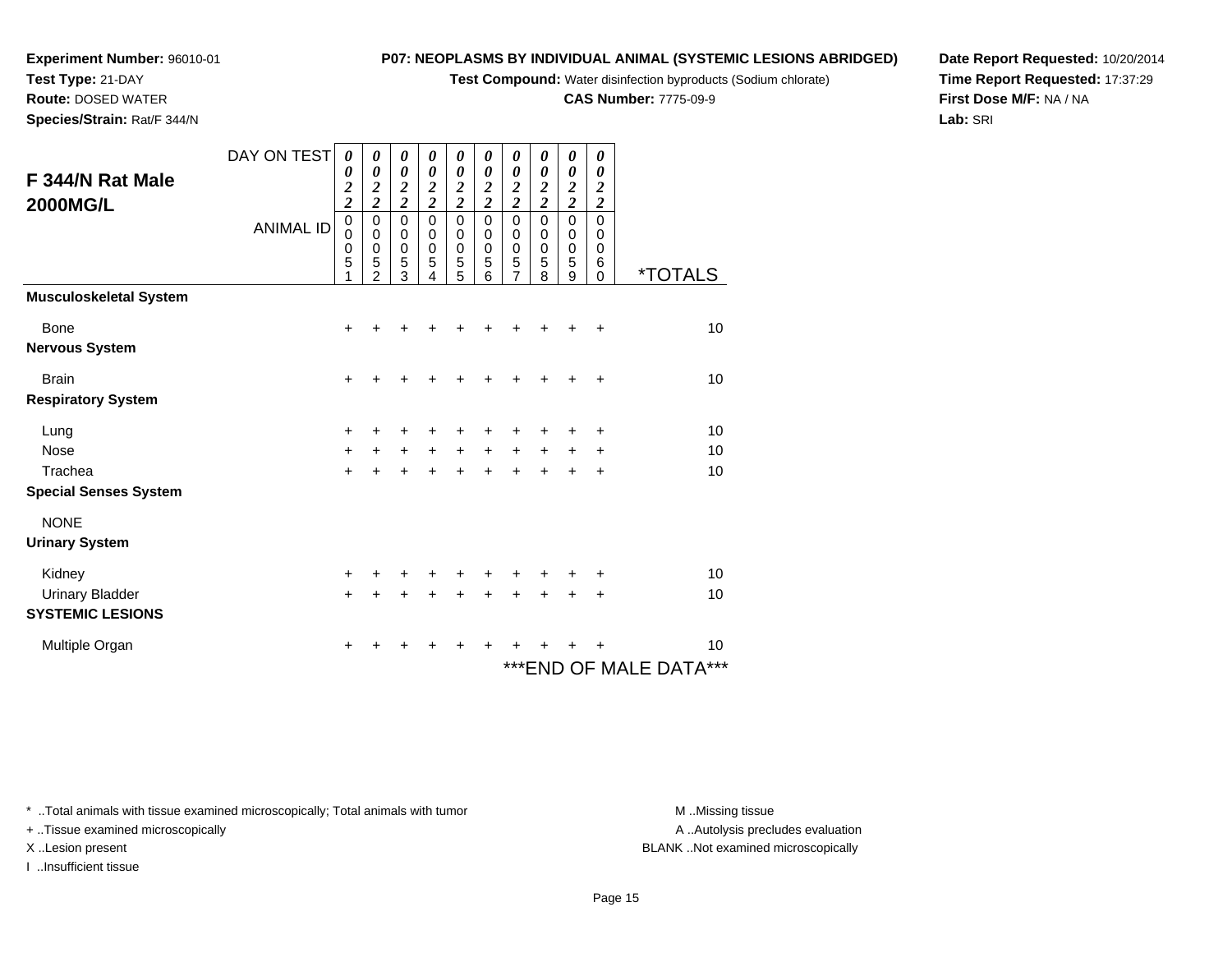**Test Compound:** Water disinfection byproducts (Sodium chlorate)

**CAS Number:** 7775-09-9

**Date Report Requested:** 10/20/2014**Time Report Requested:** 17:37:29**First Dose M/F:** NA / NA**Lab:** SRI

**Experiment Number:** 96010-01**Test Type:** 21-DAY **Route:** DOSED WATER**Species/Strain:** Rat/F 344/N

|                              | DAY ON TEST      | $\boldsymbol{\theta}$        | 0                            | $\boldsymbol{\theta}$                     | $\boldsymbol{\theta}$         | $\boldsymbol{\theta}$      | $\boldsymbol{\theta}$                     | 0                          | $\boldsymbol{\theta}$                     | 0                                         | 0                     |                       |
|------------------------------|------------------|------------------------------|------------------------------|-------------------------------------------|-------------------------------|----------------------------|-------------------------------------------|----------------------------|-------------------------------------------|-------------------------------------------|-----------------------|-----------------------|
| F 344/N Rat Female           |                  | 0<br>$\overline{\mathbf{c}}$ | 0<br>$\overline{\mathbf{c}}$ | $\boldsymbol{\theta}$<br>$\boldsymbol{2}$ | 0<br>$\boldsymbol{2}$         | 0<br>$\overline{2}$        | $\boldsymbol{\theta}$<br>$\boldsymbol{2}$ | 0<br>$\boldsymbol{2}$      | $\boldsymbol{\theta}$<br>$\boldsymbol{2}$ | $\boldsymbol{\theta}$<br>$\boldsymbol{2}$ | 0<br>$\boldsymbol{2}$ |                       |
| 0 MG/L                       |                  | $\overline{\mathbf{c}}$      | $\overline{\mathbf{c}}$      | $\overline{\mathbf{c}}$                   | $\overline{c}$                | $\overline{\mathbf{c}}$    | $\overline{\mathbf{c}}$                   | $\overline{c}$             | $\overline{c}$                            | $\overline{\mathbf{c}}$                   | $\overline{c}$        |                       |
|                              | <b>ANIMAL ID</b> | 0<br>0                       | 0<br>$\Omega$                | $\mathbf 0$<br>$\mathbf 0$                | $\overline{0}$<br>$\mathbf 0$ | $\mathbf 0$<br>$\mathbf 0$ | $\overline{0}$<br>0                       | $\mathbf 0$<br>$\mathbf 0$ | $\Omega$<br>0                             | $\Omega$<br>$\Omega$                      | $\mathbf 0$<br>0      |                       |
|                              |                  | 0                            | 0                            | $\mathbf 0$                               | $\mathbf 0$                   | $\mathbf 0$                | $\mathbf 0$                               | $\mathbf 0$                | $\mathbf 0$                               | $\mathbf 0$                               | $\mathbf 0$           |                       |
|                              |                  | 6<br>1                       | 6<br>$\overline{2}$          | 6<br>3                                    | 6<br>4                        | 6<br>5                     | $\,6$<br>6                                | 6<br>7                     | 6<br>8                                    | 6<br>9                                    | $\overline{7}$<br>0   | <i><b>*TOTALS</b></i> |
| <b>Alimentary System</b>     |                  |                              |                              |                                           |                               |                            |                                           |                            |                                           |                                           |                       |                       |
| Esophagus                    |                  | $\ddot{}$                    | +                            | +                                         | +                             | +                          | +                                         | +                          | +                                         | +                                         | +                     | 10                    |
| Intestine Large, Cecum       |                  | $\ddot{}$                    | $\ddot{}$                    | +                                         | +                             | +                          | $\ddot{}$                                 | $\ddot{}$                  | $\ddot{}$                                 | $\ddot{}$                                 | +                     | 10                    |
| Intestine Large, Colon       |                  | +                            | $\ddot{}$                    | $\ddot{}$                                 | $\ddot{}$                     | +                          | $\ddot{}$                                 | +                          | $\ddot{}$                                 | +                                         | +                     | 10                    |
| Intestine Large, Rectum      |                  | $\ddot{}$                    | $\ddot{}$                    | $\ddot{}$                                 | $\ddot{}$                     | $\ddot{}$                  | $\ddot{}$                                 | $\ddot{}$                  | $\ddot{}$                                 | $\ddot{}$                                 | $\ddot{}$             | 10                    |
| Intestine Small, Duodenum    |                  | $\ddot{}$                    | $\ddot{}$                    | $\ddot{}$                                 | $\ddot{}$                     | $\ddot{}$                  | $\ddot{}$                                 | +                          | $\ddot{}$                                 | $\ddot{}$                                 | $\ddot{}$             | 10                    |
| Intestine Small, Ileum       |                  | $\ddot{}$                    | $\ddot{}$                    | +                                         | $\ddot{}$                     | $\ddot{}$                  | $\ddot{}$                                 | +                          | $\ddot{}$                                 | $\ddot{}$                                 | +                     | 10                    |
| Intestine Small, Jejunum     |                  | +                            | $\ddot{}$                    | $\ddot{}$                                 | $\ddot{}$                     | +                          | $\ddot{}$                                 | $\ddot{}$                  | $\ddot{}$                                 | +                                         | $\ddot{}$             | 10                    |
| Liver                        |                  | $\ddot{}$                    | $\ddot{}$                    | $\ddot{}$                                 | $\ddot{}$                     | $\ddot{}$                  | $\ddot{}$                                 | +                          | $\ddot{}$                                 | $\ddot{}$                                 | +                     | 10                    |
| Pancreas                     |                  | $\ddot{}$                    | $\ddot{}$                    | $\ddot{}$                                 | $\ddot{}$                     | $\ddot{}$                  | $\ddot{}$                                 | $\ddot{}$                  | $\ddot{}$                                 | $+$                                       | $\ddot{}$             | 10                    |
| Salivary Glands              |                  | +                            | $\ddot{}$                    | +                                         | $\ddot{}$                     | $\ddot{}$                  | $\ddot{}$                                 | +                          | $\ddot{}$                                 | +                                         | +                     | 10                    |
| Stomach, Forestomach         |                  | +                            | $\ddot{}$                    | $\ddot{}$                                 | $\ddot{}$                     | $\ddot{}$                  | $\ddot{}$                                 | $\ddot{}$                  | $\ddot{}$                                 | $\ddot{}$                                 | $\ddot{}$             | 10                    |
| Stomach, Glandular           |                  | $+$                          | $\ddot{}$                    | $\ddot{}$                                 | $\ddot{}$                     | $\ddot{}$                  | $\ddot{}$                                 | $\ddot{}$                  | $\ddot{}$                                 | $\ddot{}$                                 | $\ddot{}$             | 10                    |
| <b>Cardiovascular System</b> |                  |                              |                              |                                           |                               |                            |                                           |                            |                                           |                                           |                       |                       |
| <b>Blood Vessel</b>          |                  | +                            |                              |                                           |                               | +                          | +                                         | +                          | +                                         |                                           | +                     | 10                    |
| Heart                        |                  | $\ddot{}$                    |                              | $\ddot{}$                                 | $\ddot{}$                     | $\ddot{}$                  | $\ddot{}$                                 | $\ddot{}$                  | $\ddot{}$                                 | $\ddot{}$                                 | +                     | 10                    |
| <b>Endocrine System</b>      |                  |                              |                              |                                           |                               |                            |                                           |                            |                                           |                                           |                       |                       |
| <b>Adrenal Cortex</b>        |                  | $\pm$                        | +                            |                                           |                               | +                          | +                                         | +                          | +                                         |                                           | +                     | 10                    |
| Adrenal Medulla              |                  | +                            | +                            | +                                         | +                             | $\ddot{}$                  | $\ddot{}$                                 | +                          | $\ddot{}$                                 | $\ddot{}$                                 | +                     | 10                    |
| Parathyroid Gland            |                  | $\ddot{}$                    | $\ddot{}$                    | $\ddot{}$                                 | $\ddot{}$                     | M                          | M                                         | +                          | $\ddot{}$                                 | $\ddot{}$                                 | $\ddot{}$             | 8                     |
| <b>Pituitary Gland</b>       |                  | +                            | +                            | +                                         | +                             | $\ddot{}$                  | $\ddot{}$                                 | +                          | +                                         | +                                         | +                     | 10                    |

\* ..Total animals with tissue examined microscopically; Total animals with tumor **M** . Missing tissue M ..Missing tissue

+ ..Tissue examined microscopically

I ..Insufficient tissue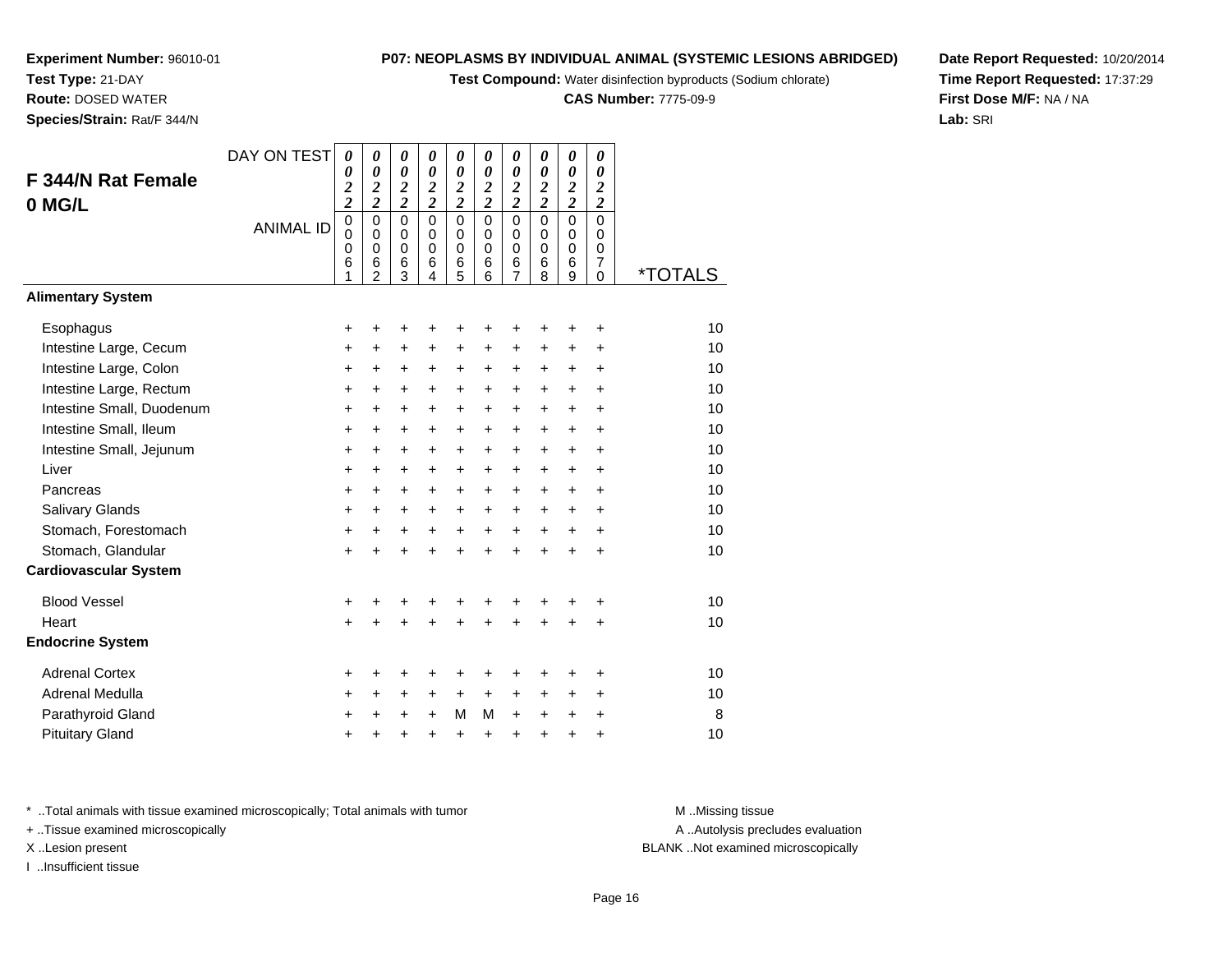**Test Compound:** Water disinfection byproducts (Sodium chlorate)

**CAS Number:** 7775-09-9

**Date Report Requested:** 10/20/2014**Time Report Requested:** 17:37:29**First Dose M/F:** NA / NA**Lab:** SRI

|                               | DAY ON TEST      | 0<br>0                                                               | 0<br>0                                                                          | 0<br>0                                                                  | 0<br>0                                                             | 0<br>0                                                      | 0<br>0                                                    | 0<br>0                                                                  | 0<br>0                                                      | 0<br>0                                    | 0<br>0                                                                         |                       |
|-------------------------------|------------------|----------------------------------------------------------------------|---------------------------------------------------------------------------------|-------------------------------------------------------------------------|--------------------------------------------------------------------|-------------------------------------------------------------|-----------------------------------------------------------|-------------------------------------------------------------------------|-------------------------------------------------------------|-------------------------------------------|--------------------------------------------------------------------------------|-----------------------|
| <b>F 344/N Rat Female</b>     |                  | $\overline{\mathbf{c}}$                                              | $\overline{\mathbf{c}}$                                                         | $\overline{2}$                                                          | $\boldsymbol{2}$                                                   | $\overline{2}$                                              | $\frac{2}{2}$                                             | $\boldsymbol{2}$                                                        | $\boldsymbol{2}$                                            | $\frac{2}{2}$                             | $\boldsymbol{2}$                                                               |                       |
| 0 MG/L                        | <b>ANIMAL ID</b> | $\overline{\mathbf{c}}$<br>$\mathbf 0$<br>$\mathbf 0$<br>0<br>6<br>1 | $\overline{\mathbf{c}}$<br>$\pmb{0}$<br>0<br>$\mathbf 0$<br>6<br>$\overline{2}$ | $\overline{\mathbf{c}}$<br>$\overline{0}$<br>0<br>$\mathbf 0$<br>6<br>3 | $\overline{2}$<br>$\overline{0}$<br>0<br>$\mathbf 0$<br>$\,6$<br>4 | $\overline{2}$<br>$\mathbf 0$<br>0<br>$\mathbf 0$<br>6<br>5 | $\overline{0}$<br>0<br>$\mathbf 0$<br>6<br>$\overline{6}$ | $\overline{\mathbf{c}}$<br>$\mathbf 0$<br>0<br>0<br>6<br>$\overline{7}$ | $\overline{2}$<br>$\mathbf 0$<br>0<br>$\mathbf 0$<br>6<br>8 | $\mathbf 0$<br>0<br>$\mathbf 0$<br>6<br>9 | $\overline{\mathbf{c}}$<br>$\mathbf 0$<br>0<br>$\mathbf 0$<br>7<br>$\mathbf 0$ | <i><b>*TOTALS</b></i> |
| <b>Thyroid Gland</b>          |                  | $\ddot{}$                                                            | $\ddot{}$                                                                       | $\ddot{}$                                                               | $\ddot{}$                                                          | $\ddot{}$                                                   | $\ddot{}$                                                 | $\ddot{}$                                                               | $\ddot{}$                                                   | $\ddot{}$                                 | $\ddot{}$                                                                      | 10                    |
| <b>General Body System</b>    |                  |                                                                      |                                                                                 |                                                                         |                                                                    |                                                             |                                                           |                                                                         |                                                             |                                           |                                                                                |                       |
| <b>NONE</b>                   |                  |                                                                      |                                                                                 |                                                                         |                                                                    |                                                             |                                                           |                                                                         |                                                             |                                           |                                                                                |                       |
| <b>Genital System</b>         |                  |                                                                      |                                                                                 |                                                                         |                                                                    |                                                             |                                                           |                                                                         |                                                             |                                           |                                                                                |                       |
| <b>Clitoral Gland</b>         |                  | +                                                                    |                                                                                 |                                                                         | ٠                                                                  | +                                                           | +                                                         | +                                                                       | ٠                                                           |                                           | +                                                                              | 10                    |
| Ovary                         |                  | $\ddot{}$                                                            | +                                                                               | +                                                                       | +                                                                  | +                                                           | $\ddot{}$                                                 | +                                                                       | +                                                           | +                                         | +                                                                              | 10                    |
| <b>Uterus</b>                 |                  | $\ddot{}$                                                            |                                                                                 | $\ddot{}$                                                               | $\ddot{}$                                                          | $\ddot{}$                                                   | $\ddot{}$                                                 | $\ddot{}$                                                               | $\ddot{}$                                                   | $\ddot{}$                                 | $\ddot{}$                                                                      | 10                    |
| <b>Hematopoietic System</b>   |                  |                                                                      |                                                                                 |                                                                         |                                                                    |                                                             |                                                           |                                                                         |                                                             |                                           |                                                                                |                       |
| <b>Bone Marrow</b>            |                  | +                                                                    |                                                                                 | +                                                                       | +                                                                  | +                                                           | +                                                         | +                                                                       | +                                                           | +                                         | +                                                                              | 10                    |
| Lymph Node                    |                  | +                                                                    | +                                                                               | $\pm$                                                                   | $\ddot{}$                                                          | $\ddot{}$                                                   | $\ddot{}$                                                 |                                                                         |                                                             | +                                         |                                                                                | 7                     |
| Lymph Node, Mandibular        |                  | М                                                                    | $\ddot{}$                                                                       | M                                                                       | M                                                                  | M                                                           | M                                                         | м                                                                       | M                                                           | M                                         | M                                                                              | 1                     |
| Lymph Node, Mesenteric        |                  | +                                                                    | $\ddot{}$                                                                       | +                                                                       | +                                                                  | $\ddot{}$                                                   | $\ddot{}$                                                 | +                                                                       | +                                                           | +                                         | +                                                                              | 10                    |
| Spleen                        |                  | $\ddot{}$                                                            | +                                                                               | +                                                                       | +                                                                  | $\ddot{}$                                                   | +                                                         | +                                                                       | +                                                           | +                                         | +                                                                              | 10                    |
| Thymus                        |                  | $\ddot{}$                                                            | +                                                                               | +                                                                       | $\ddot{}$                                                          | $\ddot{}$                                                   | $\ddot{}$                                                 | $\ddot{}$                                                               | $\ddot{}$                                                   | ÷                                         | $\ddot{}$                                                                      | 10                    |
| <b>Integumentary System</b>   |                  |                                                                      |                                                                                 |                                                                         |                                                                    |                                                             |                                                           |                                                                         |                                                             |                                           |                                                                                |                       |
| <b>Mammary Gland</b>          |                  | $\ddot{}$                                                            |                                                                                 | M                                                                       | +                                                                  | +                                                           | +                                                         | +                                                                       | +                                                           |                                           | +                                                                              | 9                     |
| <b>Skin</b>                   |                  | $\ddot{}$                                                            |                                                                                 | $\ddot{}$                                                               | +                                                                  | +                                                           | $\ddot{}$                                                 | $\ddot{}$                                                               | +                                                           | +                                         | +                                                                              | 10                    |
| <b>Musculoskeletal System</b> |                  |                                                                      |                                                                                 |                                                                         |                                                                    |                                                             |                                                           |                                                                         |                                                             |                                           |                                                                                |                       |
| <b>Bone</b>                   |                  |                                                                      |                                                                                 |                                                                         |                                                                    |                                                             |                                                           |                                                                         |                                                             |                                           | +                                                                              | 10                    |

\* ..Total animals with tissue examined microscopically; Total animals with tumor **M** . Missing tissue M ..Missing tissue

+ ..Tissue examined microscopically

I ..Insufficient tissue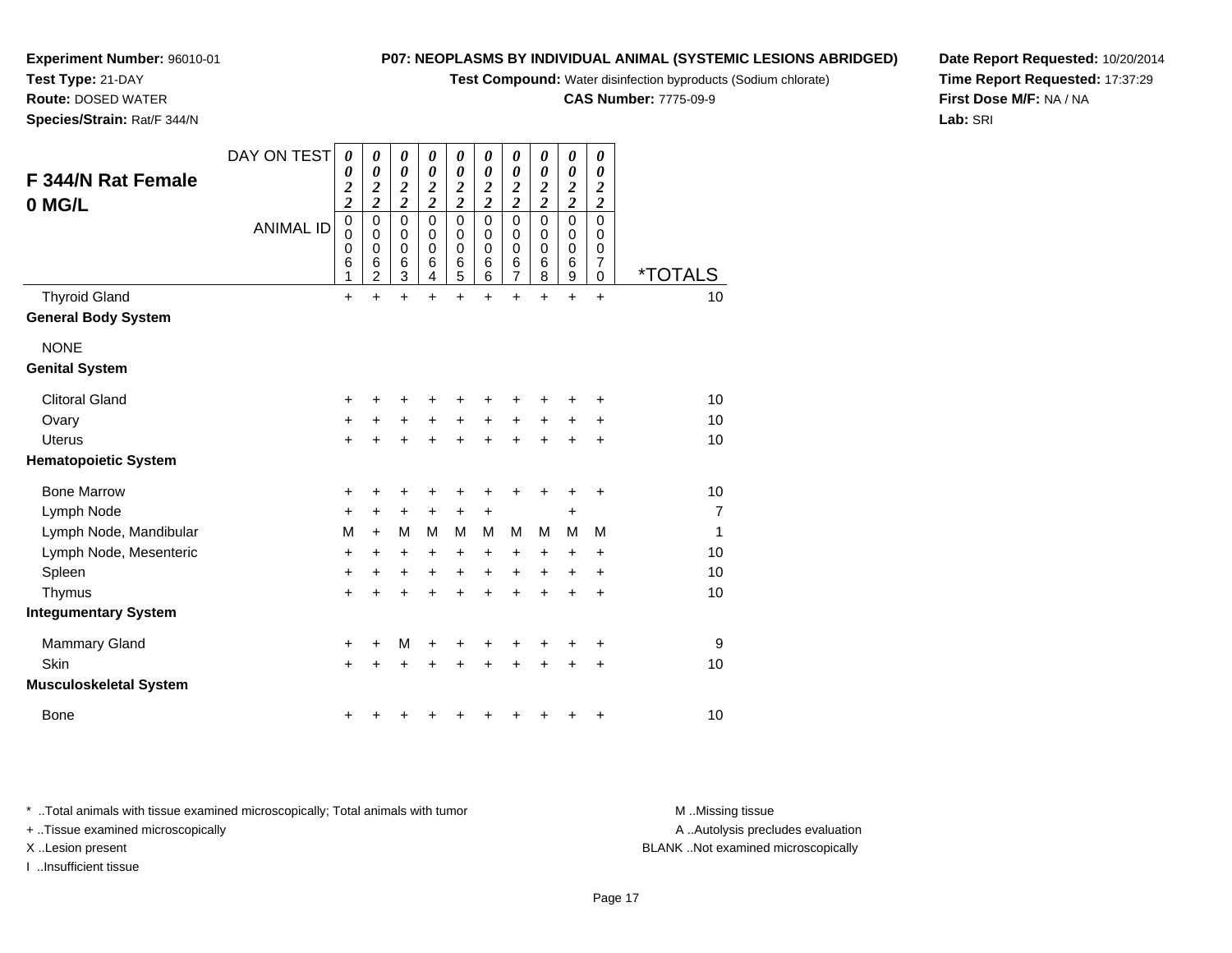**Test Compound:** Water disinfection byproducts (Sodium chlorate)

**CAS Number:** 7775-09-9

**Date Report Requested:** 10/20/2014**Time Report Requested:** 17:37:29**First Dose M/F:** NA / NA**Lab:** SRI

**Test Type:** 21-DAY**Route:** DOSED WATER

**Experiment Number:** 96010-01

**Species/Strain:** Rat/F 344/N

|                              | DAY ON TEST      | 0                            | 0                            | 0                                                | $\boldsymbol{\theta}$                            | 0                                         | 0                                                | 0                   | 0                                                | $\boldsymbol{\theta}$                            | 0                            |                       |
|------------------------------|------------------|------------------------------|------------------------------|--------------------------------------------------|--------------------------------------------------|-------------------------------------------|--------------------------------------------------|---------------------|--------------------------------------------------|--------------------------------------------------|------------------------------|-----------------------|
| <b>F 344/N Rat Female</b>    |                  | 0<br>$\overline{\mathbf{c}}$ | 0<br>$\overline{\mathbf{c}}$ | $\boldsymbol{\theta}$<br>$\overline{\mathbf{c}}$ | $\boldsymbol{\theta}$<br>$\overline{\mathbf{c}}$ | $\boldsymbol{\theta}$<br>$\boldsymbol{2}$ | $\boldsymbol{\theta}$<br>$\overline{\mathbf{c}}$ | 0<br>$\overline{2}$ | $\boldsymbol{\theta}$<br>$\overline{\mathbf{c}}$ | $\boldsymbol{\theta}$<br>$\overline{\mathbf{c}}$ | 0<br>$\overline{\mathbf{c}}$ |                       |
| 0 MG/L                       |                  | $\overline{\mathbf{c}}$      | $\overline{\mathbf{c}}$      | $\overline{c}$                                   | $\overline{c}$                                   | $\overline{\mathbf{c}}$                   | $\overline{2}$                                   | $\overline{c}$      | $\overline{\mathbf{c}}$                          | $\overline{\mathbf{c}}$                          | $\boldsymbol{2}$             |                       |
|                              | <b>ANIMAL ID</b> | $\mathbf 0$                  | $\mathbf 0$                  | $\pmb{0}$                                        | $\mathbf 0$                                      | $\pmb{0}$                                 | $\mathbf 0$                                      | $\mathbf 0$         | $\Omega$                                         | $\mathsf 0$                                      | $\mathbf 0$                  |                       |
|                              |                  | 0<br>0                       | $\mathbf 0$<br>0             | $\pmb{0}$<br>$\mathbf 0$                         | $\mathbf 0$<br>$\mathbf 0$                       | 0<br>$\mathbf 0$                          | 0<br>$\mathbf 0$                                 | 0<br>$\pmb{0}$      | 0<br>$\mathbf 0$                                 | $\,0\,$<br>$\mathbf 0$                           | $\mathbf 0$<br>$\mathbf 0$   |                       |
|                              |                  | 6                            | $\,6$                        | $\,6$                                            | $6\phantom{1}6$                                  | 6                                         | $\,6$                                            | $\,6$               | 6                                                | $\,6$                                            | 7                            |                       |
|                              |                  | 1                            | $\overline{2}$               | 3                                                | 4                                                | 5                                         | 6                                                | $\overline{7}$      | 8                                                | 9                                                | $\Omega$                     | <i><b>*TOTALS</b></i> |
| <b>Nervous System</b>        |                  |                              |                              |                                                  |                                                  |                                           |                                                  |                     |                                                  |                                                  |                              |                       |
| <b>Brain</b>                 |                  | $\ddot{}$                    | +                            |                                                  |                                                  |                                           |                                                  |                     |                                                  |                                                  | $\ddot{}$                    | 10                    |
| <b>Respiratory System</b>    |                  |                              |                              |                                                  |                                                  |                                           |                                                  |                     |                                                  |                                                  |                              |                       |
| Lung                         |                  | $\ddot{}$                    | +                            | +                                                | +                                                | +                                         | +                                                | +                   | +                                                | +                                                | +                            | 10                    |
| <b>Nose</b>                  |                  | $\ddot{}$                    | $+$                          | $\ddot{}$                                        | $+$                                              | $+$                                       | $+$                                              | $\ddot{}$           | $+$                                              | $\ddot{}$                                        | $\ddot{}$                    | 10                    |
| Trachea                      |                  | $+$                          | $+$                          | $\ddot{}$                                        | $\ddot{}$                                        | $\ddot{}$                                 | $\ddot{}$                                        | $+$                 | $+$                                              | $\ddot{}$                                        | $\ddot{}$                    | 10                    |
| <b>Special Senses System</b> |                  |                              |                              |                                                  |                                                  |                                           |                                                  |                     |                                                  |                                                  |                              |                       |
| <b>NONE</b>                  |                  |                              |                              |                                                  |                                                  |                                           |                                                  |                     |                                                  |                                                  |                              |                       |
| <b>Urinary System</b>        |                  |                              |                              |                                                  |                                                  |                                           |                                                  |                     |                                                  |                                                  |                              |                       |
| Kidney                       |                  | $\ddot{}$                    | +                            | $\ddot{}$                                        | $\ddot{}$                                        | $\ddot{}$                                 | +                                                | +                   | ٠                                                | ٠                                                | ÷                            | 10                    |
| <b>Urinary Bladder</b>       |                  | $+$                          | $\ddot{}$                    | $\ddot{}$                                        | $\ddot{}$                                        | $+$                                       | $\ddot{}$                                        | $\ddot{}$           | $\ddot{}$                                        | $\ddot{}$                                        | $\ddot{}$                    | 10                    |
| <b>SYSTEMIC LESIONS</b>      |                  |                              |                              |                                                  |                                                  |                                           |                                                  |                     |                                                  |                                                  |                              |                       |
| Multiple Organ               |                  | $\ddot{}$                    |                              |                                                  |                                                  |                                           |                                                  |                     |                                                  |                                                  | $\ddot{}$                    | 10                    |

\* ..Total animals with tissue examined microscopically; Total animals with tumor **M** . Missing tissue M ..Missing tissue

+ ..Tissue examined microscopically

I ..Insufficient tissue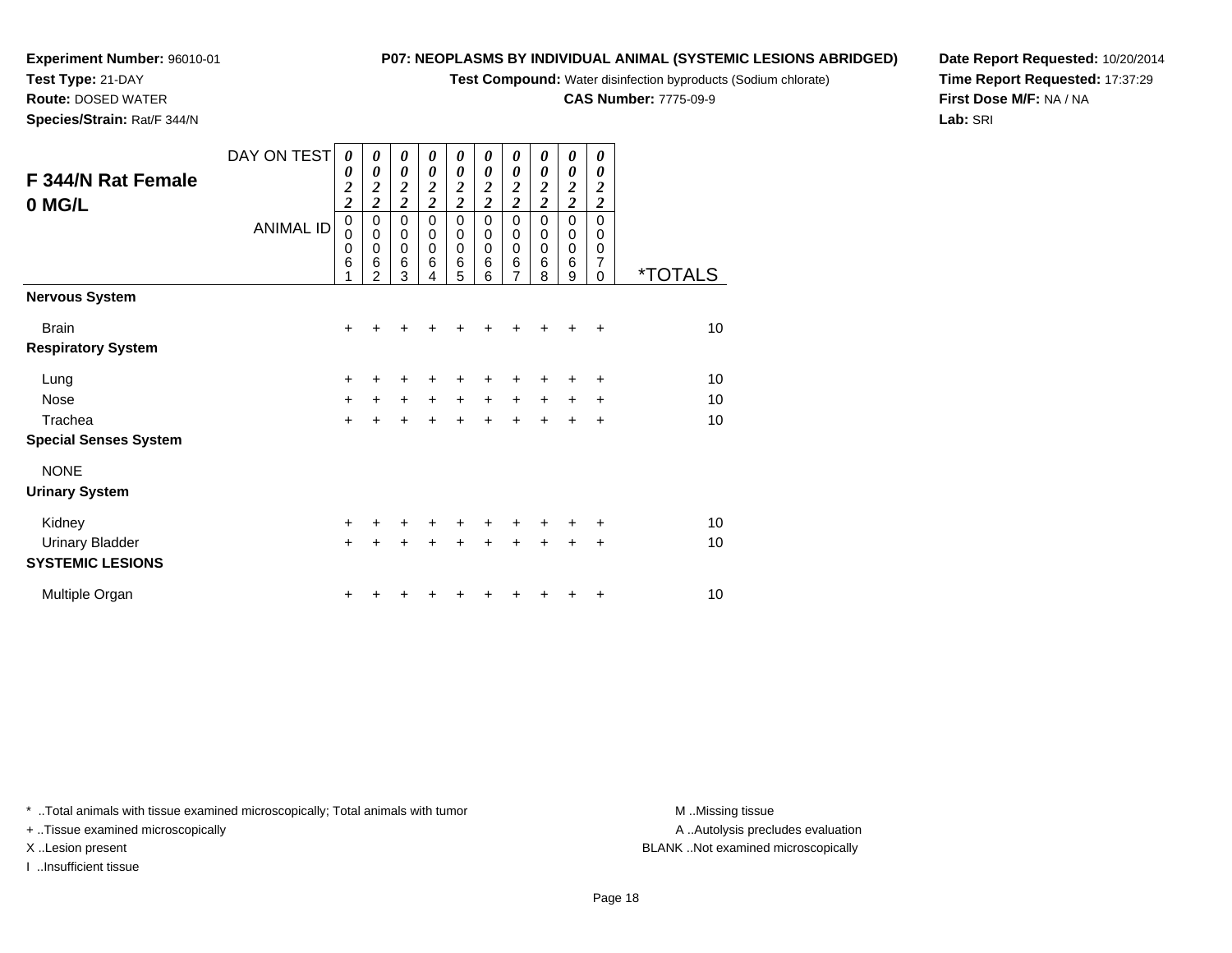**Test Compound:** Water disinfection byproducts (Sodium chlorate)

**CAS Number:** 7775-09-9

**Date Report Requested:** 10/20/2014**Time Report Requested:** 17:37:29**First Dose M/F:** NA / NA**Lab:** SRI

**Experiment Number:** 96010-01**Test Type:** 21-DAY **Route:** DOSED WATER**Species/Strain:** Rat/F 344/N

| F 344/N Rat Female                                                          | DAY ON TEST      | 0<br>0                                                                                 | $\boldsymbol{\theta}$<br>$\pmb{\theta}$                                                   | $\pmb{\theta}$<br>$\boldsymbol{\theta}$                                            | $\boldsymbol{\theta}$<br>$\boldsymbol{\theta}$                                                 | $\boldsymbol{\theta}$<br>$\pmb{\theta}$                                         | 0<br>$\pmb{\theta}$                                                        | $\boldsymbol{\theta}$<br>$\boldsymbol{\theta}$                                       | $\boldsymbol{\theta}$<br>$\boldsymbol{\theta}$                           | 0<br>$\pmb{\theta}$                                                        | 0<br>0<br>$\boldsymbol{2}$                                           |                       |
|-----------------------------------------------------------------------------|------------------|----------------------------------------------------------------------------------------|-------------------------------------------------------------------------------------------|------------------------------------------------------------------------------------|------------------------------------------------------------------------------------------------|---------------------------------------------------------------------------------|----------------------------------------------------------------------------|--------------------------------------------------------------------------------------|--------------------------------------------------------------------------|----------------------------------------------------------------------------|----------------------------------------------------------------------|-----------------------|
| <b>125 MG/L</b>                                                             | <b>ANIMAL ID</b> | $\boldsymbol{2}$<br>$\overline{\mathbf{c}}$<br>$\mathbf 0$<br>0<br>$\pmb{0}$<br>7<br>1 | $\frac{2}{2}$<br>$\mbox{O}$<br>$\pmb{0}$<br>$\pmb{0}$<br>$\overline{7}$<br>$\overline{2}$ | $\frac{2}{2}$<br>$\overline{0}$<br>$\pmb{0}$<br>$\mathbf 0$<br>$\overline{7}$<br>3 | $\frac{2}{2}$<br>$\overline{0}$<br>$\mathbf 0$<br>$\mathbf 0$<br>$\overline{\mathcal{I}}$<br>4 | $\frac{2}{2}$<br>$\mathbf 0$<br>0<br>$\pmb{0}$<br>$\overline{\mathcal{I}}$<br>5 | $\frac{2}{2}$<br>$\overline{0}$<br>0<br>$\pmb{0}$<br>$\boldsymbol{7}$<br>6 | $\frac{2}{2}$<br>$\mathbf 0$<br>0<br>$\pmb{0}$<br>$\boldsymbol{7}$<br>$\overline{7}$ | $\frac{2}{2}$<br>$\overline{0}$<br>0<br>$\pmb{0}$<br>$\overline{7}$<br>8 | $\frac{2}{2}$<br>$\overline{0}$<br>0<br>$\pmb{0}$<br>$\boldsymbol{7}$<br>9 | $\overline{\mathbf{c}}$<br>$\mathsf 0$<br>0<br>0<br>8<br>$\mathbf 0$ | <i><b>*TOTALS</b></i> |
| <b>Alimentary System</b>                                                    |                  |                                                                                        |                                                                                           |                                                                                    |                                                                                                |                                                                                 |                                                                            |                                                                                      |                                                                          |                                                                            |                                                                      |                       |
| <b>NONE</b><br><b>Cardiovascular System</b>                                 |                  |                                                                                        |                                                                                           |                                                                                    |                                                                                                |                                                                                 |                                                                            |                                                                                      |                                                                          |                                                                            |                                                                      |                       |
| <b>NONE</b><br><b>Endocrine System</b>                                      |                  |                                                                                        |                                                                                           |                                                                                    |                                                                                                |                                                                                 |                                                                            |                                                                                      |                                                                          |                                                                            |                                                                      |                       |
| <b>Adrenal Cortex</b><br><b>Thyroid Gland</b><br><b>General Body System</b> |                  | $\ddot{}$                                                                              | +<br>$\ddot{}$                                                                            |                                                                                    | ٠                                                                                              |                                                                                 | $\div$                                                                     | ÷                                                                                    | +                                                                        |                                                                            | $\div$                                                               | 1<br>10               |
| <b>NONE</b><br><b>Genital System</b>                                        |                  |                                                                                        |                                                                                           |                                                                                    |                                                                                                |                                                                                 |                                                                            |                                                                                      |                                                                          |                                                                            |                                                                      |                       |
| <b>NONE</b><br><b>Hematopoietic System</b>                                  |                  |                                                                                        |                                                                                           |                                                                                    |                                                                                                |                                                                                 |                                                                            |                                                                                      |                                                                          |                                                                            |                                                                      |                       |
| Lymph Node<br><b>Integumentary System</b>                                   |                  |                                                                                        | $\ddot{}$                                                                                 |                                                                                    | $+$                                                                                            | $\ddot{}$                                                                       |                                                                            |                                                                                      |                                                                          | $+$                                                                        | $\ddot{}$                                                            | $6\phantom{1}6$       |
| <b>NONE</b><br><b>Musculoskeletal System</b>                                |                  |                                                                                        |                                                                                           |                                                                                    |                                                                                                |                                                                                 |                                                                            |                                                                                      |                                                                          |                                                                            |                                                                      |                       |
| <b>NONE</b><br><b>Nervous System</b>                                        |                  |                                                                                        |                                                                                           |                                                                                    |                                                                                                |                                                                                 |                                                                            |                                                                                      |                                                                          |                                                                            |                                                                      |                       |

\* ..Total animals with tissue examined microscopically; Total animals with tumor **M** . Missing tissue M ..Missing tissue + ..Tissue examined microscopically X ..Lesion present BLANK ..Not examined microscopically

I ..Insufficient tissue

A ..Autolysis precludes evaluation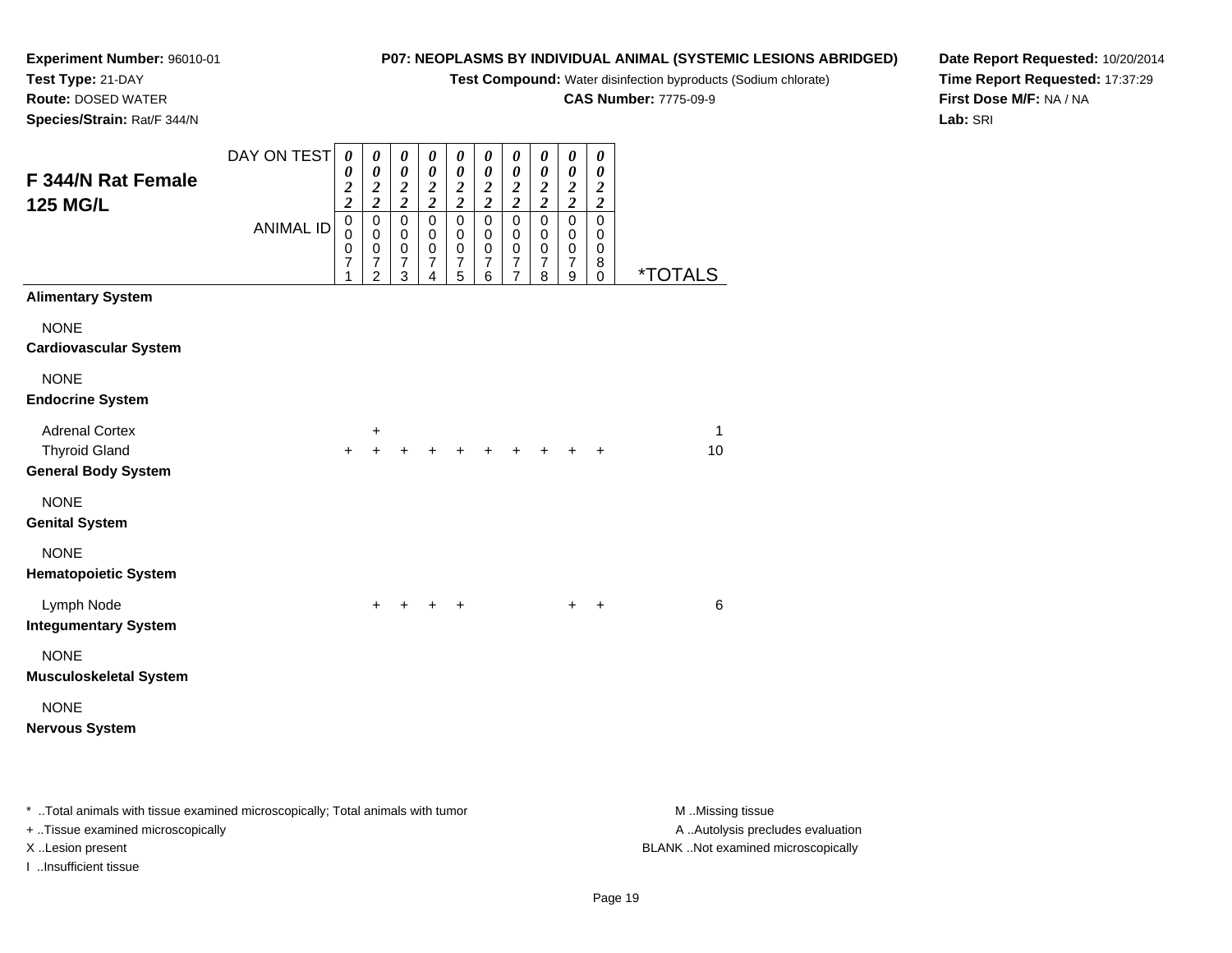**Test Compound:** Water disinfection byproducts (Sodium chlorate)

**CAS Number:** 7775-09-9

**Date Report Requested:** 10/20/2014**Time Report Requested:** 17:37:29**First Dose M/F:** NA / NA**Lab:** SRI

**Test Type:** 21-DAY **Route:** DOSED WATER**Species/Strain:** Rat/F 344/N

**Experiment Number:** 96010-01

| F 344/N Rat Female<br><b>125 MG/L</b>    | DAY ON TEST<br><b>ANIMAL ID</b> | 0<br>0<br>$\frac{2}{2}$<br>$\boldsymbol{0}$<br>$\overline{0}$<br>$\frac{0}{7}$ | 0<br>0<br>$\boldsymbol{2}$<br>$\overline{\mathbf{c}}$<br>0<br>$\mathbf 0$<br>0<br>7 | 0<br>0<br>$\frac{2}{2}$<br>0<br>$\mathbf 0$<br>$\mathbf 0$<br>7 | 0<br>0<br>$\boldsymbol{2}$<br>$\overline{c}$<br>0<br>0<br>0<br>7 | 0<br>0<br>$\frac{2}{2}$<br>0<br>$\mathbf 0$<br>0<br>7 | $\boldsymbol{\theta}$<br>0<br>$\boldsymbol{2}$<br>$\overline{2}$<br>$\Omega$<br>0<br>0<br>7 | 0<br>0<br>$\frac{2}{2}$<br>0<br>0<br>0<br>$\overline{7}$ | 0<br>0<br>$\boldsymbol{2}$<br>$\overline{\mathbf{c}}$<br>$\Omega$<br>0<br>0<br>$\overline{7}$ | 0<br>$\boldsymbol{\theta}$<br>$\frac{2}{2}$<br>$\mathbf 0$<br>$\,0\,$<br>$\frac{0}{7}$ | 0<br>0<br>2<br>$\boldsymbol{2}$<br>0<br>0<br>0<br>8 |                       |
|------------------------------------------|---------------------------------|--------------------------------------------------------------------------------|-------------------------------------------------------------------------------------|-----------------------------------------------------------------|------------------------------------------------------------------|-------------------------------------------------------|---------------------------------------------------------------------------------------------|----------------------------------------------------------|-----------------------------------------------------------------------------------------------|----------------------------------------------------------------------------------------|-----------------------------------------------------|-----------------------|
|                                          |                                 |                                                                                | $\overline{2}$                                                                      | 3                                                               | 4                                                                | 5                                                     | 6                                                                                           | 7                                                        | 8                                                                                             | 9                                                                                      | $\Omega$                                            | <i><b>*TOTALS</b></i> |
| <b>NONE</b><br><b>Respiratory System</b> |                                 |                                                                                |                                                                                     |                                                                 |                                                                  |                                                       |                                                                                             |                                                          |                                                                                               |                                                                                        |                                                     |                       |
| Lung                                     |                                 |                                                                                | $\ddot{}$                                                                           |                                                                 |                                                                  |                                                       |                                                                                             | +                                                        |                                                                                               |                                                                                        | $\ddot{}$                                           | 3                     |
| <b>Special Senses System</b>             |                                 |                                                                                |                                                                                     |                                                                 |                                                                  |                                                       |                                                                                             |                                                          |                                                                                               |                                                                                        |                                                     |                       |
| <b>NONE</b><br><b>Urinary System</b>     |                                 |                                                                                |                                                                                     |                                                                 |                                                                  |                                                       |                                                                                             |                                                          |                                                                                               |                                                                                        |                                                     |                       |
| <b>NONE</b><br><b>SYSTEMIC LESIONS</b>   |                                 |                                                                                |                                                                                     |                                                                 |                                                                  |                                                       |                                                                                             |                                                          |                                                                                               |                                                                                        |                                                     |                       |
| Multiple Organ                           |                                 | +                                                                              |                                                                                     |                                                                 |                                                                  |                                                       |                                                                                             |                                                          |                                                                                               |                                                                                        | ٠                                                   | 10                    |

\* ..Total animals with tissue examined microscopically; Total animals with tumor **M** . Missing tissue M ..Missing tissue

+ ..Tissue examined microscopically

I ..Insufficient tissue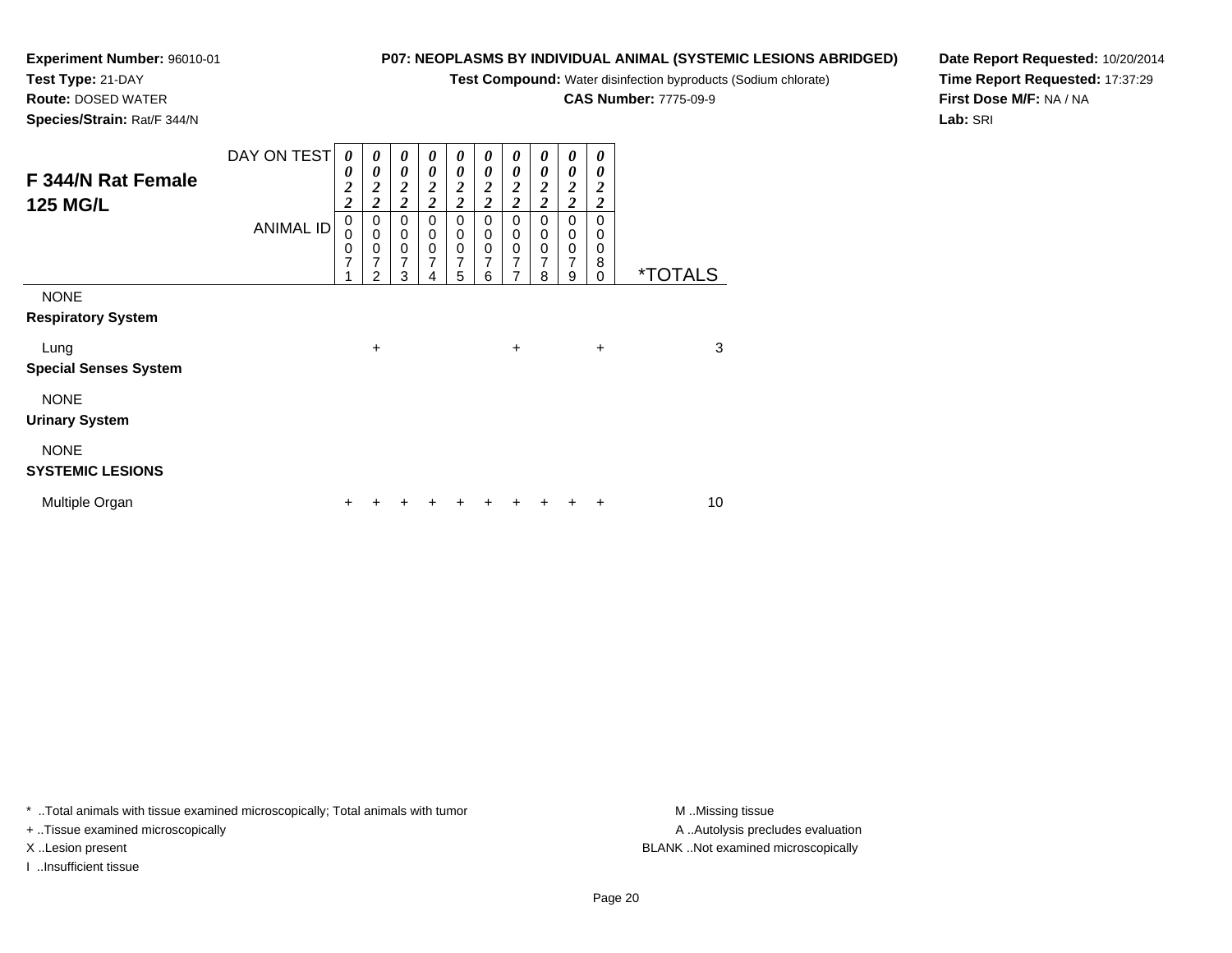**Test Compound:** Water disinfection byproducts (Sodium chlorate)

**CAS Number:** 7775-09-9

**Date Report Requested:** 10/20/2014**Time Report Requested:** 17:37:29**First Dose M/F:** NA / NA**Lab:** SRI

**Experiment Number:** 96010-01**Test Type:** 21-DAY **Route:** DOSED WATER**Species/Strain:** Rat/F 344/N

| F 344/N Rat Female<br>250 MG/L               | DAY ON TEST      | $\boldsymbol{\theta}$<br>0<br>$\boldsymbol{2}$<br>$\overline{\mathbf{c}}$ | $\pmb{\theta}$<br>$\pmb{\theta}$<br>$\frac{2}{2}$    | 0<br>0<br>$\frac{2}{2}$                            | 0<br>0<br>$\frac{2}{2}$                 | 0<br>0<br>$\frac{2}{2}$                                 | 0<br>0<br>$\frac{2}{2}$                    | 0<br>0<br>$\frac{2}{2}$                           | 0<br>0<br>$\frac{2}{2}$                    | $\pmb{\theta}$<br>$\boldsymbol{\theta}$<br>$\frac{2}{2}$ | 0<br>0<br>$\overline{\mathbf{c}}$<br>$\boldsymbol{2}$ |                       |  |
|----------------------------------------------|------------------|---------------------------------------------------------------------------|------------------------------------------------------|----------------------------------------------------|-----------------------------------------|---------------------------------------------------------|--------------------------------------------|---------------------------------------------------|--------------------------------------------|----------------------------------------------------------|-------------------------------------------------------|-----------------------|--|
|                                              | <b>ANIMAL ID</b> | $\mathbf 0$<br>0<br>$\,0\,$<br>8<br>1                                     | $\pmb{0}$<br>$\pmb{0}$<br>$\pmb{0}$<br>$\frac{8}{2}$ | $\mathbf 0$<br>0<br>$\,0\,$<br>8<br>$\overline{3}$ | $\mathsf 0$<br>0<br>$\pmb{0}$<br>$^8_4$ | $\overline{0}$<br>0<br>$\pmb{0}$<br>8<br>$\overline{5}$ | $\overline{0}$<br>0<br>$\pmb{0}$<br>$^8_6$ | $\overline{0}$<br>0<br>$\pmb{0}$<br>$\frac{8}{7}$ | $\overline{0}$<br>0<br>$\,0\,$<br>$_{8}^8$ | $\overline{0}$<br>0<br>$\pmb{0}$<br>8<br>$\overline{9}$  | $\overline{0}$<br>0<br>$\pmb{0}$<br>9<br>$\pmb{0}$    | <i><b>*TOTALS</b></i> |  |
| <b>Alimentary System</b>                     |                  |                                                                           |                                                      |                                                    |                                         |                                                         |                                            |                                                   |                                            |                                                          |                                                       |                       |  |
| <b>NONE</b><br>Cardiovascular System         |                  |                                                                           |                                                      |                                                    |                                         |                                                         |                                            |                                                   |                                            |                                                          |                                                       |                       |  |
| <b>NONE</b><br><b>Endocrine System</b>       |                  |                                                                           |                                                      |                                                    |                                         |                                                         |                                            |                                                   |                                            |                                                          |                                                       |                       |  |
| <b>Thyroid Gland</b><br>General Body System  |                  | $\ddot{}$                                                                 |                                                      |                                                    | +                                       |                                                         | ٠                                          | +                                                 |                                            | $\ddot{}$                                                | +                                                     | 10                    |  |
| <b>NONE</b><br><b>Genital System</b>         |                  |                                                                           |                                                      |                                                    |                                         |                                                         |                                            |                                                   |                                            |                                                          |                                                       |                       |  |
| <b>Uterus</b><br><b>Hematopoietic System</b> |                  |                                                                           |                                                      |                                                    | +                                       |                                                         |                                            |                                                   |                                            |                                                          |                                                       | 1                     |  |
| Lymph Node<br><b>Integumentary System</b>    |                  | $\ddot{}$                                                                 |                                                      | $\pm$                                              | ÷                                       | $\ddot{}$                                               |                                            |                                                   |                                            | +                                                        | +                                                     | 6                     |  |
| <b>NONE</b><br><b>Musculoskeletal System</b> |                  |                                                                           |                                                      |                                                    |                                         |                                                         |                                            |                                                   |                                            |                                                          |                                                       |                       |  |
| <b>NONE</b><br><b>Nervous System</b>         |                  |                                                                           |                                                      |                                                    |                                         |                                                         |                                            |                                                   |                                            |                                                          |                                                       |                       |  |
| <b>NONE</b>                                  |                  |                                                                           |                                                      |                                                    |                                         |                                                         |                                            |                                                   |                                            |                                                          |                                                       |                       |  |
|                                              |                  |                                                                           |                                                      |                                                    |                                         |                                                         |                                            |                                                   |                                            |                                                          |                                                       |                       |  |

\* ..Total animals with tissue examined microscopically; Total animals with tumor **M** . Missing tissue M ..Missing tissue A ..Autolysis precludes evaluation + ..Tissue examined microscopically X ..Lesion present BLANK ..Not examined microscopicallyI ..Insufficient tissue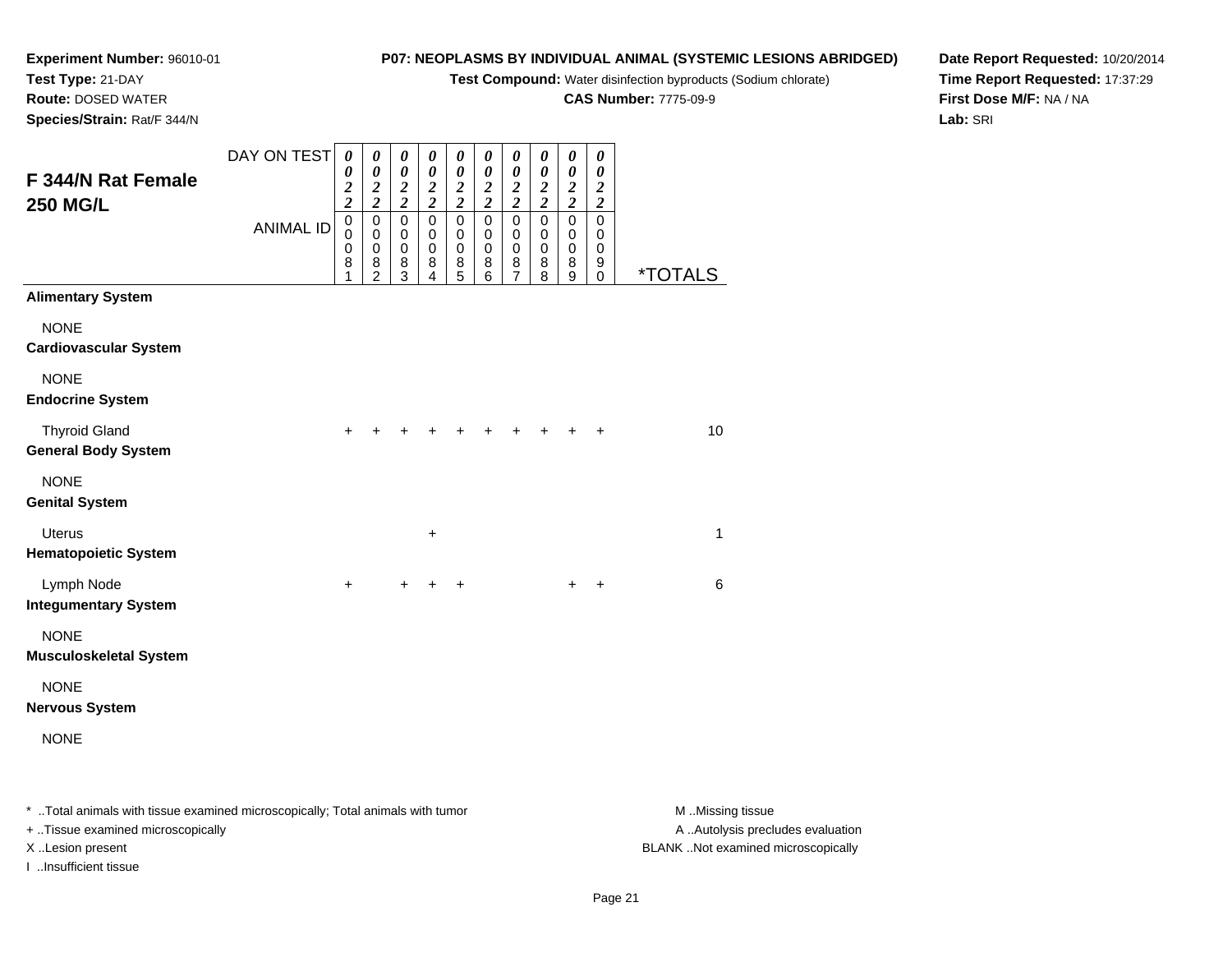**Test Compound:** Water disinfection byproducts (Sodium chlorate)

**CAS Number:** 7775-09-9

**Date Report Requested:** 10/20/2014**Time Report Requested:** 17:37:29**First Dose M/F:** NA / NA**Lab:** SRI

| F 344/N Rat Female<br><b>250 MG/L</b>  | DAY ON TEST<br><b>ANIMAL ID</b> | 0<br>0<br>$\frac{2}{2}$<br>$\mathbf 0$<br>0<br>0<br>8 | 0<br>0<br>$\frac{2}{2}$<br>0<br>0<br>0<br>8<br>2 | 0<br>0<br>$\frac{2}{2}$<br>0<br>$\pmb{0}$<br>$\frac{0}{8}$<br>3 | 0<br>0<br>$\boldsymbol{2}$<br>$\overline{2}$<br>0<br>0<br>0<br>8<br>4 | N<br>0<br>$\frac{2}{2}$<br>0<br>0<br>$\mathbf 0$<br>8<br>5 | 0<br>$\overline{\mathbf{c}}$<br>$\overline{2}$<br>0<br>0<br>$\mathbf 0$<br>8<br>6 | 0<br>0<br>$\boldsymbol{2}$<br>$\overline{c}$<br>0<br>0<br>$\pmb{0}$<br>8<br>7 | 0<br>0<br>$\boldsymbol{2}$<br>$\overline{2}$<br>0<br>0<br>$\mathbf 0$<br>8<br>8 | $\theta$<br>0<br>$\frac{2}{2}$<br>$\mathbf 0$<br>0<br>$\mathbf 0$<br>8<br>9 | 0<br>0<br>2<br>$\boldsymbol{2}$<br>0<br>0<br>0<br>9<br>0 | <i><b>*TOTALS</b></i> |
|----------------------------------------|---------------------------------|-------------------------------------------------------|--------------------------------------------------|-----------------------------------------------------------------|-----------------------------------------------------------------------|------------------------------------------------------------|-----------------------------------------------------------------------------------|-------------------------------------------------------------------------------|---------------------------------------------------------------------------------|-----------------------------------------------------------------------------|----------------------------------------------------------|-----------------------|
| <b>Respiratory System</b>              |                                 |                                                       |                                                  |                                                                 |                                                                       |                                                            |                                                                                   |                                                                               |                                                                                 |                                                                             |                                                          |                       |
| Lung<br><b>Special Senses System</b>   |                                 | $\ddot{}$                                             |                                                  |                                                                 |                                                                       |                                                            | $\ddot{}$                                                                         |                                                                               |                                                                                 | $\ddot{}$                                                                   |                                                          | 3                     |
| <b>NONE</b><br><b>Urinary System</b>   |                                 |                                                       |                                                  |                                                                 |                                                                       |                                                            |                                                                                   |                                                                               |                                                                                 |                                                                             |                                                          |                       |
| <b>NONE</b><br><b>SYSTEMIC LESIONS</b> |                                 |                                                       |                                                  |                                                                 |                                                                       |                                                            |                                                                                   |                                                                               |                                                                                 |                                                                             |                                                          |                       |
| Multiple Organ                         |                                 |                                                       |                                                  |                                                                 |                                                                       |                                                            |                                                                                   |                                                                               |                                                                                 |                                                                             |                                                          | 10                    |

\* ..Total animals with tissue examined microscopically; Total animals with tumor **M** . Missing tissue M ..Missing tissue

+ ..Tissue examined microscopically

**Experiment Number:** 96010-01

**Test Type:** 21-DAY **Route:** DOSED WATER**Species/Strain:** Rat/F 344/N

I ..Insufficient tissue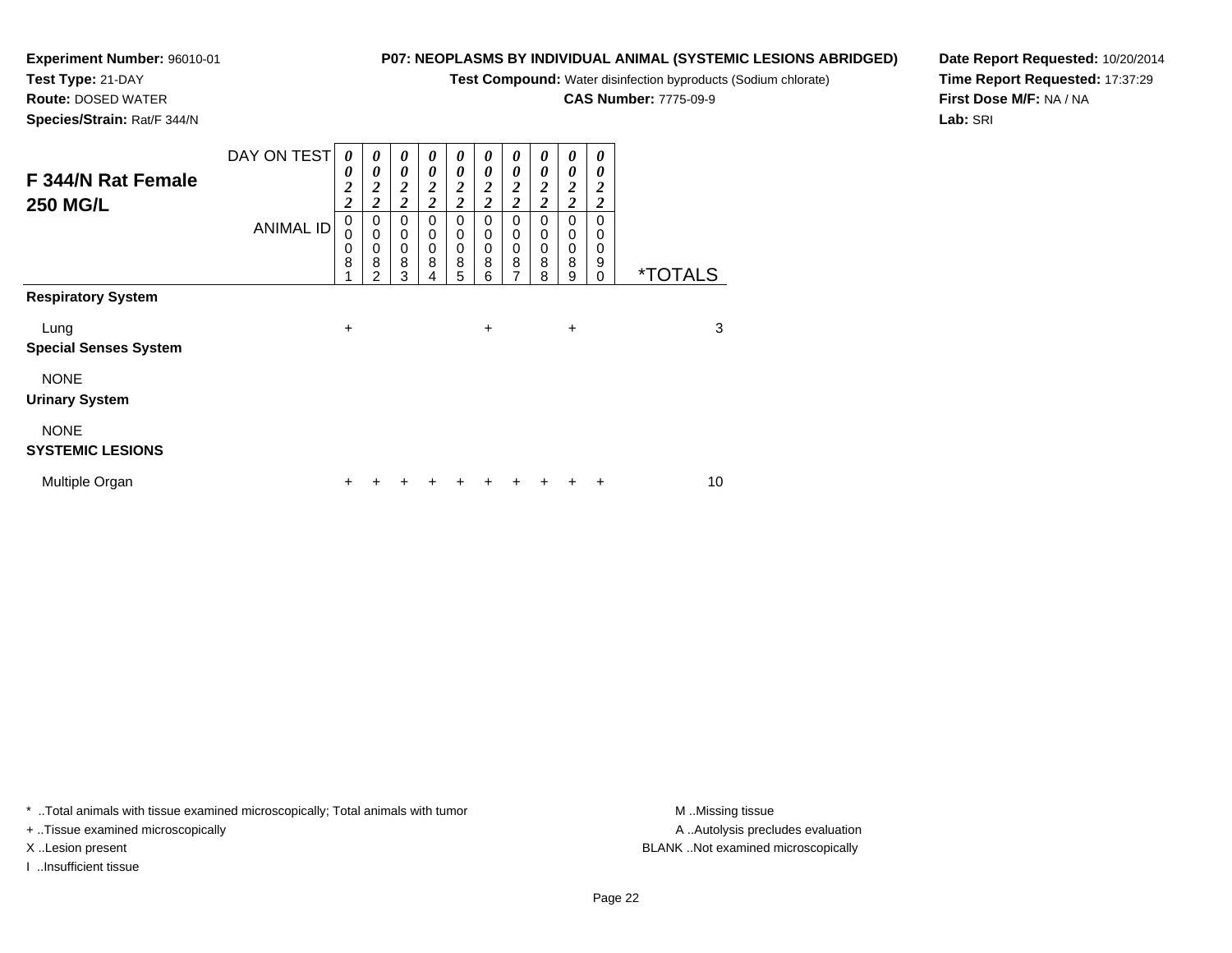**Test Compound:** Water disinfection byproducts (Sodium chlorate)

**CAS Number:** 7775-09-9

**Date Report Requested:** 10/20/2014**Time Report Requested:** 17:37:29**First Dose M/F:** NA / NA**Lab:** SRI

**Experiment Number:** 96010-01**Test Type:** 21-DAY **Route:** DOSED WATER**Species/Strain:** Rat/F 344/N

| F 344/N Rat Female<br><b>500 MG/L</b>                                          | DAY ON TEST      | 0<br>0<br>$\frac{2}{2}$                         | 0<br>$\pmb{\theta}$<br>$\boldsymbol{2}$<br>$\overline{2}$         | $\pmb{\theta}$<br>$\pmb{\theta}$<br>$\boldsymbol{2}$<br>$\boldsymbol{2}$ | 0<br>$\boldsymbol{\theta}$<br>$\boldsymbol{2}$<br>$\boldsymbol{2}$ | 0<br>0<br>$\frac{2}{2}$                           | $\pmb{\theta}$<br>$\pmb{\theta}$<br>$\boldsymbol{2}$<br>$\boldsymbol{2}$ | 0<br>$\boldsymbol{\theta}$<br>$\boldsymbol{2}$<br>$\boldsymbol{2}$ | 0<br>$\boldsymbol{\theta}$<br>$\frac{2}{2}$        | $\pmb{\theta}$<br>$\pmb{\theta}$<br>$\boldsymbol{2}$<br>$\boldsymbol{2}$ | $\pmb{\theta}$<br>$\pmb{\theta}$<br>$\frac{2}{2}$ |                       |
|--------------------------------------------------------------------------------|------------------|-------------------------------------------------|-------------------------------------------------------------------|--------------------------------------------------------------------------|--------------------------------------------------------------------|---------------------------------------------------|--------------------------------------------------------------------------|--------------------------------------------------------------------|----------------------------------------------------|--------------------------------------------------------------------------|---------------------------------------------------|-----------------------|
|                                                                                | <b>ANIMAL ID</b> | $\pmb{0}$<br>$\mathbf 0$<br>$\pmb{0}$<br>9<br>1 | $\pmb{0}$<br>0<br>$\pmb{0}$<br>$\boldsymbol{9}$<br>$\overline{2}$ | $\mathbf 0$<br>0<br>$\pmb{0}$<br>$\boldsymbol{9}$<br>$\overline{3}$      | $\pmb{0}$<br>0<br>0<br>9<br>4                                      | $\mathsf 0$<br>0<br>$\mathsf{O}\xspace$<br>9<br>5 | $\mathbf 0$<br>0<br>$\,0\,$<br>9<br>$\overline{6}$                       | $\pmb{0}$<br>0<br>$\,0\,$<br>9<br>7                                | $\pmb{0}$<br>0<br>$\pmb{0}$<br>9<br>$\overline{8}$ | $\pmb{0}$<br>0<br>0<br>9<br>9                                            | $\pmb{0}$<br>0<br>1<br>0<br>$\mathbf 0$           | <i><b>*TOTALS</b></i> |
| <b>Alimentary System</b>                                                       |                  |                                                 |                                                                   |                                                                          |                                                                    |                                                   |                                                                          |                                                                    |                                                    |                                                                          |                                                   |                       |
| <b>NONE</b><br><b>Cardiovascular System</b>                                    |                  |                                                 |                                                                   |                                                                          |                                                                    |                                                   |                                                                          |                                                                    |                                                    |                                                                          |                                                   |                       |
| <b>NONE</b><br><b>Endocrine System</b>                                         |                  |                                                 |                                                                   |                                                                          |                                                                    |                                                   |                                                                          |                                                                    |                                                    |                                                                          |                                                   |                       |
| <b>Thyroid Gland</b><br><b>General Body System</b>                             |                  | $\ddot{}$                                       |                                                                   |                                                                          | +                                                                  |                                                   |                                                                          |                                                                    |                                                    | +                                                                        | $\ddot{}$                                         | 10                    |
| <b>NONE</b><br><b>Genital System</b>                                           |                  |                                                 |                                                                   |                                                                          |                                                                    |                                                   |                                                                          |                                                                    |                                                    |                                                                          |                                                   |                       |
| <b>NONE</b><br><b>Hematopoietic System</b>                                     |                  |                                                 |                                                                   |                                                                          |                                                                    |                                                   |                                                                          |                                                                    |                                                    |                                                                          |                                                   |                       |
| Lymph Node<br><b>Integumentary System</b>                                      |                  |                                                 | M                                                                 | $+$                                                                      |                                                                    |                                                   |                                                                          |                                                                    |                                                    |                                                                          |                                                   | 1                     |
| <b>NONE</b><br><b>Musculoskeletal System</b>                                   |                  |                                                 |                                                                   |                                                                          |                                                                    |                                                   |                                                                          |                                                                    |                                                    |                                                                          |                                                   |                       |
| <b>NONE</b><br><b>Nervous System</b>                                           |                  |                                                 |                                                                   |                                                                          |                                                                    |                                                   |                                                                          |                                                                    |                                                    |                                                                          |                                                   |                       |
| <b>NONE</b>                                                                    |                  |                                                 |                                                                   |                                                                          |                                                                    |                                                   |                                                                          |                                                                    |                                                    |                                                                          |                                                   |                       |
| * Total animals with tissue examined microscopically; Total animals with tumor |                  |                                                 |                                                                   |                                                                          |                                                                    |                                                   |                                                                          |                                                                    |                                                    |                                                                          |                                                   | M Missing tissue      |

+ ..Tissue examined microscopically

I ..Insufficient tissue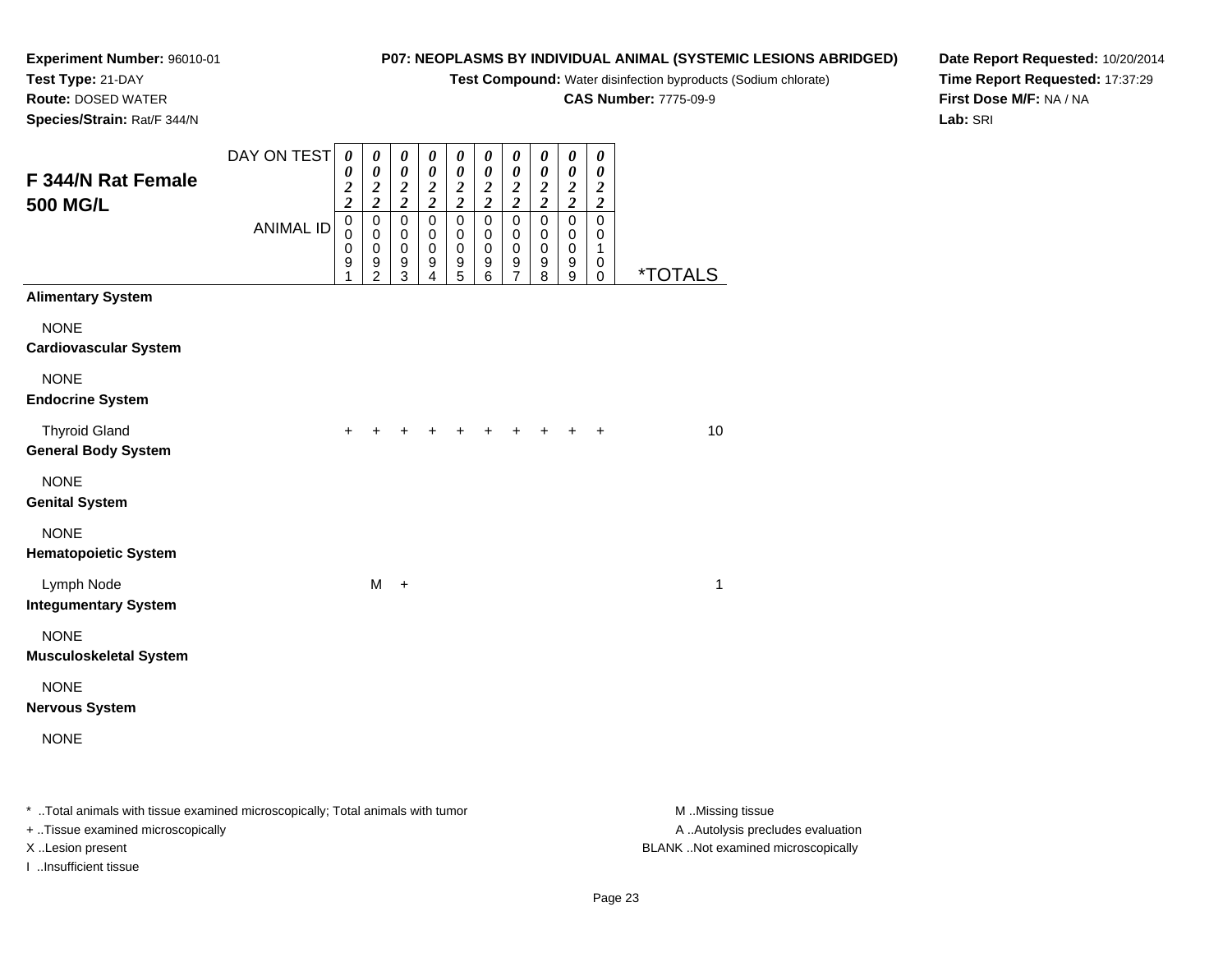# **Experiment Number:** 96010-01

**P07: NEOPLASMS BY INDIVIDUAL ANIMAL (SYSTEMIC LESIONS ABRIDGED)**

**Test Compound:** Water disinfection byproducts (Sodium chlorate)

**CAS Number:** 7775-09-9

**Date Report Requested:** 10/20/2014**Time Report Requested:** 17:37:30**First Dose M/F:** NA / NA**Lab:** SRI

**Test Type:** 21-DAY **Route:** DOSED WATER**Species/Strain:** Rat/F 344/N

| F 344/N Rat Female        | DAY ON TEST | 0<br>0<br>2<br>2 | $\boldsymbol{\theta}$<br>0<br>∍<br>∠<br>2 | $\boldsymbol{\theta}$<br>0<br>2<br>2 | $\theta$<br>0<br>2<br>2 | 0<br>0<br>2<br>$\overline{\mathbf{2}}$ | $\boldsymbol{\theta}$<br>0<br>2<br>2 | 0<br>0<br>2<br>$\overline{\mathbf{c}}$ | 0<br>0<br>2<br>2      | 0<br>0<br>∍<br>$\overline{2}$<br>2 | 0<br>0<br>∠<br>ኅ      |                       |
|---------------------------|-------------|------------------|-------------------------------------------|--------------------------------------|-------------------------|----------------------------------------|--------------------------------------|----------------------------------------|-----------------------|------------------------------------|-----------------------|-----------------------|
| <b>500 MG/L</b>           | ANIMAL ID   | 0<br>0<br>9      | 0<br>0<br>0<br>9<br>2                     | 0<br>0<br>0<br>9<br>3                | 0<br>0<br>0<br>9<br>4   | 0<br>0<br>0<br>9<br>5                  | 0<br>0<br>0<br>9<br>6                | 0<br>0<br>0<br>9<br>⇁                  | 0<br>0<br>0<br>9<br>8 | 0<br>0<br>0<br>9<br>9              | ∠<br>0<br>0<br>0<br>0 | <i><b>*TOTALS</b></i> |
| <b>Respiratory System</b> |             |                  |                                           |                                      |                         |                                        |                                      |                                        |                       |                                    |                       |                       |
| <b>NONE</b>               |             |                  |                                           |                                      |                         |                                        |                                      |                                        |                       |                                    |                       |                       |

#### **Special Senses System**

NONE

#### **Urinary System**

NONE

#### **SYSTEMIC LESIONS**

| Multiple Organ |  | + + + + + + + + + + |  |  |  | 10 |
|----------------|--|---------------------|--|--|--|----|
|                |  |                     |  |  |  |    |

\* ..Total animals with tissue examined microscopically; Total animals with tumor **M** ...Missing tissue M ...Missing tissue

+ ..Tissue examined microscopically

I ..Insufficient tissue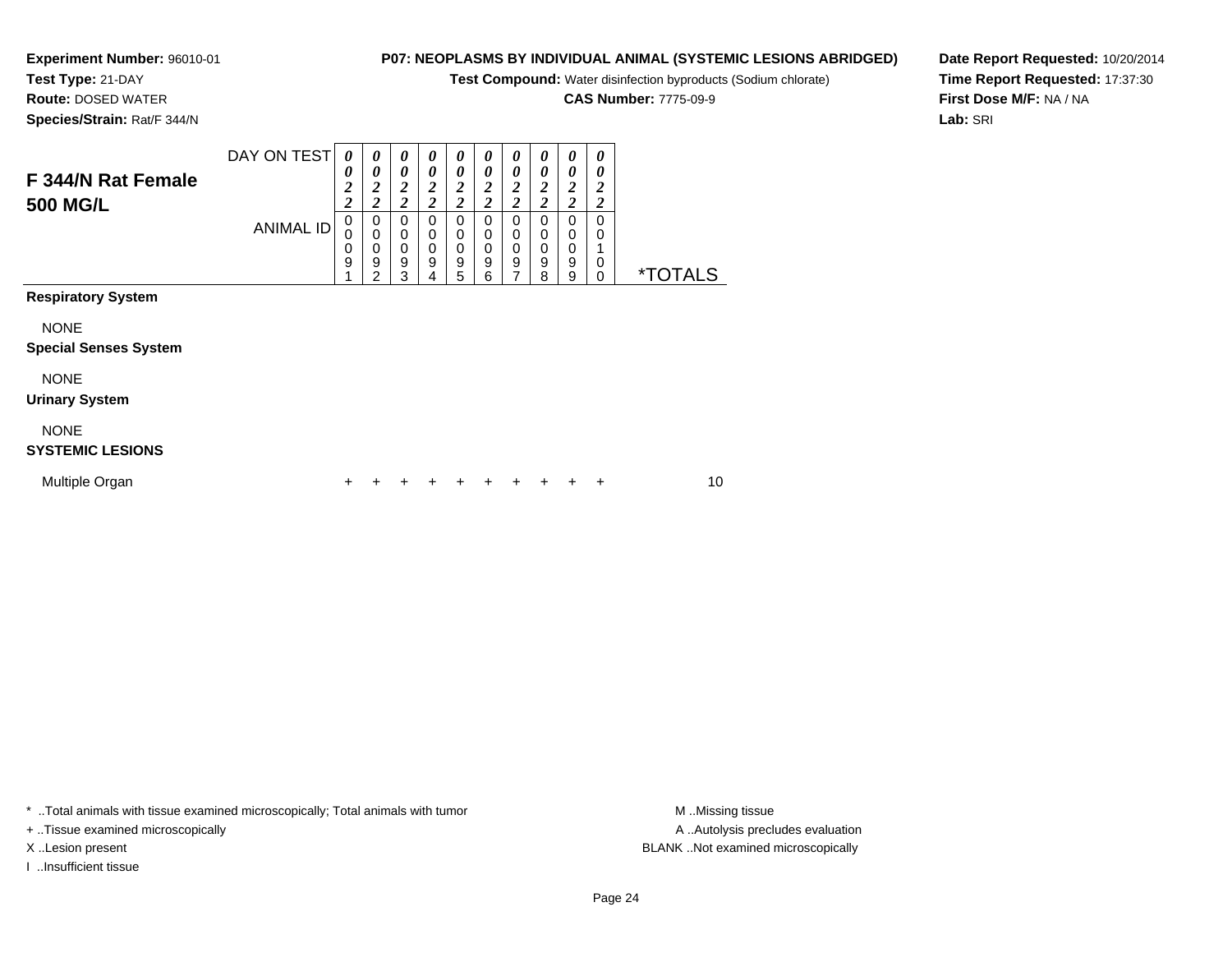**Test Compound:** Water disinfection byproducts (Sodium chlorate)

**CAS Number:** 7775-09-9

**Date Report Requested:** 10/20/2014**Time Report Requested:** 17:37:30**First Dose M/F:** NA / NA**Lab:** SRI

**Experiment Number:** 96010-01**Test Type:** 21-DAY **Route:** DOSED WATER**Species/Strain:** Rat/F 344/N

| F 344/N Rat Female                                 | DAY ON TEST      | $\boldsymbol{\theta}$<br>0<br>$\boldsymbol{c}$      | $\pmb{\theta}$<br>$\boldsymbol{\theta}$<br>$\frac{2}{2}$      | 0<br>$\pmb{\theta}$<br>$\frac{2}{2}$ | $\pmb{\theta}$<br>$\boldsymbol{\theta}$<br>$\frac{2}{2}$ | 0<br>$\pmb{\theta}$<br>$\frac{2}{2}$                | 0<br>$\pmb{\theta}$<br>$\frac{2}{2}$ | 0<br>$\pmb{\theta}$<br>$\frac{2}{2}$                  | $\pmb{\theta}$<br>$\boldsymbol{\theta}$<br>$\frac{2}{2}$ | 0<br>$\boldsymbol{\theta}$<br>$\frac{2}{2}$           | $\boldsymbol{\theta}$<br>$\boldsymbol{\theta}$<br>$\frac{2}{2}$ |                       |  |
|----------------------------------------------------|------------------|-----------------------------------------------------|---------------------------------------------------------------|--------------------------------------|----------------------------------------------------------|-----------------------------------------------------|--------------------------------------|-------------------------------------------------------|----------------------------------------------------------|-------------------------------------------------------|-----------------------------------------------------------------|-----------------------|--|
| 1000MG/L                                           | <b>ANIMAL ID</b> | $\overline{\mathbf{c}}$<br>$\pmb{0}$<br>0<br>1<br>0 | $\overline{0}$<br>$\,0\,$<br>1<br>$\pmb{0}$<br>$\overline{2}$ | $\overline{0}$<br>0<br>1<br>0<br>3   | $\overline{0}$<br>0<br>$\mathbf{1}$<br>$\pmb{0}$<br>4    | $\overline{0}$<br>$\,0\,$<br>$\mathbf{1}$<br>0<br>5 | $\overline{0}$<br>0<br>1<br>0<br>6   | $\overline{0}$<br>$\pmb{0}$<br>$\mathbf{1}$<br>0<br>7 | $\overline{0}$<br>$\pmb{0}$<br>$\mathbf{1}$<br>0<br>8    | $\overline{0}$<br>$\pmb{0}$<br>$\mathbf{1}$<br>0<br>9 | $\overline{0}$<br>$\boldsymbol{0}$<br>$\mathbf{1}$<br>1<br>0    | <i><b>*TOTALS</b></i> |  |
| <b>Alimentary System</b>                           |                  |                                                     |                                                               |                                      |                                                          |                                                     |                                      |                                                       |                                                          |                                                       |                                                                 |                       |  |
| <b>NONE</b><br><b>Cardiovascular System</b>        |                  |                                                     |                                                               |                                      |                                                          |                                                     |                                      |                                                       |                                                          |                                                       |                                                                 |                       |  |
| <b>NONE</b><br><b>Endocrine System</b>             |                  |                                                     |                                                               |                                      |                                                          |                                                     |                                      |                                                       |                                                          |                                                       |                                                                 |                       |  |
| <b>Thyroid Gland</b><br><b>General Body System</b> |                  | +                                                   |                                                               |                                      |                                                          |                                                     |                                      |                                                       |                                                          |                                                       | $\ddot{}$                                                       | 10                    |  |
| <b>NONE</b><br><b>Genital System</b>               |                  |                                                     |                                                               |                                      |                                                          |                                                     |                                      |                                                       |                                                          |                                                       |                                                                 |                       |  |
| <b>Uterus</b><br><b>Hematopoietic System</b>       |                  |                                                     |                                                               |                                      |                                                          |                                                     |                                      | $\ddot{}$                                             |                                                          |                                                       |                                                                 | 1                     |  |
| Lymph Node<br><b>Integumentary System</b>          |                  | $\ddot{}$                                           |                                                               |                                      | $\ddot{}$                                                |                                                     |                                      |                                                       |                                                          |                                                       | $\ddot{}$                                                       | 3                     |  |
| <b>NONE</b><br>Musculoskeletal System              |                  |                                                     |                                                               |                                      |                                                          |                                                     |                                      |                                                       |                                                          |                                                       |                                                                 |                       |  |
| <b>NONE</b><br>Nervous System                      |                  |                                                     |                                                               |                                      |                                                          |                                                     |                                      |                                                       |                                                          |                                                       |                                                                 |                       |  |
| <b>NONE</b>                                        |                  |                                                     |                                                               |                                      |                                                          |                                                     |                                      |                                                       |                                                          |                                                       |                                                                 |                       |  |
|                                                    |                  |                                                     |                                                               |                                      |                                                          |                                                     |                                      |                                                       |                                                          |                                                       |                                                                 |                       |  |

\* ..Total animals with tissue examined microscopically; Total animals with tumor **M** . Missing tissue M ..Missing tissue A ..Autolysis precludes evaluation + ..Tissue examined microscopically X ..Lesion present BLANK ..Not examined microscopicallyI ..Insufficient tissue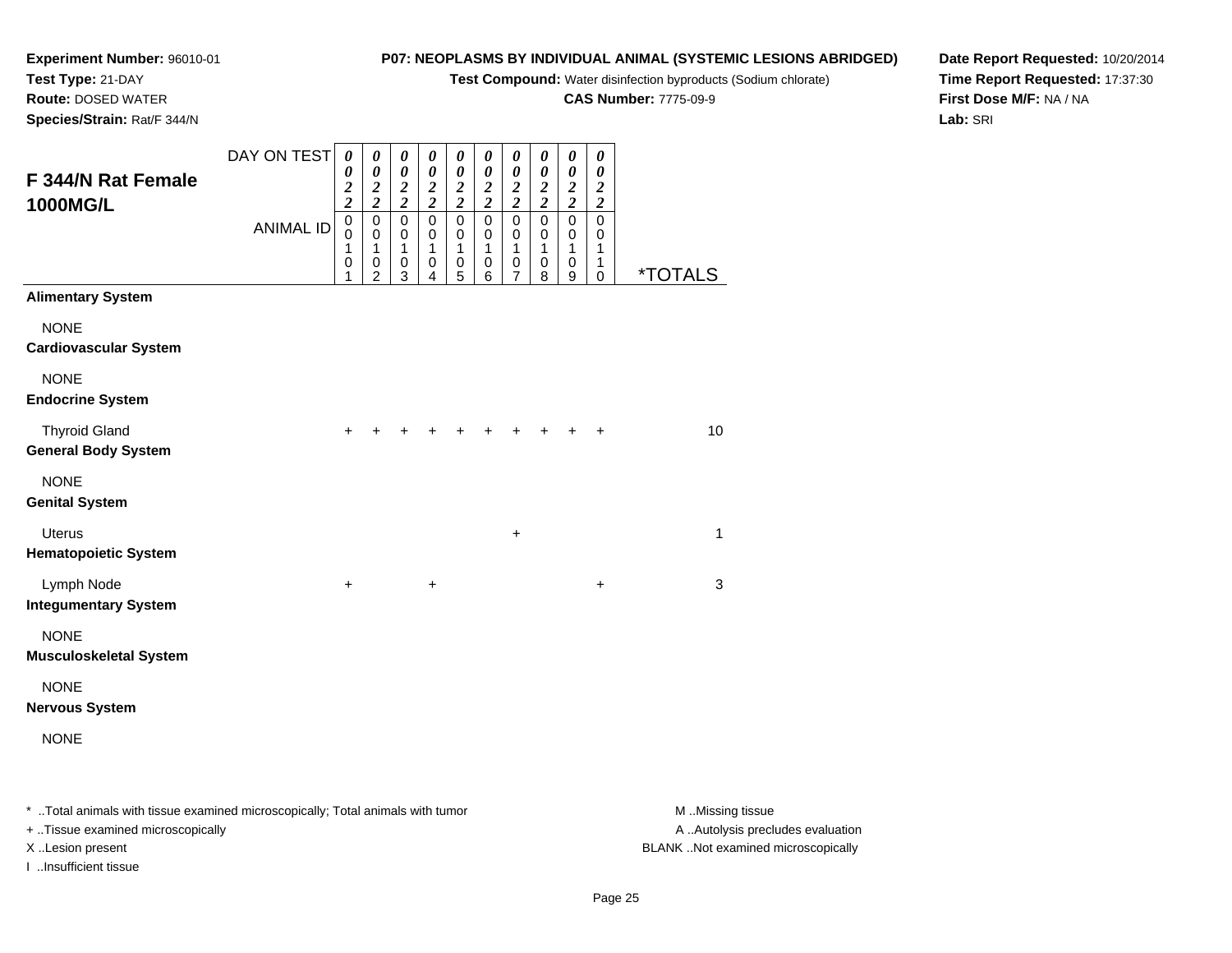## **Experiment Number:** 96010-01

**Test Type:** 21-DAY

 **Route:** DOSED WATER**Species/Strain:** Rat/F 344/N **P07: NEOPLASMS BY INDIVIDUAL ANIMAL (SYSTEMIC LESIONS ABRIDGED)**

**Test Compound:** Water disinfection byproducts (Sodium chlorate)

**CAS Number:** 7775-09-9

**Date Report Requested:** 10/20/2014**Time Report Requested:** 17:37:30**First Dose M/F:** NA / NA**Lab:** SRI

| F 344/N Rat Female<br><b>1000MG/L</b>  | DAY ON TEST      | 0<br>0<br>$\overline{2}$<br>2 | $\boldsymbol{\theta}$<br>0<br>$\overline{2}$<br>$\overline{2}$ | 0<br>0<br>$\boldsymbol{2}$<br>2 | $\boldsymbol{\theta}$<br>0<br>$\boldsymbol{2}$<br>2 | $\boldsymbol{\theta}$<br>$\boldsymbol{\theta}$<br>$\boldsymbol{2}$<br>2 | 0<br>0<br>$\boldsymbol{2}$<br>$\boldsymbol{2}$ | 0<br>0<br>2<br>2 | 0<br>0<br>$\boldsymbol{2}$<br>2 | 0<br>0<br>2<br>2 | 0<br>0<br>$\overline{2}$<br>2 |                       |
|----------------------------------------|------------------|-------------------------------|----------------------------------------------------------------|---------------------------------|-----------------------------------------------------|-------------------------------------------------------------------------|------------------------------------------------|------------------|---------------------------------|------------------|-------------------------------|-----------------------|
|                                        | <b>ANIMAL ID</b> | 0<br>$\mathbf 0$<br>0         | 0<br>$\mathbf 0$<br>$\mathbf 0$<br>2                           | 0<br>0<br>0<br>3                | 0<br>$\mathbf 0$<br>$\mathbf 0$<br>4                | 0<br>0<br>$\mathbf 0$<br>5                                              | 0<br>0<br>0<br>6                               | 0<br>0<br>0<br>⇁ | 0<br>0<br>0<br>8                | 0<br>0<br>0<br>9 | 0<br>0<br>0                   | <i><b>*TOTALS</b></i> |
| <b>Respiratory System</b>              |                  |                               |                                                                |                                 |                                                     |                                                                         |                                                |                  |                                 |                  |                               |                       |
| <b>NONE</b>                            |                  |                               |                                                                |                                 |                                                     |                                                                         |                                                |                  |                                 |                  |                               |                       |
| <b>Special Senses System</b>           |                  |                               |                                                                |                                 |                                                     |                                                                         |                                                |                  |                                 |                  |                               |                       |
| <b>NONE</b>                            |                  |                               |                                                                |                                 |                                                     |                                                                         |                                                |                  |                                 |                  |                               |                       |
| <b>Urinary System</b>                  |                  |                               |                                                                |                                 |                                                     |                                                                         |                                                |                  |                                 |                  |                               |                       |
| <b>NONE</b><br><b>SYSTEMIC LESIONS</b> |                  |                               |                                                                |                                 |                                                     |                                                                         |                                                |                  |                                 |                  |                               |                       |

| Multiple Organ |  |  |  | + + + + + + + + + + |  |  |  |  |  |  |  | 10 |
|----------------|--|--|--|---------------------|--|--|--|--|--|--|--|----|
|----------------|--|--|--|---------------------|--|--|--|--|--|--|--|----|

\* ..Total animals with tissue examined microscopically; Total animals with tumor **M** . Missing tissue M ..Missing tissue

+ ..Tissue examined microscopically

I ..Insufficient tissue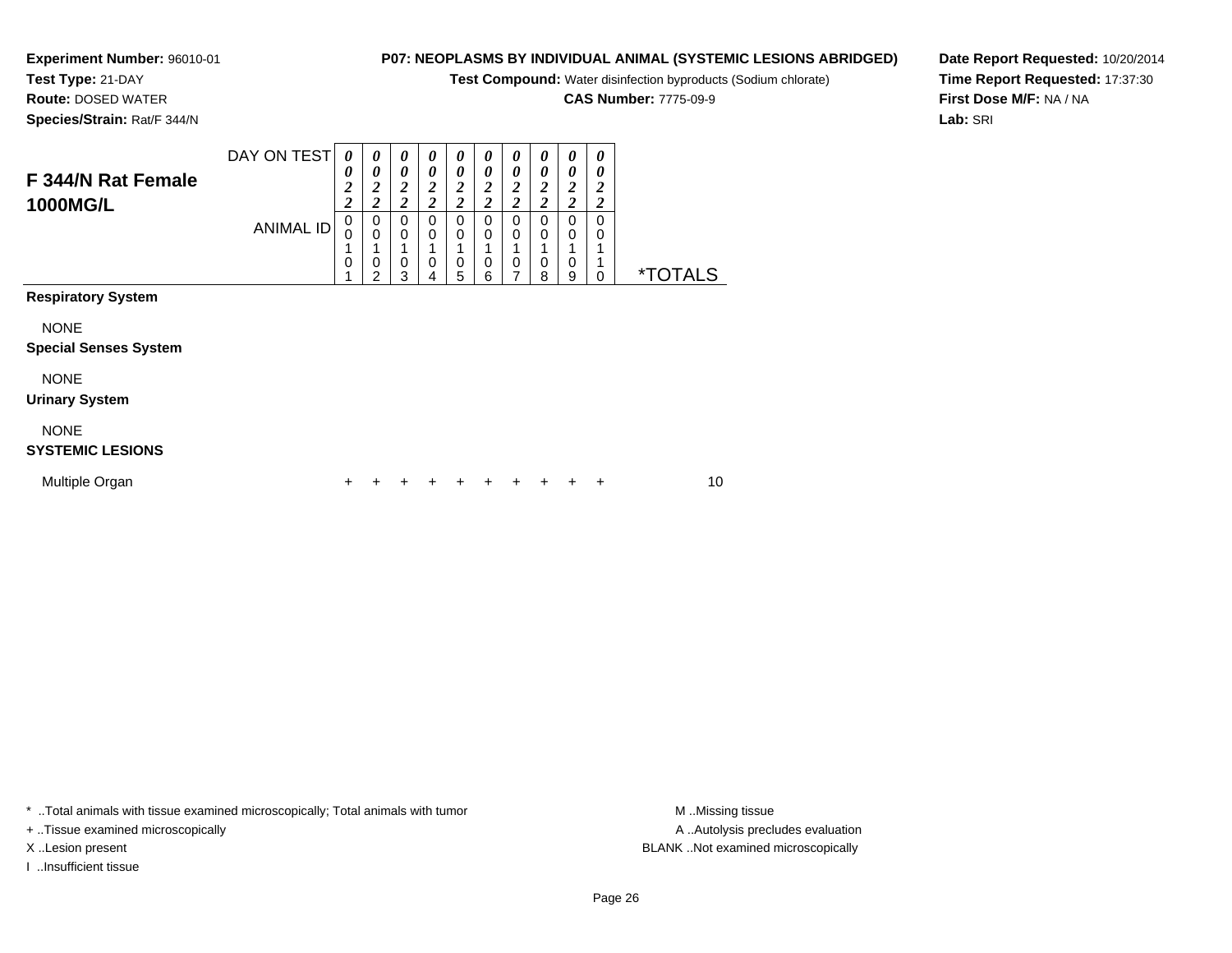**Test Compound:** Water disinfection byproducts (Sodium chlorate)

**CAS Number:** 7775-09-9

**Date Report Requested:** 10/20/2014**Time Report Requested:** 17:37:30**First Dose M/F:** NA / NA**Lab:** SRI

**Experiment Number:** 96010-01**Test Type:** 21-DAY **Route:** DOSED WATER**Species/Strain:** Rat/F 344/N

| F 344/N Rat Female<br><b>2000MG/L</b> | DAY ON TEST<br><b>ANIMAL ID</b> | $\boldsymbol{\theta}$<br>0<br>$\overline{\mathbf{c}}$<br>$\overline{c}$<br>$\pmb{0}$<br>$\Omega$<br>1<br>1 | 0<br>0<br>$\boldsymbol{2}$<br>$\overline{2}$<br>$\mathbf 0$<br>$\Omega$<br>$\mathbf{1}$<br>1 | 0<br>0<br>$\overline{\mathbf{c}}$<br>$\overline{2}$<br>$\mathbf 0$<br>$\Omega$<br>1<br>1 | 0<br>$\boldsymbol{\theta}$<br>$\overline{\mathbf{c}}$<br>$\overline{2}$<br>0<br>$\Omega$<br>1<br>1 | 0<br>$\boldsymbol{\theta}$<br>$\overline{\mathbf{c}}$<br>$\overline{c}$<br>$\mathbf 0$<br>0<br>1<br>1 | 0<br>$\boldsymbol{\theta}$<br>$\overline{\mathbf{c}}$<br>$\overline{2}$<br>$\mathbf 0$<br>$\Omega$<br>$\mathbf{1}$<br>1 | 0<br>0<br>$\overline{c}$<br>$\overline{2}$<br>$\mathbf 0$<br>$\Omega$<br>$\mathbf{1}$<br>1 | $\boldsymbol{\theta}$<br>$\boldsymbol{\theta}$<br>$\overline{2}$<br>$\overline{2}$<br>$\mathbf 0$<br>$\Omega$<br>$\mathbf{1}$<br>1 | 0<br>0<br>$\overline{\mathbf{c}}$<br>$\overline{2}$<br>$\Omega$<br>$\Omega$<br>$\mathbf{1}$<br>1 | 0<br>0<br>$\overline{\mathbf{c}}$<br>$\overline{2}$<br>0<br>$\Omega$<br>$\mathbf{1}$<br>$\overline{\mathbf{c}}$ |                       |
|---------------------------------------|---------------------------------|------------------------------------------------------------------------------------------------------------|----------------------------------------------------------------------------------------------|------------------------------------------------------------------------------------------|----------------------------------------------------------------------------------------------------|-------------------------------------------------------------------------------------------------------|-------------------------------------------------------------------------------------------------------------------------|--------------------------------------------------------------------------------------------|------------------------------------------------------------------------------------------------------------------------------------|--------------------------------------------------------------------------------------------------|-----------------------------------------------------------------------------------------------------------------|-----------------------|
| <b>Alimentary System</b>              |                                 | 1                                                                                                          | $\overline{2}$                                                                               | 3                                                                                        | 4                                                                                                  | 5                                                                                                     | 6                                                                                                                       | 7                                                                                          | 8                                                                                                                                  | 9                                                                                                | $\mathbf 0$                                                                                                     | <i><b>*TOTALS</b></i> |
|                                       |                                 |                                                                                                            |                                                                                              |                                                                                          |                                                                                                    |                                                                                                       |                                                                                                                         |                                                                                            |                                                                                                                                    |                                                                                                  |                                                                                                                 |                       |
| Esophagus                             |                                 | +                                                                                                          | +                                                                                            | ٠                                                                                        | +                                                                                                  | +                                                                                                     | +                                                                                                                       | ٠                                                                                          | +                                                                                                                                  | +                                                                                                | $\ddot{}$                                                                                                       | 10                    |
| Intestine Large, Cecum                |                                 | $\ddot{}$                                                                                                  | $\ddot{}$                                                                                    | +                                                                                        | $\ddot{}$                                                                                          | $\ddot{}$                                                                                             | $\ddot{}$                                                                                                               | $\ddot{}$                                                                                  | $\ddot{}$                                                                                                                          | $\ddot{}$                                                                                        | +                                                                                                               | 10                    |
| Intestine Large, Colon                |                                 | $\ddot{}$                                                                                                  | +                                                                                            | +                                                                                        | +                                                                                                  | +                                                                                                     | $\ddot{}$                                                                                                               | +                                                                                          | +                                                                                                                                  | +                                                                                                | $\ddot{}$                                                                                                       | 10                    |
| Intestine Large, Rectum               |                                 | $\ddot{}$                                                                                                  | $\ddot{}$                                                                                    | $\ddot{}$                                                                                | $\ddot{}$                                                                                          | $\ddot{}$                                                                                             | $\ddot{}$                                                                                                               | $\ddot{}$                                                                                  | $\ddot{}$                                                                                                                          | $\ddot{}$                                                                                        | $\ddot{}$                                                                                                       | 10                    |
| Intestine Small, Duodenum             |                                 | $\ddot{}$                                                                                                  | $+$                                                                                          | $\ddot{}$                                                                                | $\ddot{}$                                                                                          | $\ddot{}$                                                                                             | $\ddot{}$                                                                                                               | $\ddot{}$                                                                                  | $\ddot{}$                                                                                                                          | $\ddot{}$                                                                                        | $\ddot{}$                                                                                                       | 10                    |
| Intestine Small, Ileum                |                                 | $\ddot{}$                                                                                                  | $\ddot{}$                                                                                    | +                                                                                        | $\ddot{}$                                                                                          | +                                                                                                     | $\ddot{}$                                                                                                               | $\ddot{}$                                                                                  | $\ddot{}$                                                                                                                          | $\ddot{}$                                                                                        | $\ddot{}$                                                                                                       | 10                    |
| Intestine Small, Jejunum              |                                 | $\ddot{}$                                                                                                  | $\ddot{}$                                                                                    | +                                                                                        | $\ddot{}$                                                                                          | +                                                                                                     | $\ddot{}$                                                                                                               | $\ddot{}$                                                                                  | $\ddot{}$                                                                                                                          | +                                                                                                | $\ddot{}$                                                                                                       | 10                    |
| Liver                                 |                                 | $\ddot{}$                                                                                                  | $\ddot{}$                                                                                    | $+$                                                                                      | $\ddot{}$                                                                                          | $\ddot{}$                                                                                             | $+$                                                                                                                     | $\ddot{}$                                                                                  | $\ddot{}$                                                                                                                          | $\ddot{}$                                                                                        | $\ddot{}$                                                                                                       | 10                    |
| Pancreas                              |                                 | $\ddot{}$                                                                                                  | $\ddot{}$                                                                                    | $+$                                                                                      | $\ddot{}$                                                                                          | $\ddot{}$                                                                                             | $\ddot{}$                                                                                                               | $\ddot{}$                                                                                  | $\ddot{}$                                                                                                                          | $\ddot{}$                                                                                        | $\ddot{}$                                                                                                       | 10                    |
| Salivary Glands                       |                                 | $\ddot{}$                                                                                                  | $\ddot{}$                                                                                    | $\ddot{}$                                                                                | $\ddot{}$                                                                                          | +                                                                                                     | $\ddot{}$                                                                                                               | +                                                                                          | $\ddot{}$                                                                                                                          | +                                                                                                | +                                                                                                               | 10                    |
| Stomach, Forestomach                  |                                 | $\ddot{}$                                                                                                  | +                                                                                            | +                                                                                        | +                                                                                                  | $\ddot{}$                                                                                             | $\ddot{}$                                                                                                               | $\ddot{}$                                                                                  | $\ddot{}$                                                                                                                          | +                                                                                                | +                                                                                                               | 10                    |
| Stomach, Glandular                    |                                 | $\ddot{}$                                                                                                  | $\ddot{}$                                                                                    | $\ddot{}$                                                                                | $\ddot{}$                                                                                          | ÷                                                                                                     | ÷                                                                                                                       | ÷                                                                                          | $\ddot{}$                                                                                                                          | $\ddot{}$                                                                                        | $\ddot{}$                                                                                                       | 10                    |
| <b>Cardiovascular System</b>          |                                 |                                                                                                            |                                                                                              |                                                                                          |                                                                                                    |                                                                                                       |                                                                                                                         |                                                                                            |                                                                                                                                    |                                                                                                  |                                                                                                                 |                       |
| <b>Blood Vessel</b>                   |                                 | +                                                                                                          | +                                                                                            | +                                                                                        | +                                                                                                  | +                                                                                                     | +                                                                                                                       | +                                                                                          | +                                                                                                                                  | +                                                                                                | +                                                                                                               | 10                    |
| Heart                                 |                                 | $\ddot{}$                                                                                                  |                                                                                              | $\ddot{}$                                                                                | $\ddot{}$                                                                                          | $\ddot{}$                                                                                             | ÷                                                                                                                       | $\ddot{}$                                                                                  | $\ddot{}$                                                                                                                          | $\ddot{}$                                                                                        | +                                                                                                               | 10                    |
| <b>Endocrine System</b>               |                                 |                                                                                                            |                                                                                              |                                                                                          |                                                                                                    |                                                                                                       |                                                                                                                         |                                                                                            |                                                                                                                                    |                                                                                                  |                                                                                                                 |                       |
| <b>Adrenal Cortex</b>                 |                                 | +                                                                                                          | +                                                                                            | ٠                                                                                        | +                                                                                                  | +                                                                                                     | +                                                                                                                       | +                                                                                          | +                                                                                                                                  | +                                                                                                | +                                                                                                               | 10                    |
| Adrenal Medulla                       |                                 | +                                                                                                          | $\ddot{}$                                                                                    | $\ddot{}$                                                                                | +                                                                                                  | +                                                                                                     | +                                                                                                                       | +                                                                                          | +                                                                                                                                  | $\ddot{}$                                                                                        | $\ddot{}$                                                                                                       | 10                    |
| Parathyroid Gland                     |                                 | +                                                                                                          | +                                                                                            | +                                                                                        | +                                                                                                  | +                                                                                                     | $\ddot{}$                                                                                                               | $\ddot{}$                                                                                  | M                                                                                                                                  | M                                                                                                | M                                                                                                               | 7                     |
| <b>Pituitary Gland</b>                |                                 | +                                                                                                          | +                                                                                            | +                                                                                        | +                                                                                                  | M                                                                                                     | $\ddot{}$                                                                                                               | +                                                                                          | +                                                                                                                                  | +                                                                                                | +                                                                                                               | 9                     |

\* ..Total animals with tissue examined microscopically; Total animals with tumor **M** . Missing tissue M ..Missing tissue

+ ..Tissue examined microscopically

I ..Insufficient tissue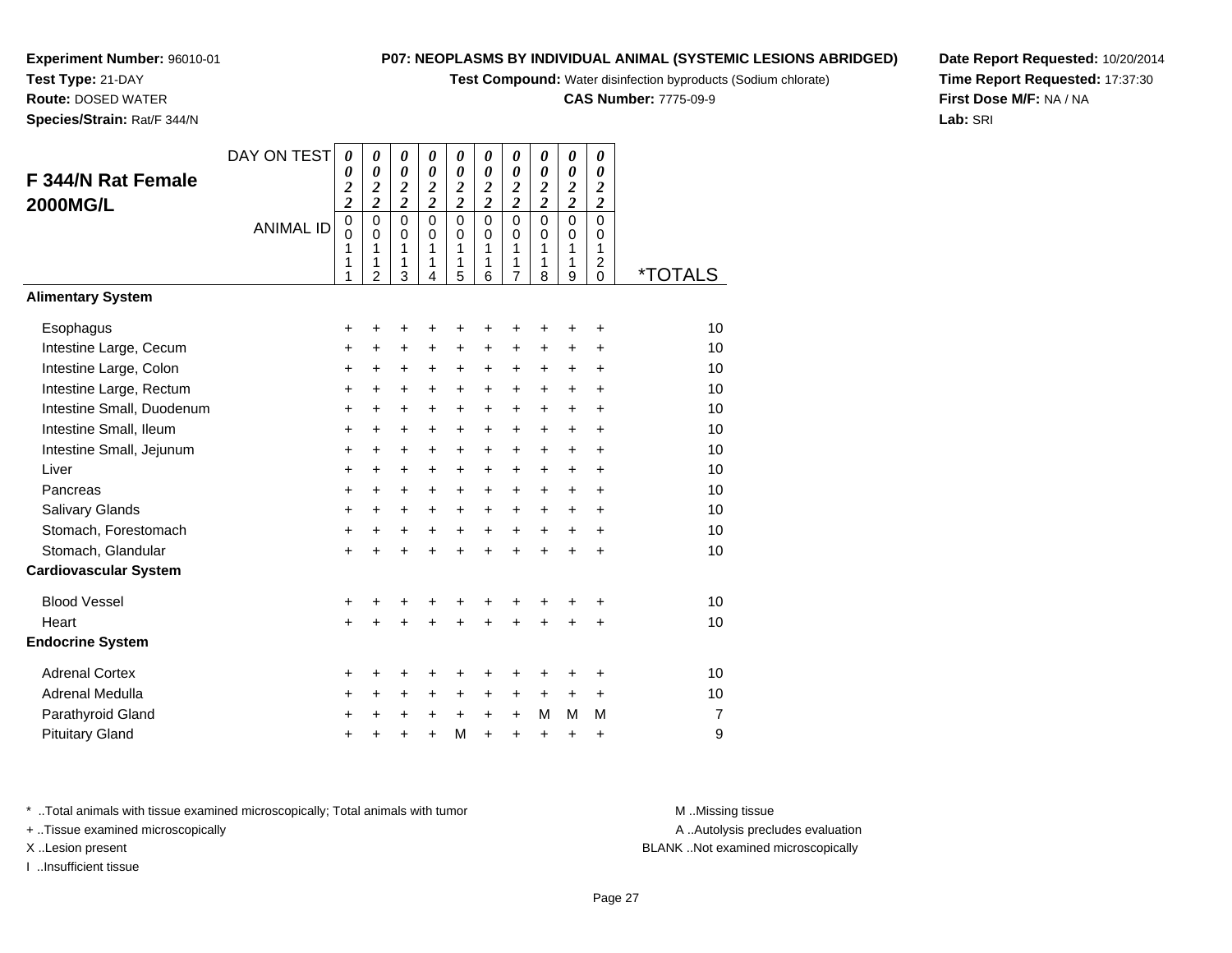**Test Compound:** Water disinfection byproducts (Sodium chlorate)

**CAS Number:** 7775-09-9

**Date Report Requested:** 10/20/2014**Time Report Requested:** 17:37:30**First Dose M/F:** NA / NA**Lab:** SRI

| <b>F 344/N Rat Female</b><br>2000MG/L | DAY ON TEST<br><b>ANIMAL ID</b> | $\boldsymbol{\theta}$<br>0<br>$\frac{2}{2}$<br>0<br>$\mathbf 0$<br>1<br>1<br>1 | $\boldsymbol{\theta}$<br>$\boldsymbol{\theta}$<br>$\frac{2}{2}$<br>$\mathbf 0$<br>$\mathbf 0$<br>1<br>1<br>$\overline{2}$ | $\boldsymbol{\theta}$<br>$\pmb{\theta}$<br>$\frac{2}{2}$<br>$\pmb{0}$<br>$\pmb{0}$<br>1<br>1<br>$\mathbf{3}$ | $\boldsymbol{\theta}$<br>$\pmb{\theta}$<br>$\frac{2}{2}$<br>$\mathbf 0$<br>0<br>1<br>1<br>4 | 0<br>$\pmb{\theta}$<br>$\frac{2}{2}$<br>$\mathbf 0$<br>$\mathbf 0$<br>1<br>1<br>5 | 0<br>$\boldsymbol{\theta}$<br>$\frac{2}{2}$<br>$\mathbf 0$<br>0<br>1<br>1<br>6 | 0<br>$\boldsymbol{\theta}$<br>$\frac{2}{2}$<br>$\mathbf 0$<br>0<br>1<br>1<br>$\overline{7}$ | 0<br>$\boldsymbol{\theta}$<br>$\frac{2}{2}$<br>$\mathbf 0$<br>0<br>1<br>1<br>8 | 0<br>$\pmb{\theta}$<br>$\frac{2}{2}$<br>$\mathsf 0$<br>0<br>1<br>1<br>9 | $\boldsymbol{\theta}$<br>0<br>$\boldsymbol{2}$<br>$\overline{c}$<br>0<br>$\Omega$<br>1<br>$\boldsymbol{2}$<br>$\mathbf 0$ | <i><b>*TOTALS</b></i> |
|---------------------------------------|---------------------------------|--------------------------------------------------------------------------------|---------------------------------------------------------------------------------------------------------------------------|--------------------------------------------------------------------------------------------------------------|---------------------------------------------------------------------------------------------|-----------------------------------------------------------------------------------|--------------------------------------------------------------------------------|---------------------------------------------------------------------------------------------|--------------------------------------------------------------------------------|-------------------------------------------------------------------------|---------------------------------------------------------------------------------------------------------------------------|-----------------------|
| <b>Thyroid Gland</b>                  |                                 | $\ddot{}$                                                                      | $\ddot{}$                                                                                                                 | $\ddot{}$                                                                                                    | $\ddot{}$                                                                                   | $\ddot{}$                                                                         | $\ddot{}$                                                                      | $\ddot{}$                                                                                   | $\ddot{}$                                                                      | $\ddot{}$                                                               | $\ddot{}$                                                                                                                 | 10                    |
| <b>General Body System</b>            |                                 |                                                                                |                                                                                                                           |                                                                                                              |                                                                                             |                                                                                   |                                                                                |                                                                                             |                                                                                |                                                                         |                                                                                                                           |                       |
| <b>NONE</b>                           |                                 |                                                                                |                                                                                                                           |                                                                                                              |                                                                                             |                                                                                   |                                                                                |                                                                                             |                                                                                |                                                                         |                                                                                                                           |                       |
| <b>Genital System</b>                 |                                 |                                                                                |                                                                                                                           |                                                                                                              |                                                                                             |                                                                                   |                                                                                |                                                                                             |                                                                                |                                                                         |                                                                                                                           |                       |
| <b>Clitoral Gland</b>                 |                                 | +                                                                              | +                                                                                                                         |                                                                                                              |                                                                                             | ٠                                                                                 | +                                                                              | +                                                                                           |                                                                                | +                                                                       | +                                                                                                                         | 10                    |
| Ovary                                 |                                 | +                                                                              |                                                                                                                           | +                                                                                                            | +                                                                                           | $\ddot{}$                                                                         | $\ddot{}$                                                                      | +                                                                                           | $\ddot{}$                                                                      | +                                                                       | +                                                                                                                         | 10                    |
| <b>Uterus</b>                         |                                 | $\ddot{}$                                                                      |                                                                                                                           |                                                                                                              |                                                                                             | $\ddot{}$                                                                         | $\ddot{}$                                                                      | $\ddot{}$                                                                                   | $\ddot{}$                                                                      | +                                                                       | +                                                                                                                         | 10                    |
| <b>Hematopoietic System</b>           |                                 |                                                                                |                                                                                                                           |                                                                                                              |                                                                                             |                                                                                   |                                                                                |                                                                                             |                                                                                |                                                                         |                                                                                                                           |                       |
| <b>Bone Marrow</b>                    |                                 | +                                                                              | +                                                                                                                         | +                                                                                                            | +                                                                                           | +                                                                                 | +                                                                              | +                                                                                           | +                                                                              | +                                                                       | +                                                                                                                         | 10                    |
| Lymph Node                            |                                 | $\ddot{}$                                                                      | $\ddot{}$                                                                                                                 | $\ddot{}$                                                                                                    |                                                                                             |                                                                                   |                                                                                | +                                                                                           | $\pm$                                                                          | $\ddot{}$                                                               |                                                                                                                           | 6                     |
| Lymph Node, Mandibular                |                                 | M                                                                              | М                                                                                                                         | M                                                                                                            | М                                                                                           | М                                                                                 | М                                                                              | М                                                                                           | M                                                                              | M                                                                       | M                                                                                                                         | $\Omega$              |
| Lymph Node, Mesenteric                |                                 | +                                                                              | +                                                                                                                         | $\ddot{}$                                                                                                    | $\ddot{}$                                                                                   | $\ddot{}$                                                                         | +                                                                              | +                                                                                           | +                                                                              | +                                                                       | +                                                                                                                         | 10                    |
| Spleen                                |                                 | +                                                                              | +                                                                                                                         | +                                                                                                            | +                                                                                           | +                                                                                 | +                                                                              | +                                                                                           | $\ddot{}$                                                                      | $\pm$                                                                   | $\ddot{}$                                                                                                                 | 10                    |
| Thymus                                |                                 | $\ddot{}$                                                                      | $\ddot{}$                                                                                                                 | $\ddot{}$                                                                                                    | $\ddot{}$                                                                                   | $\ddot{}$                                                                         | $\ddot{}$                                                                      | $\ddot{}$                                                                                   | $\ddot{}$                                                                      | $\ddot{}$                                                               | $\ddot{}$                                                                                                                 | 10                    |
| <b>Integumentary System</b>           |                                 |                                                                                |                                                                                                                           |                                                                                                              |                                                                                             |                                                                                   |                                                                                |                                                                                             |                                                                                |                                                                         |                                                                                                                           |                       |
| <b>Mammary Gland</b>                  |                                 | +                                                                              | +                                                                                                                         | +                                                                                                            | +                                                                                           | +                                                                                 | +                                                                              | +                                                                                           |                                                                                | +                                                                       | +                                                                                                                         | 10 <sup>1</sup>       |
| Skin                                  |                                 | $+$                                                                            | $\ddot{}$                                                                                                                 | $\ddot{}$                                                                                                    | $\ddot{}$                                                                                   | $\ddot{}$                                                                         | $\ddot{}$                                                                      | $\ddot{}$                                                                                   | $\ddot{}$                                                                      | $\ddot{}$                                                               | +                                                                                                                         | 10                    |
| <b>Musculoskeletal System</b>         |                                 |                                                                                |                                                                                                                           |                                                                                                              |                                                                                             |                                                                                   |                                                                                |                                                                                             |                                                                                |                                                                         |                                                                                                                           |                       |
| <b>Bone</b>                           |                                 | +                                                                              |                                                                                                                           |                                                                                                              |                                                                                             | ٠                                                                                 | +                                                                              | +                                                                                           | +                                                                              | +                                                                       | +                                                                                                                         | 10                    |

\* ..Total animals with tissue examined microscopically; Total animals with tumor **M** . Missing tissue M ..Missing tissue

+ ..Tissue examined microscopically

I ..Insufficient tissue